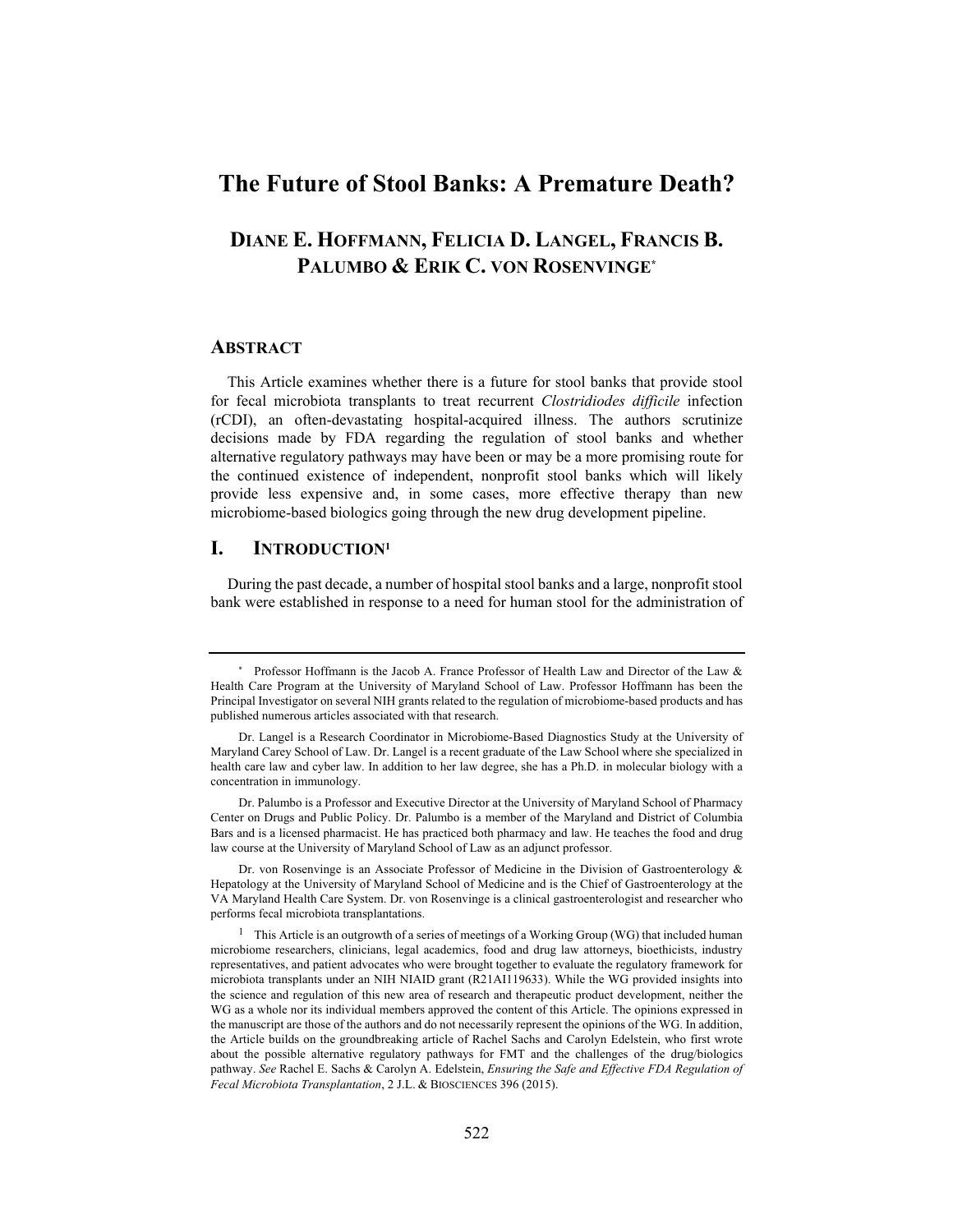fecal microbiota transplants (FMTs).<sup>2</sup> Such transplants have been offered to patients with recurrent *Clostridiodes difficile* infections (rCDI) unresponsive to traditional antibiotic treatment.3 *C. difficile* is a type of bacteria that can cause severe diarrhea and even death.<sup>4</sup> It is associated with taking antibiotics that disrupt the normal gastrointestinal microbiome.<sup>5</sup> FMTs are generally performed by a gastroenterologist and call for fresh or frozen "stool product diluted with a liquid, like saline, and then delivered into the intestinal tract of another individual."6 It can be performed via enema, colonoscopy, sigmoidoscopy, or nasogastric tube, and, in some cases, the stool product is encapsulated and taken orally.<sup>7</sup> In the early days of use of the procedure, stool was often provided by a friend or family member of the patient.<sup>8</sup> While physicians in most cases prepared the stool for transplant themselves, many preferred not to do so largely due to concerns about their ability to adequately screen donors and resistance to the practice from their hospital leadership.<sup>9</sup> Some physicians established stool banks at hospitals where they had privileges and relied on laboratory personnel to prepare the stool for transplant, but, over time, most physicians grew to rely on OpenBiome, an independent, nonprofit stool bank (INSB) established in 2012 that provided frozen stool product to physicians all over the country.10

By 2017, FMTs had become a standard of care in the treatment of  $rCDI$ ,<sup>11</sup> and OpenBiome provided approximately 10,000 units of stool product annually for

<sup>4</sup> *Nearly Half a Million Americans Suffer from* C. Difficile *Infections in Single Year*, CTRS. FOR DISEASE CONTROL & PREVENTION (Aug. 9, 2018), https://www.cdc.gov/hai/dpks/deadly-diarrhea/dpkdeadly-diarrhea.html [https://perma.cc/HF4F-B2R5].

<sup>5</sup> *See infra* note 28 and accompanying text.

6 Diane E. Hoffmann, Francis B. Palumbo, Jacques Ravel, Virginia Rowthorn & Erik von Rosenvinge, *A Proposed Definition of Microbiota Transplantation for Regulatory Purposes*, 8 GUT MICROBES 208, 208 (2017).

<sup>7</sup> *Id.* at 208–09.

<sup>10</sup> *See infra* notes 58–60 and accompanying text.

<sup>2</sup> Alexander Khoruts, Diane E. Hoffmann & Francis B. Palumbo, *The Impact of Regulatory Policies on the Future of Fecal Microbiota Transplantation*, 47 J.L., MED. & ETHICS 482, 482 (2019).

<sup>&</sup>lt;sup>3</sup> While there is hope that FMT may be able to treat other ailments from Crohn's disease to diabetes, evidence of its efficacy as a treatment for other conditions is limited. *Id.* at 483. *See, e.g.*, Simon Mark Dahl Jørgensen, Christian Lodberg Hvas, Jens Frederik Dahlerup, Susan Mikkelsen, Lars Ehlers, Lianna Hede Hammeken, Tine Rask Licht, Martin Iain Bahl & Christian Erikstrup, *Banking Feces: A New Frontier for Public Blood Banks?*, 59 TRANSFUSION 2776, 2777 (2019). "Numerous clinical trials are currently investigating FMT for other indications such as inflammatory bowel diseases, irritable bowel syndrome, hepatic encephalopathy, metabolic syndrome, graft-versus-host disease, and multidrug resistant infections." *Id.* at 2777.

<sup>8</sup> Daryl Ramai, Karl Zakhia, Andrew Ofosu, Emmanuel Ofori & Madhavi Reddy, *Fecal Microbiota Transplantation: Donor Relation, Fresh or Frozen, Delivery Methods, Cost-Effectiveness*, 32 ANNALS GASTROENTEROL. 30, 31 (2019).

<sup>9</sup> *See infra* notes 101–02 and accompanying text.

<sup>11</sup> Clifford McDonald, Dale N. Gerding, Stuart Johnson, Johan S. Bakken, Karen C. Carroll, Susan E. Coffin, Erik R. Dubberke, Kevin W. Garey, Carolyn V. Gould, Claran Kelly, Vivan Loo, Julia S. Sammons, Thomas J. Sandora & Mark H. Wilcox, *Clinical Practice Guidelines for Clostridium Difficile Infection in Adults and Children: 2017 Update by the Infectious Diseases Society of America (IDSA) and Society for Healthcare Epidemiology of America (SHEA)*, 66 CLINICAL INFECTIOUS DISEASE 987 (2018).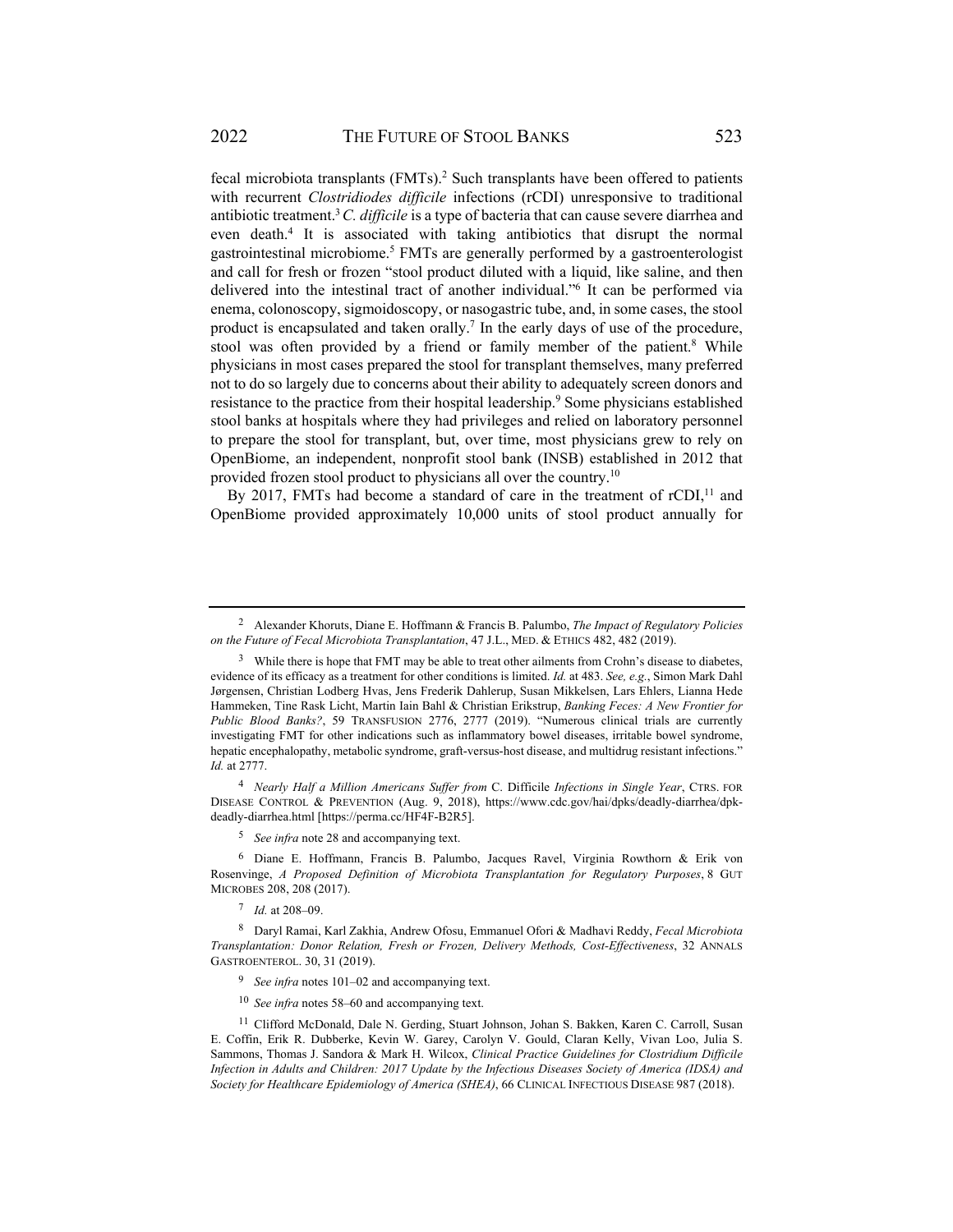treatment purposes.12 Despite its acceptance by the medical profession and evidence of its efficacy and safety, there is great uncertainty about the future of FMT and, more specifically, of INSBs. This comes as OpenBiome announced its inability to continue providing its stool preparation once a new stool-based drug/biologic is approved by  $FDA.<sup>13</sup>$ 

In this Article, we look at the history of FMT and stool banks, as well as the regulatory decisions made by FDA that both allowed for the operation of stool banks and contributed to their pending obsolescence, including 1) rejecting the proposal that stool and its component gut microbiota be regulated as a tissue; 2) deciding that stool be regulated as a drug/biologic; and 3) exercising enforcement discretion subjecting stool banks to virtually no oversight. We examine alternative regulatory pathways including those for blood, tissues/cells, and cord blood, and argue that these alternative regulatory frameworks may have allowed for the continued operation of an INSB. For each pathway, we speculate about how it would affect patient access to FMT for treatment of rCDI as well as how it would affect product safety and innovation. We conclude that there is likely benefit in permitting INSBs to operate but that they would unlikely be able to survive under FDA's  $2016$  Draft Industry Guidance,<sup>14</sup> which would require them to go through the investigational new drug (IND) application process and obtain a biologics license. Further, reliance on a system of regional and smaller hospital-based stool banks, which the Guidance contemplates, may not be as safe as having one or two larger INSBs regulated like blood or tissue banks. Finally, we recommend that policy makers consider new rules that would make it possible for INSBs to continue to operate. This, we contend, would either require an alternative regulatory pathway or modifications to the typical IND requirements and subsidies to INSBs, like those recommended for other nonprofit pharmaceutical companies, to allow them to operate in a safe and continuous manner.

# **II. THE EVOLUTION OF FECAL MICROBIOTA TRANSPLANTS AND STOOL BANKS**

### *A. Early and Recent History of FMT as a Treatment for CDI*

Use of stool to treat gut ailments was first described over 1,700 years ago.15 Called "yellow soup" in the Fourth Century by Chinese researcher Ge Hong, it was used to

<sup>12</sup> OPENBIOME, *Annual Report 2018*, https://static1.squarespace.com/static/ 50e0c29ae4b0a05702 af7e6a/t/5ea039c598b6d25d07138f20/1587558865331/2018+OpenBiome+Annual+Report.pdf [https://perma.cc/73TM-KJZB].

<sup>13</sup> *See* Press Release, OpenBiome, OpenBiome Announces New Direct Testing for SARS-CoV-2 in Fecal Microbiota Transplantation (FMT) Preparations and Release of New Inventory (Feb. 23, 2021), https://www.openbiome.org/press-releases/2021/2/22/openbiome-announces-new-direct-testing-for-sarscov-2-in-fecal-microbiota-transplantation-fmt-preparations-and-release-of-new-inventory [https://perma.cc/9R4K-9CG3] [hereinafter OpenBiome Press Release].

<sup>14</sup> U.S. FOOD & DRUG ADMIN., ENFORCEMENT POLICY REGARDING INVESTIGATIONAL NEW DRUG REQUIREMENTS FOR USE OF FECAL MICROBIOTA FOR TRANSPLANTATION TO TREAT *CLOSTRIDIUM DIFFICILE* INFECTION NOT RESPONSIVE TO STANDARD THERAPIES: DRAFT GUIDANCE FOR INDUSTRY (Mar. 2016), https://www.fda.gov/media/96562/download [https://perma.cc/TD8J-VWS9] [hereinafter FDA, ENFORCEMENT POLICY (Mar. 2016)].

<sup>15</sup> Hyun Ho Choi & Young-Seok Cho, *Fecal Microbiota Transplantation: Current Applications, Effectiveness, and Future Perspectives*, 49 CLINICAL ENDOSCOPY 257, 257 (2016). *See also* Blair Merrick,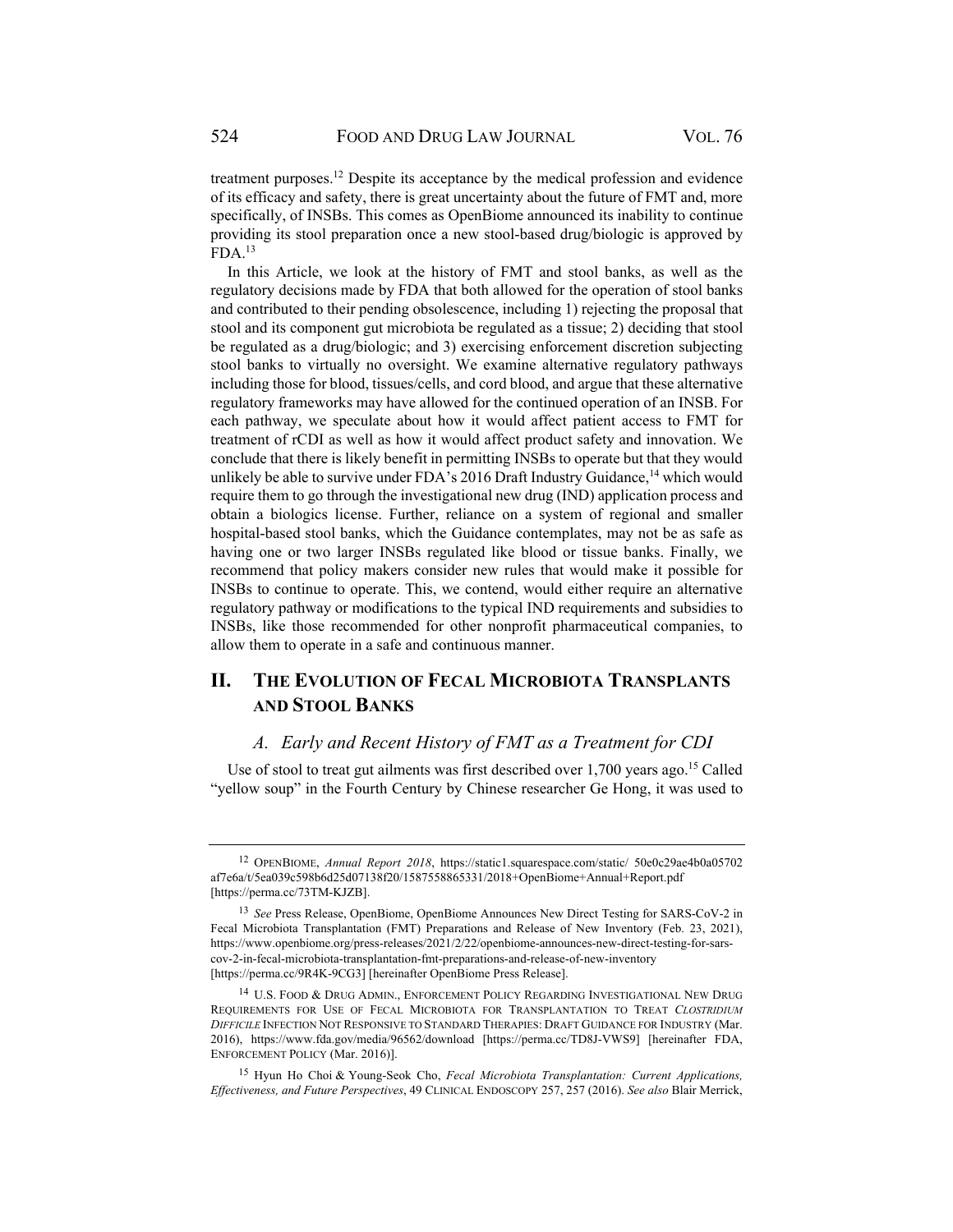treat severe diarrhea and was taken orally.16 Its use was mentioned only sporadically in the literature over the next several centuries. In Western medicine, the first published report of a fecal enema was in 1958<sup>17</sup> for the treatment of "pseudomembranous enterocolitis," a condition caused by CDI.<sup>18</sup> While hospitals used the therapy in surgical wards for a short period after that, the introduction of the antibiotic, vancomycin, largely replaced the need for the procedure.<sup>19</sup> It was only in cases in which the antibiotic was not effective that the procedure was tried.<sup>20</sup> In the last two decades, such cases have significantly increased as more cases of drugresistant CDI have emerged.<sup>21</sup> This increase in the overall CDI rate has led to a corresponding increase in cases of rCDI.<sup>22</sup> After an initial episode of CDI, 10–30% of patients will experience at least one recurrence, and the risk of additional recurrences increases with each subsequent episode.<sup>23</sup> CDI is one of the most common health careassociated infections in the United States.<sup>24</sup> The condition was listed as an Urgent Threat Level Pathogen in the 2014 National Strategy for Combating Antibiotic-Resistant Bacteria.25 The Centers for Disease Control and Prevention (CDC) Emerging Infection Program (EIP) has monitored CDI rates since 2011.<sup>26</sup> In 2015, it reported that CDI caused about half a million infections and was associated with approximately

17 B. Eiseman, W. Silen, G.S. Bascom & A.J. Kauvar, *Fecal Enema as an Adjunct in the Treatment of Pseudomembranous Enterocolitis*, 44 Surgery 854 (1958).

- <sup>19</sup> *Id.*
- <sup>20</sup> *Id.*

21 Patrizia Spigaglia, *Recent Advances in the Understanding of Antibiotic Resistance in* Clostridium Difficile *Infection*, 3 THERAPEUTIC ADVANCES INFECTIOUS DISEASE 23 (2016). Metronidazole is currently the first-line antibiotic treatment for mild CDI owing to its relatively high efficacy, low cost, and concerns about hastening *C. diff.* vancomycin resistance. Ciarán P. Kelly & J. Thomas LaMont, *Clostridium Difficile ̶ More Difficult than Ever*, 352 NEW ENG. J. MED. 1932, 1935 (2008). However, since 2000, metronidazole treatment failure rates have risen from 2.5% to more than 18%. Zain Kassam, Christine H. Lee, Yuhong Yuan & Richard H. Hunt, *Fecal Microbiota Transplantation for* Clostridium Difficile *Infection: Systematic Review and Meta-Analysis*, 108 AM.J. GASTROENTEROL. 500, 501 (2013). Even with appropriate antibiotic intervention, CDI recurrence occurs with similar rates for metronidazole and vancomycin (20.2% versus 18.4%). Kelly & LaMont, *supra* note 21, at 1936.

22 Jung Hoon Song & You Sun Kim, *Recurrent* Clostridium Difficile *Infection: Risk Factors, Treatment, and Prevention*, 13 GUT & LIVER 16, 16 (2019).

23 McDonald et al., *supra* note 11.

24 Becky A. Miller, Luke F. Chen, Daniel J. Sexton & Deverick J. Anderson, *Comparison of the Burdens of Hospital-Onset, Healthcare Facility-Associated* Clostridium Difficile *Infection and of Healthcare-Associated Infection Due to Methicillin-Resistant* Staphylococcus Aureus *in Community Hospitals*, 32 INFECTION CONTROL & HOSPITAL EPIDEMIOLOGY 387 (2011).

25 THE WHITE HOUSE, NATIONAL STRATEGY FOR COMBATING ANTIBIOTIC-RESISTANT BACTERIA 25 (Sept. 2014), https://www.cdc.gov/drugresistance/pdf/carb\_national\_strategy.pdf [https://perma.cc/ EFF3- LU4V].

26 Clostridioides Difficile *Infection (CDI) Tracking*, CTRS. FOR DISEASE CONTROL & PREVENTION (Mar. 15, 2021), https://www.cdc.gov/hai/eip/cdiff-tracking.html [https://perma.cc/G9YL-KA25].

Liz Allen, Nur Masirah M. Zain, Ben Forbes, Debbie L. Shawcross & Simon D. Goldenberg, *Regulation, Risk and Safety of Faecal Microbiota Transplant*, 2 INFECTION PREVENTION IN PRACTICE 100069 (2020).

<sup>16</sup> *From Fourth-Century Soup to 21st-Century Procedure, Fecal Transplantation Proves its Worth Against Stubborn Bacteria*, VA RES. CURRENTS (Jan. 28, 2015), https://www.research.va.gov/currents/ winter2015/winter2015-11.cfm [https://perma.cc/AY7Z-PJCV].

<sup>18</sup> Khoruts, Hoffmann & Palumbo, *supra* note 2, at 483.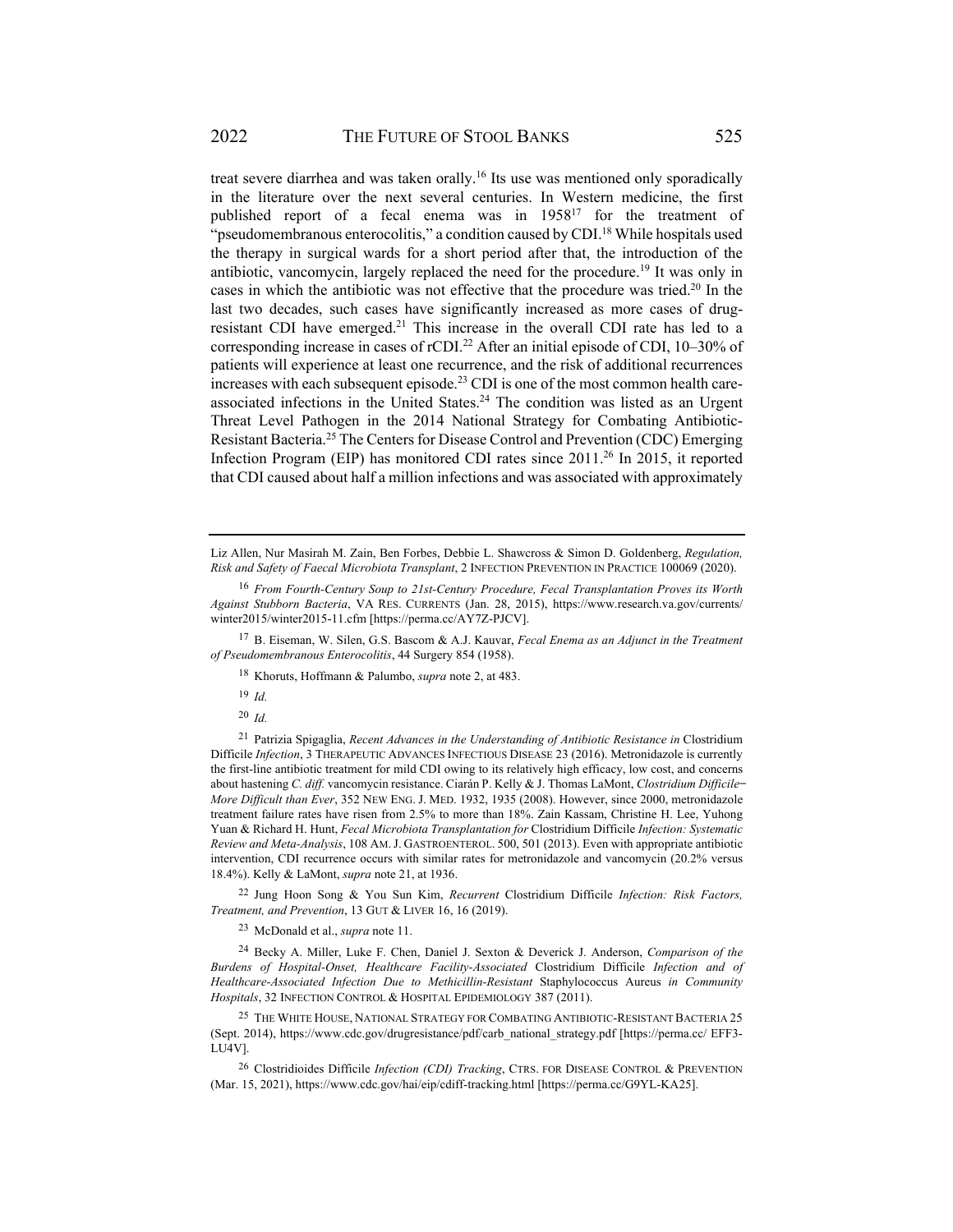29,000 deaths in the United States in  $2011<sup>27</sup>$  This staggering burden of disease prompted increased efforts to prevent CDI, such as hospital antibiotic stewardship programs. A 2020 report of CDC EIP data showed that these efforts have had some apparent success as the national number of CDI cases was estimated to have decreased by 24% between 2011 and 2017.28

CDI recurrence is theorized to result from antibiotic treatment that disrupts the normal diversity of the gut microbiota but mostly spares *C. difficile* spores.<sup>29</sup> Once antibiotic treatment is discontinued, the surviving spores germinate, and newly vegetative *C. difficile* proliferate in the absence of selective pressure from a diverse microbiota.<sup>30</sup> CDI-produced toxins damage the intestinal lining and make the gut susceptible to further recurrence or re-infection with other CDI strains.<sup>31</sup> FMT aims to restore normal diversity to the gut microbiota of rCDI patients.<sup>32</sup> The rationale behind FMT is that normal gut function can be restored by the reintroduction of a normal microbiota from donor feces infused directly into the patient's gut.<sup>33</sup> The diversity of microorganisms from the donor corrects the microbiota dysbiosis in the patient and puts selective pressure on *C. difficile* proliferation, thus interrupting the disease cycle and preventing CDI recurrence.<sup>34</sup>

### *B. Evidence of Effectiveness and Safety*

The evidence that rCDI treatment with FMT is safe and effective comes from numerous case series, open-label clinical trials, and, more recently, randomized controlled double-blind clinical trials.<sup>35</sup> Multiple systematic reviews of the scientific

- <sup>33</sup> *Id.* at 399–400.
- 34 Bakken et al., *supra* note 31, at 1045.

<sup>27</sup> Fernanda C. Lessa, Yi Mu, Wendy M. Bamberg, Zintars G. Beldavs, Ghinwa K. Dumyati, John R. Dunn, Monica M. Farley, Stacy M. Holzbauer, James I. Meek, Erin C. Phipps, Lucy E. Wilson, Lisa G. Winston, Jessica A. Cohen, Brandi M. Limbago, Scott K. Fridkin, Dale N. Gerding & L. Clifford McDonald, *Burden of* Clostridium Difficile *Infection in the United States*, 372 NEW ENG. J. MED. 825, 829 (2015).

<sup>28</sup> Alice Y. Guh, Y. Mu, L.G. Winston, H. Johnston, D. Olson, M.M. Farley, L.E. Wilson, S.M. Holzbauer, E.C. Phipps, G.K. Dumyati, Z.G. Beldavs, M.A. Kainer, M. Karlsson, D.N. Gerding & L.C. McDonald, *Trends in U.S. Burden of* Clostridium Difficile *Infection and Outcomes*, 382 NEW ENG.J. MED. 1320 (2020).

<sup>29</sup> Yajarayma Tang-Feldman, Susan Mayo, Joseph Silva, Jr. & Stuart H. Cohen, *Molecular Analysis of* Clostridium Difficile *Strains Isolated from 18 Cases of Recurrent* Clostridium Difficile*-Associated Diarrhea*, 41 J. CLINICAL MICROBIOLOGY 3413, 3413 (2003).

<sup>30</sup> *Id.*

<sup>31</sup> Johan S. Bakken, Thomas Borody, Lawrence J. Brandt, Joel V. Brill, Daniel C. Demarco, Marc A. Franzos, Colleen Kelly, Alexander Khoruts, Thomas Louie, Lawrence P. Martinelli, Thomas A. Moore, George Russell & Christina Surawicz, *Treating Clostridium Difficile Infection with Fecal Microbiota Transplantation*, 9 CLINICAL GASTROENTEROLOGY & HEPATOLOGY 1044, 1044–45 (2011).

<sup>32</sup> Sachs & Edelstein, *supra* note 1, at 399.

<sup>35</sup> Colleen R. Kelly, Alexander Khoruts, Christopher Staley, Michael J. Sadowsky, Mortadha Abd, Mustafa Alani, Brianna Bakow, P. Curran, Joyce McKenney, Allison Tisch, Steven E. Reinert, Jason T. Machan & Lawrence J. Brandt, *Effect of Fecal Microbiota Transplantation on Recurrence in Multiple Recurrent* Clostridium Difficile *Infection-A Randomized Trial*, 165 ANNALS INTERNAL MED. 609 (2016) [hereinafter Kelly et al., *Effect of FMT on Recurrence*]. *See also* Els van Nood, Anne Vrieze, Max Nieuwdorp, Susana Fuentes, Erwin G. Zoetendal, Willem M. de Vos, Caroline E. Visser, Ed J. Kuijper, Joep F.W.M. Bartelsman, Jan G.P. Tijssen, Peter Speelman, Marcel G.W. Dijkgraaf & Josbert J. Keller, *Duodenal Infusion of Donor Feces for Recurrent* Clostridium Difficile, 368 NEW ENG.J. MED. 407 (2013); G. Cammarota, L. Masucci, G. Ianiro, S. Bibbò, G. Dinoi, G. Costamagna, M. Sanguinetti & A. Gasbarrini, *Randomised Clinical Trial: Faecal Microbiota Transplantation by Colonoscopy vs. Vancomycin for the*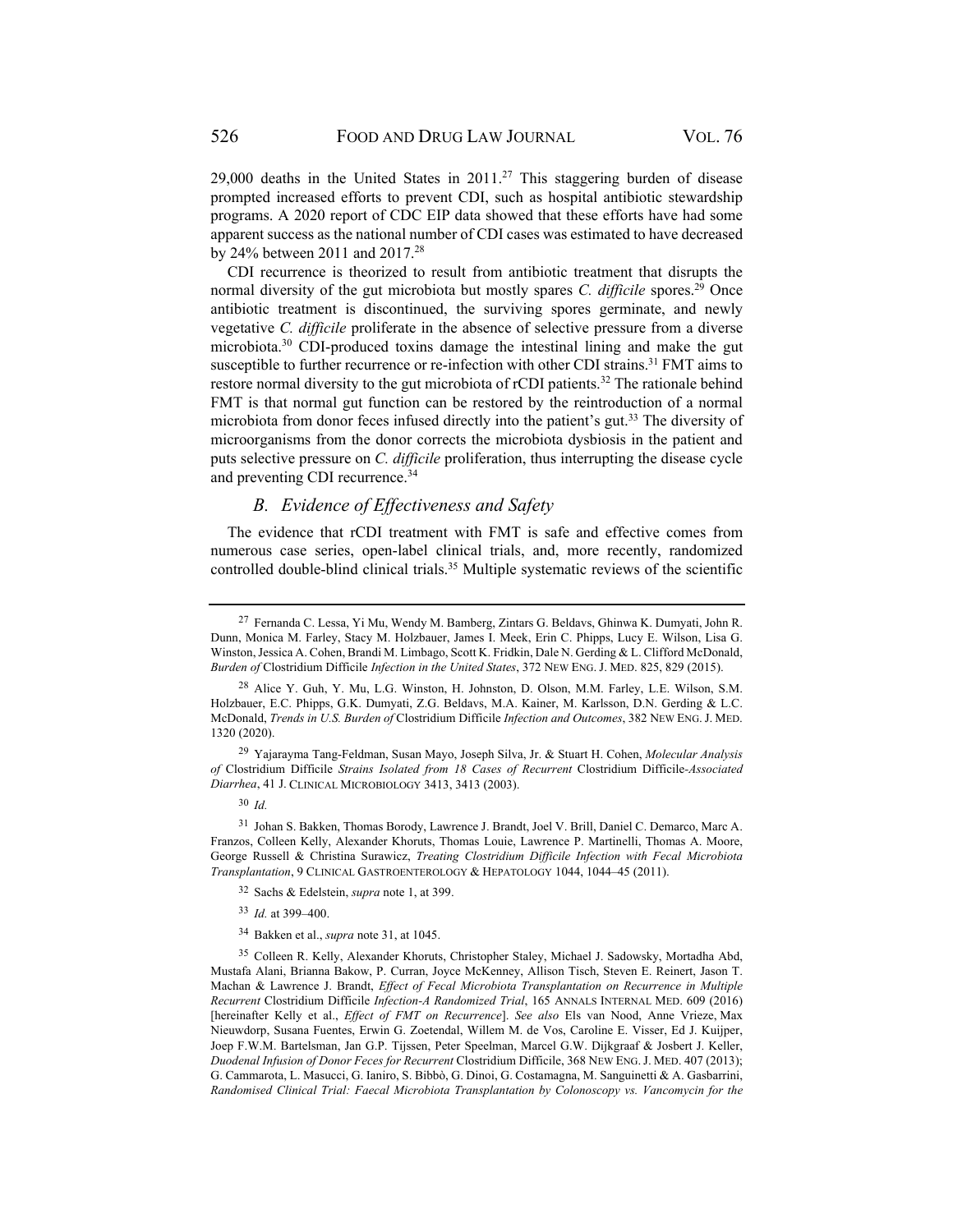literature have examined this data to refine conclusions about FMT safety and efficacy.<sup>36</sup> A 2016 literature review by Kassam et al.<sup>37</sup> rigorously limited inclusion to peer-reviewed studies that had ten or more patients, laboratory confirmation of CDI pre-treatment, and clinical resolution of diarrhea post-treatment. Eleven studies met these criteria, and the authors concluded that 1) 89.1% of patients achieved clinical resolution with one treatment; 2) there were no adverse events from rectal administration of FMT; and 3) lower gastrointestinal feces delivery was slightly more effective than upper gastrointestinal delivery.<sup>38</sup>

The first randomized controlled trial of FMT compared to vancomycin treatment was published in 2013 by van Nood et al.<sup>39</sup> This landmark trial recruited forty-three patients into one treatment group (i.e., FMT by nasoduodenal tube) and two control groups (i.e., vancomycin alone and vancomycin with bowel lavage).<sup>40</sup> The study population consisted of patients with rCDI that was unresponsive to metronidazole or vancomycin treatment.41 Patients in the FMT group achieved 81% cure after the first infusion and, with additional infusions, the cure rate reached  $94\%$ .<sup>42</sup> Cure rates for the two control groups were 31% (vancomycin alone) and 23% (vancomycin with bowel lavage).<sup>43</sup> Only minor adverse events were noted in the FMT group.<sup>44</sup>

In 2016, researchers published results of the first randomized controlled doubleblind clinical trial comparing FMT with donor stool to FMT using the patient's own stool as a control.<sup>45</sup> The study by Kelly et al. included forty-six patients who had three or more recurrences of CDI, of which twenty-two were randomized to FMT with donor stool. 46 Patients in the donor FMT group achieved 91% clinical cure compared to 63% clinical cure in the autologous FMT group.<sup>47</sup> Minor adverse events did not differ significantly between groups.<sup>48</sup>

As most FMTs have been performed outside of research studies, some have questioned the safety of FMT, especially long-term safety with real-world application.

<sup>41</sup> FMT patients were treated with vancomycin for four to five days before receiving FMT; the two control groups received a standard two-week vancomycin treatment. Fresh fecal preparations from healthy volunteer donors were used for the FMTs. Patients were considered cured if they exhibited no clinical symptoms of CDI within ten weeks following treatment. *Id.* at 408–09.

<sup>42</sup> *Id.* at 411.

<sup>43</sup> *Id.*

44 These adverse events included diarrhea, bloating, and abdominal cramping. *Id.* at 412.

45 Kelly et al., *supra* note 35.

46 All patients were treated with vancomycin two to three days before receiving FMT, and they were permitted to select their donor or receive FMT from a healthy volunteer donor. FMT was performed by colonoscopy and consisted of fresh fecal preparations. *Id.* at 610–11.

<sup>47</sup> *Id.* at 612.

48 Patients were considered cured if they exhibited no clinical symptoms of CDI eight weeks following FMT. *Id.* at 611.

*Treatment of Recurrent* Clostridium Difficile *Infection*, 41 ALIMENTARY PHARMACOLOGY & THERAPEUTICS 835 (2015).

<sup>&</sup>lt;sup>36</sup> A search for "FMT for Clostridioides difficile" in PubMed yielded eleven systemic reviews.

<sup>37</sup> Kassam et al., *supra* note 21.

<sup>38</sup> *Id.* at 500.

<sup>39</sup> van Nood et al., *supra* note 35.

<sup>40</sup> *Id.* at 409.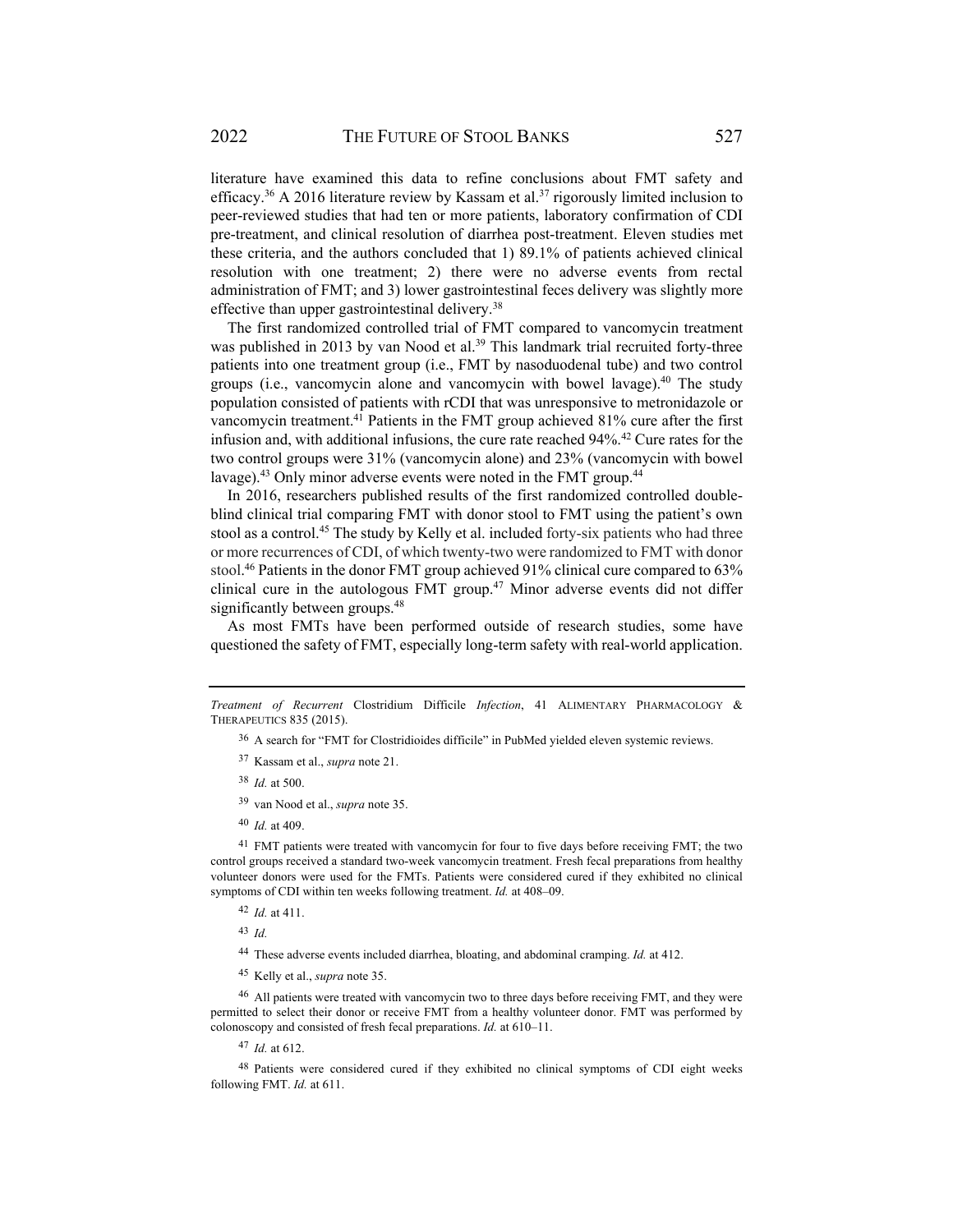To address the need for additional information on safety, the American Gastroenterology Association Institute, in partnership with other professional organizations, developed the FMT National Registry.49 Initial results from the Registry were published in early 2021 and included data on the first 259 participants enrolled since 2017.<sup>50</sup> Two hundred twenty-two of the patients had completed follow-up at one month and 123 patients at six months.<sup>51</sup> The one month CDI cure rate was 90% and, of those with initial cure followed to six months, only 4% had CDI recurrence.<sup>52</sup> Severe symptoms reported within one month included diarrhea and abdominal pain, each occurring in 2% of patients, and 1% had hospitalization possibly related to FMT.53 At six months, 1% of patients had a new diagnosis of irritable bowel syndrome and  $1\%$  of patients had a new diagnosis of inflammatory bowel disease.<sup>54</sup> The investigators concluded that the findings "demonstrated high effectiveness of FMT for CDI with a good safety profile."55 The FMT National Registry continues to add participants and plans to follow these patients for up to ten years to assess long-term outcomes and safety.56

## *C. Clinical Application of FMT and Establishment of Stool Banks*

The first documented case of rCDI treatment with FMT was in 1983.<sup>57</sup> It was not until the last decade, however, that FMT came into mainstream medical use for rCDI. The first physicians performing FMT in patients had to both screen the donor and prepare the stool for administration themselves—a time-consuming and not particularly pleasant process, although not difficult in terms of equipment or knowhow.58 Then, in 2012, an MIT PhD candidate and three colleagues opened a nonprofit stool bank called OpenBiome outside of Boston, MA.<sup>59</sup> The collaborators founded the

- <sup>51</sup> *Id.* at 183.
- <sup>52</sup> *Id.*
- <sup>53</sup> *Id.*
- <sup>54</sup> *Id.*
- <sup>55</sup> *Id.*
- <sup>56</sup> *Id.* at 190.

57 Anna Schwan, *Relapsing* Clostridium Difficile *Enterocolitis Cured by Rectal Infusion of Homologous Faeces*, 2 LANCET 845 (1983).

58 Thomas J. Borody & Alexander Khoruts, *Fecal Microbiota Transplantation and Emerging Applications*, 9 NATURE REVS. GASTROENTEROLOGY & HEPATOLOGY 88 (2012).

<sup>49</sup> Colleen R. Kelly, Alison M. Kim, Loren Laine & Gary D. Wu, *The AGA's Fecal Microbiota Transplantation National Registry: An Important Step Toward Understanding Risks and Benefits of Microbiota Therapeutics*, 152 GASTROENTEROLOGY 681, 681 (2017) [hereinafter Kelly et al., *The AGA's FMT National Registry*].

<sup>50</sup> Colleen R. Kelly, Eugene F. Yen, Ari M. Grinspan, Stacy A. Kahn, Ashish Ateja, James D. Lewis, Thomas A. More, David T. Rubin, Alison M. Kim, Sonya Serra, Yanina Nersesova, Lydia Fredell, Dea Hunsicker, Daniel McDonald, Rob Knight, Jessica R. Allegretti, Joel Pekow, Imad Absah, Ronald Hsu, Jennifer Vincent, Sahil Khanna, Lyn Tangen, Carl V. Crawford, Mark C. Mattar, Lea A. Chen, Monika Fischer, Razvan I. Arsenescu, Paul Feuerstadt, Jonathan Goldstein, David Kerman, Adam C. Ehrlich, Gary D. Wu, & Loren Laine, *Fecal Microbiota Transplantation is Highly Effective in Real-World Practice: Initial Results From the FMT National Registry*, 160 GASTROENTEROLOGY 183 (2021).

<sup>59</sup> David Glenn, *Student-Led Project Banks on Promise of Fecal Transplants*, CHRON. HIGHER EDUC. (Feb 3, 2014), http://chronicle.com/article/Student-Led-Project-Banks-on/144353/ [https://perma.cc/ AGE7-NYZ4].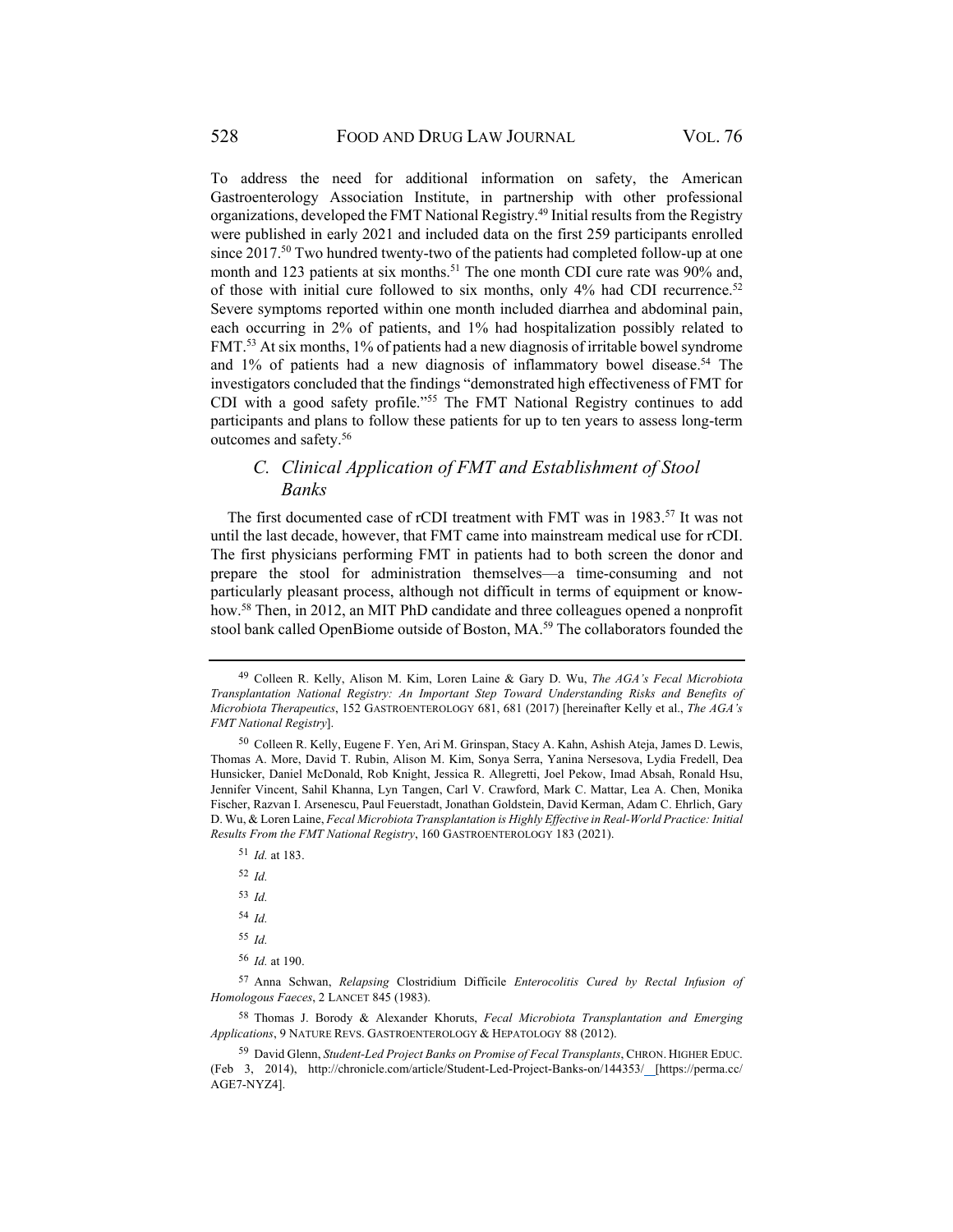company after "watching [someone close to them] suffer through 18 months of *C. difficile* and 7 rounds of vancomycin before finally receiving a successful, lifechanging FMT."60 Their mission was to provide safe, effective, and affordable stool to clinicians and their patients dealing with rCDI and potentially other conditions.<sup>61</sup>

OpenBiome was the first INSB in the country. The stool was obtained from healthy donors who were often students at Tufts University,  $62$  close to where OpenBiome's facility was located. Each donor had to complete a 200-question health history with a physician, disclose recent antibiotic use, and answer personal travel history questions.63 If the potential donor passed this initial screening, a sample of their stool was reviewed by a lab for any infectious agents and for the health of the stool bacteria.64 The donor's blood was also tested for standard blood-borne diseases as well as hepatitis A, B, and C, syphilis, and  $HIV/AIDS<sup>65</sup>$  Each donor received \$40 per sample.<sup>66</sup>

While OpenBiome provided the large majority of stool for FMTs performed in the U.S., some physicians relied on stool from hospital stool banks.<sup>67</sup> Many FMTs were/are also performed by individuals themselves at home (referred to as "Do it yourself" or DIY FMTs) without the benefit of screening and administration by a health care professional.<sup>68</sup> The FMT Foundation estimates that approximately 10,000 DIY FMTs per year were performed during OpenBiome's early years of operation.<sup>69</sup> Numerous websites provide information about how to do the procedure with minimal equipment or resources.<sup>70</sup> In addition to the perceived safety and effectiveness of the procedure, individuals may resort to the DIY option because of being unable to find a physician who will do the procedure, the ease of obtaining stool from a friend or relative, the cost of going to a physician or medical center, and the lack of insurance coverage for the treatment. As another alternative, some patients have resorted to

<sup>63</sup> *Quality and Safety*, OPENBIOME, https://www.openbiome.org/safety [https://perma.cc/3CEZ-UWP8].

<sup>64</sup> *Id.*

<sup>65</sup> *Id.*

67 Khoruts, Hoffmann & Palumbo, *supra* note 3, at 485.

68 Brenda Goodman, *The Rise of the Do-It-Yourself Fecal Transplant*, WEBMD (Dec. 9, 2015), https://www.webmd.com/digestive-disorders/news/20151209/diy-fecal-transplant#1 [https://perma.cc/ DN88-M9JU].

<sup>69</sup> *Id.*

<sup>60</sup> OPENBIOME, https://www.openbiome.org/ [https://perma.cc/258U-FPQP].

<sup>61</sup> *Id.*

<sup>62</sup> Rachel Feltman, *You Can Earn \$13,000 a Year Selling Your Poop*, WASH. POST (Jan. 29, 2015), https://www.washingtonpost.com/news/speaking-of-science/wp/2015/01/29/you-can-earn-13000-a-yearselling-your-poop/?utm\_term=.5453feec701f [https://perma.cc/939Z-9UHP].

<sup>66</sup> *Donate Your Stool, Earn Money, Save Lives*, OPENBIOME, https://www.openbiome.org/stooldonation [https://perma.cc/HKN4-6EXE] [hereinafter OPENBIOME, *Donate Your Stool*].

<sup>70</sup> As of May 2015, one such DIY website was accessed over 45,000 times. *See* Colleen R. Kelly, Stacy Kahn, Purna Kashyap, Loren Laine, David Rubin, Ashish Atreja, Thomas Moore & Gary Wu, *Update on FMT 2015: Indications, Methodologies, Mechanisms and Outlook*, 149 GASTROENTEROLOGY 223, 230 (2015) (citing Michael Hurst, *DIY Fecal Transplants to Cure Yourself of Ulcerative Colitis*, YOUTUBE (June 4, 2013), https://www.youtube.com/watch?v=WEMnRC22oOs%29).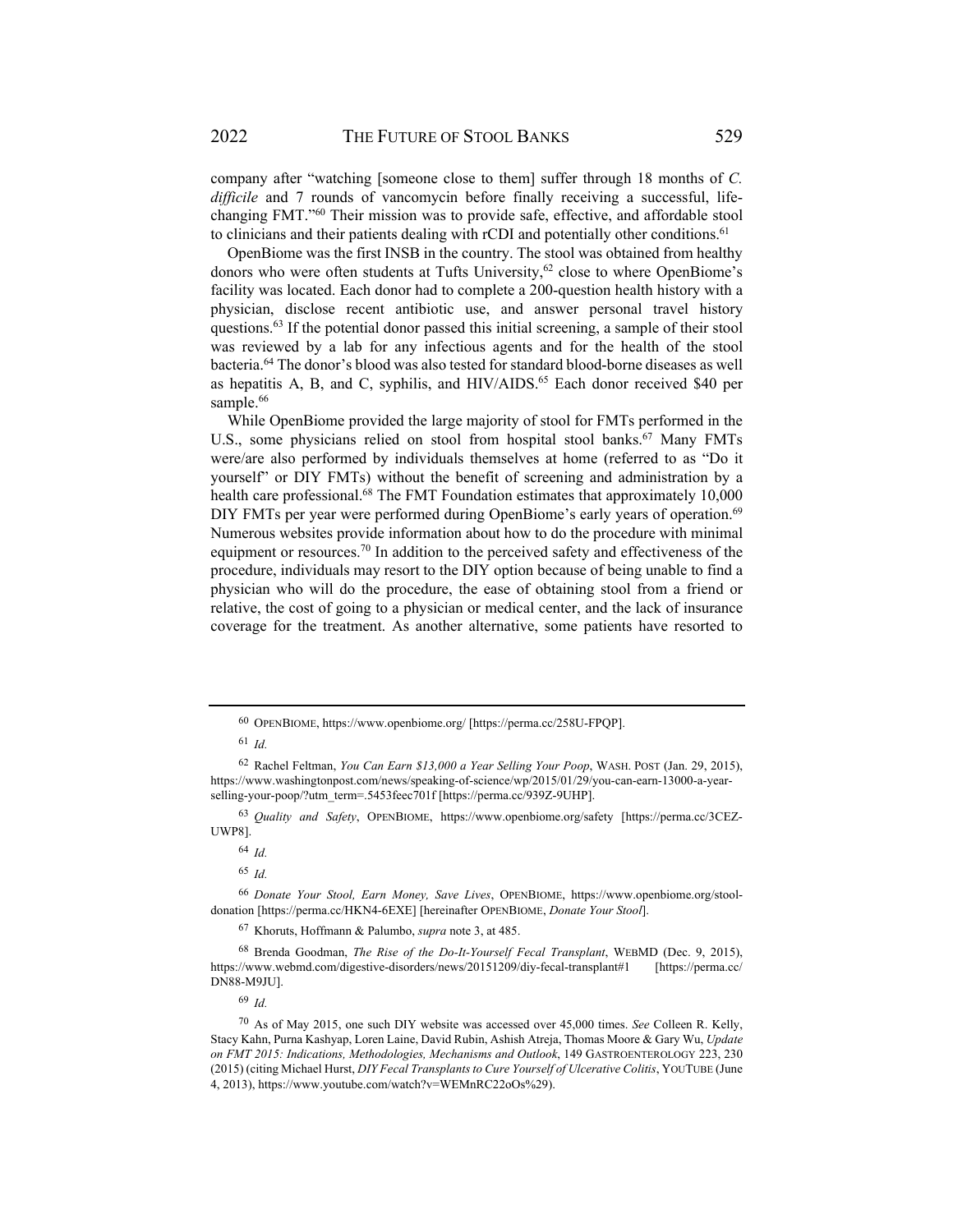"medical tourism" and traveled to other countries for the procedure, but usually do this for indications other than  $rCDI<sup>71</sup>$  for which FMT cannot be done in the U.S.

While FMT has reportedly been highly safe and successful in the treatment of rCDI, systematic monitoring and data collection of adverse events has only just begun with the implementation of the FMT National Registry.<sup>72</sup> Further, in 2019 and 2020, there were eight serious adverse events associated with two institutions performing FMT that were reported to FDA.73

A hospital participating in FMT clinical trials screened donor stool for *C. difficile* toxin and other enteric pathogens but did not screen for extended-spectrum betalactamase (ESBL)-producing bacteria (e.g., certain types of  $E_{\text{c}}$ *coli*)<sup>74</sup> because it was not the hospital's protocol at the time.75 In 2019, after the hospital administered several rounds of FMT, two patients<sup>76</sup> became septic with ESBL-producing *E. coli* and one later died.<sup>77</sup> The hospital reported the adverse events to FDA, and the agency issued a safety alert on June 13, 2019 mandating that donor stool be screened for ESBL-producing organisms in FMT clinical trials and when FMT is used for clinical purposes.78

In early 2020, six patients receiving FMT from two different OpenBiome donors developed infections caused by enteropathogenic *E. coli* (EPEC) and Shiga toxinproducing *E. coli* (STEC).<sup>79</sup> The six patients were being treated with FMT for rCDI and each experienced *E. coli* infection-related symptoms.<sup>80</sup> Two of the patients had unspecified chronic medical conditions and later died.<sup>81</sup> FDA issued a safety alert on

75 ESBL-producing organisms are dangerous because they produce enzymes that make antibiotics ineffective. FDA and the researcher had agreed to add ESBL-producing *E. coli* to her screening program, but FDA did not require her to test samples retrospectively, and this material was thus missed. *Id.* at 2047.

 $76$  The patients included a sixty-nine-year-old man with liver cirrhosis treated with FMT for refractory hepatic encephalopathy and a seventy-three-year-old man with myelodysplastic syndrome treated with FMT preemptively before and after hematopoietic-cell transplantation. *Id.* at 2044*.* 

<sup>77</sup> *Id.* at 2046.

<sup>78</sup> *Information Pertaining to Additional Safety Protections Regarding Use of Fecal Microbiota for Transplantation—Screening and Testing of Stool Donors for Multi-Drug Resistant Organisms*, U.S. FOOD & DRUG ADMIN. (June 18, 2019), https://www.fda.gov/vaccines-blood-biologics/safety-availabilitybiologics/information-pertaining-additional-safety-protections-regarding-use-fecal-microbiotatransplantation [https://perma.cc/G43S-MV29].

<sup>79</sup> *Safety Alert Regarding Use of Fecal Microbiota for Transplantation and Risk of Serious Adverse Events Likely Due to Transmission of Pathogenic Organisms*, U.S. FOOD & DRUG ADMIN. (Mar. 12, 2020), https://www.fda.gov/vaccines-blood-biologics/safety-availability-biologics/safety-alert-regarding-usefecal-microbiota-transplantation-and-risk-serious-adverse-events-likely [https://perma.cc/TU4T-FJH7] [hereinafter FDA, *Safety Alert Regarding Use of FMT*].

<sup>80</sup> *Id.*

<sup>81</sup> *Id.* Tests ultimately showed that one patient who died had been treated with FMT that did not contain STEC and the other patient "died due to cardiorenal failure unrelated to FMT." Caroline Zellmer, Mohamad R. A. Sater, Miriam H. Huntley, Majdi Osman, Scott W. Olesen & Bharat Ramakrishna, *Shiga* 

<sup>71</sup> Kenneth A. Young, *Of Poops and Parasites*, 69 FOOD & DRUG L.J. 555, 557 (2014).

<sup>72</sup> Kelly et al., *The AGA's FMT National Registry*, *supra* note 49.

<sup>73</sup> *See infra* notes 74–83 and accompanying text.

<sup>74</sup> Zachariah DeFilipp, Patricia P. Bloom, Mariam Torres Soto, Michael K. Mansour, Mohamad R.A. Sater, Miriam H. Huntley, Sarah Turbett, Raymond T. Chung, Yi-Ben Chen & Elizabeth L. Hohmann, *Drug-Resistant E. Coli Bacteremia Transmitted by Fecal Microbiota Transplant*, 381 NEW ENG. J. MED. 2043, 2044 (2019).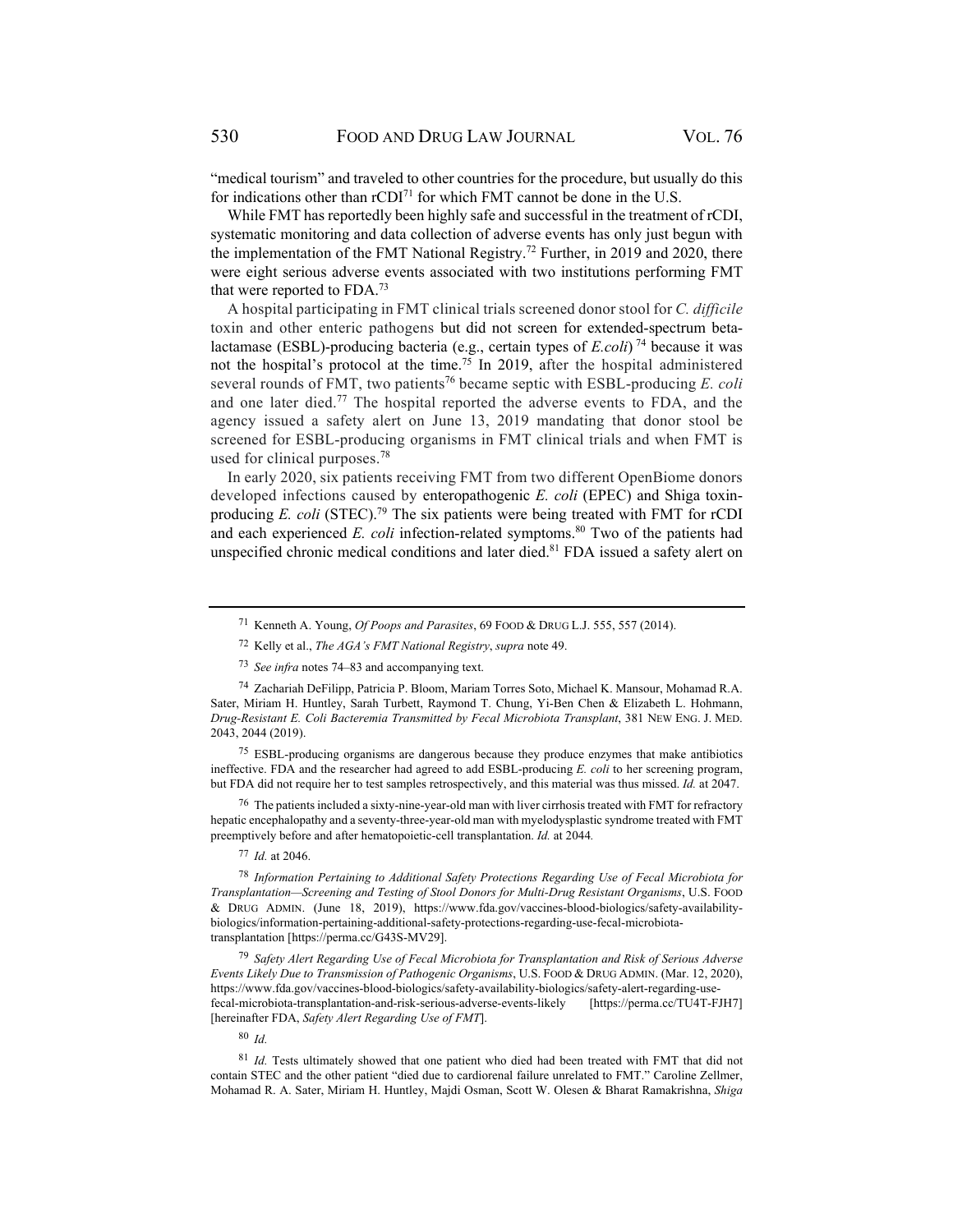March 12, 2020<sup>82</sup> and agency guidance on April 6 requiring prospective and retrospective EPEC and STEC screening of FMT donor stool.<sup>83</sup>

#### *D. History of Regulation of FMT and Stool Banks*

While a few physicians were performing FMTs before 2010, the legal status of the procedure was not clear at that time. A few physicians had made inquiries to FDA as early as 2010 as to whether they needed an IND for research on FMT or to treat patients with rCDI or other serious gastrointestinal conditions.<sup>84</sup> FDA responded to those inquiries, requiring an IND, but made no public announcement of how it intended to regulate the procedure.85

In 2011, Rebiotix, a company that planned to market a stool-based product (specifically, a cryopreserved, filtered microbiota derived from the stool of screened donors and administered through an "off the shelf enema delivery system") was formed.86 In 2012, Rebiotix representatives met with FDA staff to determine whether it would need to go through the "IND process" in order to market its product.87 The company also requested that the Tissue Reference Group (TRG) within FDA make a determination as to whether stool could be regulated under the framework for human cells, tissues, and cellular and tissue-based products (HCT/Ps).88 In response, the TRG stated that "[m]icrobiota isolated from fecal matter of a donor is not an HCT/P, as defined under 21 CFR 1271.3(d)."89 Although the TRG did not provide the rationale

84 Email correspondence from Alexander Khoruts to Diane Hoffmann (Aug. 11, 2021).

<sup>85</sup> *Id.* 

<sup>86</sup> *About Rebiotix: Harnessing the Power of the Human Microbiome*, REBIOTIX, https://www.rebiotix.com/about-rebiotix/ (last visited Oct. 22, 2021) [https://perma.cc/9LFQ-JV7T]; *see also* Lee Jones, *Harnessing the Gut Microbiome: Separating the Hype from the Evidence*, REBIOTIX (Sept. 2015), https://www.google.com/url?sa=t&rct=j&q=&esrc=s&source=web&cd=&ved=2ahUKEwjt-PGxnr3vAhXCUjUKHWx-A9QQFjAAegQIAhAD&url=https%3A%2F%2Fwww.rebiotix.com%2Fwpcontent%2Fuploads%2FRebiotix-presentation-targeting-the-microbiome.pptx&usg=AOvVaw06XYi9Xn3 -EC\_JvzMkK0Pq [https://perma.cc/W52H-RWWD].

<sup>87</sup> *See About Rebiotix*, *supra* note 86; *see also* PART 15 HEARING, *infra* note 121, at 33–34 (statement of Lee Jones, CEO of Rebiotix).

*Toxin-Producing* Escherichia Coli *Transmission Via Fecal Microbiota Transplant*, 72 CLINICAL INFECTIOUS DISEASES e876, e879 (2021).

<sup>82</sup> FDA, *Safety Alert Regarding Use of FMT*, *supra* note 79.

<sup>83</sup> *Information Pertaining to Additional Safety Protections Regarding Use of Fecal Microbiota for Transplantation—Testing of Stool Donors for Enteropathogenic* Escherichia Coli *and Shigatoxin-Producing* Escherichia Coli, U.S. FOOD & DRUG ADMIN. (Apr. 6, 2020), https://www.fda.gov/vaccinesblood-biologics/safety-availability-biologics/information-pertaining-additional-safety-protectionsregarding-use-fecal-microbiota-transplantation-0 [https://perma.cc/HC4K-UBDQ].

<sup>88</sup> The Tissue Reference Group includes representatives from FDA's Center for Biologics Evaluation and Research (CBER) and Center for Devices and Radiological Health (CDRH), and "provides product sponsors with an informal process through which they may obtain an Agency recommendation regarding the application of the criteria in 21 C.F.R. 1271.10(a) to their HCT/Ps for a given indication." U.S. FOOD & DRUG ADMIN., REGULATORY CONSIDERATIONS FOR HUMAN CELLS, TISSUES, AND CELLULAR AND TISSUE-BASED PRODUCTS—MINIMAL MANIPULATION AND HOMOLOGOUS USE: GUIDANCE FOR INDUSTRY AND FOOD AND DRUG ADMINISTRATION STAFF 24 (July 2020), https://www.fda.gov/media/109176/download [https://perma.cc/VF8Y-HR6Y] [hereinafter FDA, REGULATORY CONSIDERATIONS FOR HCT/PS].

<sup>89</sup> *Vaccines, Blood & Biologics: Tissue Reference Group*, U.S. FOOD & DRUG ADMIN., https://web.archive.org/web/20131022042824/https:/www.fda.gov/BiologicsBloodVaccines/TissueTissue Products/RegulationofTissues/ucm152857.htm (last updated July 29, 2013) [https://perma.cc/2HQP-HB3L]. The provision defines "[h]uman cells, tissues, or cellular or tissue-based products" as: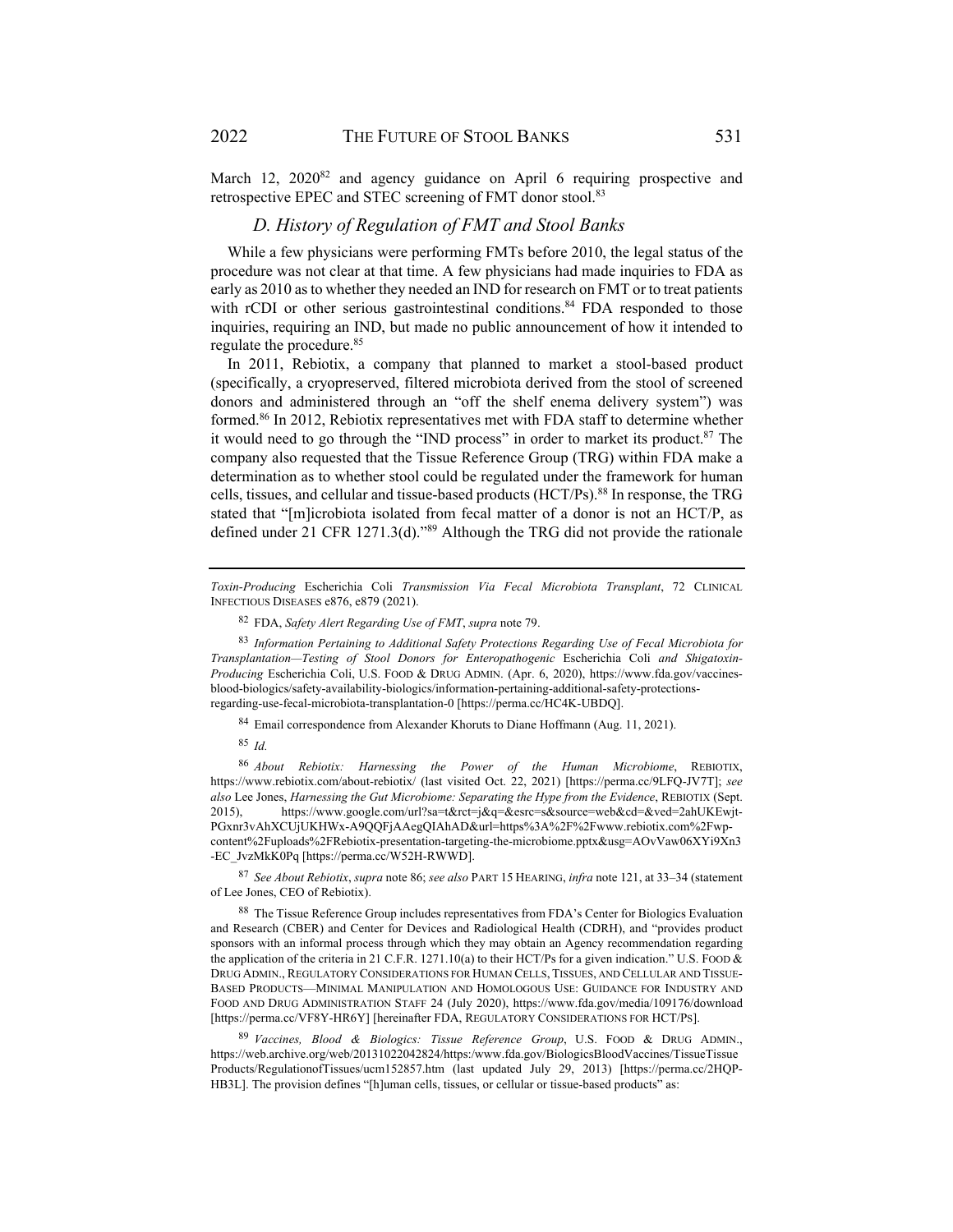for its decision in any public document, it may have determined that such microbiota was not human but rather was composed of independent microorganisms.<sup>90</sup> In addition, stool would likely meet the definition of "[s]ecreted or extracted human products," which are exempted from the HCT/P category.<sup>91</sup> Shortly thereafter, FDA told the company that its product would require an IND and must go through the necessary clinical trials for new drug/biologic approval.<sup>92</sup>

Between 2010 and 2013, more physicians began performing FMTs for treatment of rCDI in patients who were not responding to traditional antibiotic therapy, likely believing it was the practice of medicine. Then, in May 2013 at a public workshop, FDA announced that it was classifying fecal matter as both an investigational new drug and a biologic, and that only physicians currently in possession of an approved IND application would be permitted to continue performing fecal transplants.<sup>93</sup>

Classification of FMT as a drug/biologic resulted in fewer than twenty physicians in the U.S. being able to perform fecal transplants.<sup>94</sup> In response, there was a "groundswell of opposition from physicians and patients,"<sup>95</sup> and, just two months later in July 2013, FDA modified its position and announced that, although it was still classifying stool as a drug and a biologic, it would exercise its enforcement discretion and not enforce the IND requirement for physicians who were performing FMT on patients with rCDI. An IND would be required for any other indication.<sup>96</sup> The willingness of the agency to suspend the IND requirement was conditional on the treating physician obtaining informed consent from the patient.<sup>97</sup> At the time, FDA also stated that it intended to exercise its discretion on an interim basis while it further considered the matter.98 It was this decision that paved the way for more widespread use of FMT by physicians for the treatment of rCDI.

Less than a year later, in March 2014, FDA published *Draft* Guidance that would add another qualification to the use of FMT for rCDI, i.e., that the FMT product must

- 21 C.F.R. § 1271.3(d) (2020).
- 90 Sachs & Edelstein, *supra* note 1, at 411.
- 91 21 C.F.R. § 1271.3(d)(3).
- <sup>92</sup> *See* PART 15 HEARING, *infra* note 121.

<sup>93</sup> ENFORCEMENT POLICY REGARDING INVESTIGATIONAL NEW DRUG REQUIREMENTS FOR USE OF FECAL MICROBIOTA FOR TRANSPLANTATION TO TREAT CLOSTRIDIUM DIFFICILE INFECTION NOT RESPONSIVE TO STANDARD THERAPIES: GUIDANCE FOR INDUSTRY, U.S. FOOD & DRUG ADMIN. 1–2 (July 2013), https://www.fda.gov/downloads/BiologicsBloodVaccines/GuidanceComplianceRegulatory/ Information/Guidances/Vaccines/UCM361393.pdf [https://perma.cc/QL35-UYP9] [hereinafter FDA, ENFORCEMENT POLICY (July 2013)].

<sup>94</sup> *What is FMT?*, FECAL TRANSPLANT FOUND., https://thefecaltransplantfoundation.org/what-isfecal-transplant/ (last visited Oct. 25, 2021) [https://perma.cc/S8U4-63BB].

<sup>95</sup> *Id.*

<sup>96</sup> *See* FDA, ENFORCEMENT POLICY (July 2013), *supra* note 93, at 2.

<sup>97</sup> *Id.*

<sup>98</sup> *Id.*

articles containing or consisting of human cells or tissues that are intended for implantation, transplantation, infusion, or transfer into a human recipient. . . . The following articles are not considered HCT/Ps: (1) Vascularized human organs for transplantation; (2) Whole blood or blood components or blood derivative products subject to listing under parts 607 and 207 of this chapter, respectively; [and] (3) Secreted or extracted human products, such as milk, collagen, and cell factors; except that semen is considered an HCT/P . . . .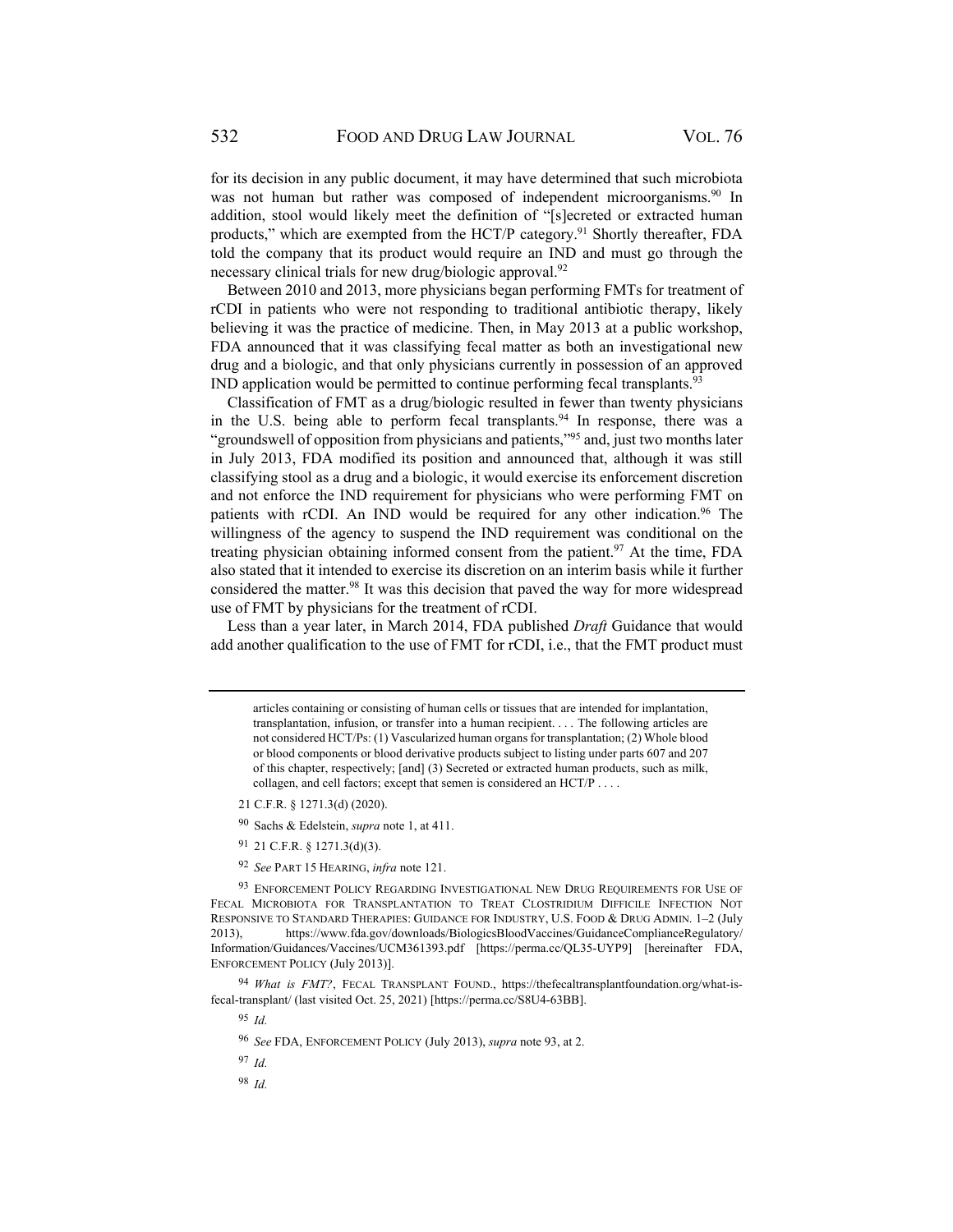be "obtained from a donor known to either the patient or to the licensed health care provider treating the patient" and that the stool donor and stool must be qualified by screening and testing.<sup>99</sup> Although the 2014 guidance did not mention stool banks, it would have effectively foreclosed their use. Until the guidance became final, FDA indicated that it would continue to exercise its enforcement discretion and allow physicians to obtain stool from stool banks without an IND.<sup>100</sup>

FDA received many public comments on this Draft Guidance in favor of allowing patients access to FMT to treat rCDI, including access to FMT product from stool banks.101 The provision that the donor be known to the patient, or the treating licensed health care provider, was roundly criticized by patients as well as physicians performing the procedure.102 Despite these comments, in March 2016, FDA issued another draft policy clarifying its position regarding stool from stool banks.<sup>103</sup> The policy stated that because of safety concerns, it did not intend to continue to exercise enforcement discretion for stool received from independent (non-hospital affiliated) stool banks, i.e., INSBs, and that stool banks would need to submit an IND application and receive FDA approval before their product could be used by physicians.104 The guidance further stated that health care providers who receive FMT product from a stool bank could be sub-investigators if they wanted to be part of a clinical trial.<sup>105</sup> This would free them from many of the burdens of investigators<sup>106</sup> but would still require them to submit a protocol to their institutional review board and to report adverse events.

Physicians who did not wish to participate in a clinical trial could use stool from a relative or friend of the patient or obtain stool from a hospital stool bank, as long as the donors were screened and the sample stool tested under the direction of the clinician treating the patient.<sup>107</sup> The guidance would allow hospital stool banks to operate without an IND.108

<sup>105</sup> *Id.*

<sup>106</sup> *See* 21 C.F.R. § 312.60 (2017) for investigator requirements.

<sup>99</sup> ENFORCEMENT POLICY REGARDING INVESTIGATIONAL NEW DRUG REQUIREMENTS FOR USE OF FECAL MICROBIOTA FOR TRANSPLANTATION TO TREAT CLOSTRIDIUM DIFFICILE INFECTION NOT RESPONSIVE TO STANDARD THERAPIES: DRAFT GUIDANCE, U.S. FOOD & DRUG ADMIN. 1 (Mar. 2014), https://www.fdanews.com/ext/resources/files/02/02-26-14-Guidance.pdf [https://perma.cc/9XRL-YZZV].

<sup>100</sup> *See id.* at 2.

<sup>101</sup> *See, e.g.*, Soc'y for Healthcare Epidemiology of America, Comment on Docket No. FDA-2013- D-0811-0003 (May 13, 2014), https://www.regulations.gov/comment/FDA-2013-D-0811-0015, [https:// perma.cc/YG2M-K4V7].

<sup>102</sup> *See* FDA, ENFORCEMENT POLICY (Mar. 2016), *supra* note 14, at 3.

<sup>103</sup> *Id.* at 1–2.

<sup>104</sup> *Id.* at 3.

<sup>107</sup> FDA, ENFORCEMENT POLICY (Mar. 2016), *supra* note 14, at 1–2.

<sup>108</sup> *Id.* Presumably, a physician could also obtain access to stool for an individual patient from a stool bank operating under an IND consistent with one of the expanded access provisions under the IND regulations. *See* 21 C.F.R. § 312.310 (2021); *see also* EXPANDED ACCESS TO INVESTIGATIONAL DRUGS FOR TREATMENT USE—QUESTIONS AND ANSWERS: GUIDANCE FOR INDUSTRY, U.S. FOOD & DRUG ADMIN. 3 (June 2016), https://www.fda.gov/media/85675/download#:~:text=The%20main%20distinction%20 between%20expanded,or%20effectiveness%20of%20a%20drug [https://perma.cc/H9FV-BHRF] ("The main distinction between expanded access and the use of an investigational drug in the usual studies covered under an IND is that expanded access uses are not primarily intended to obtain information about the safety or effectiveness of a drug.").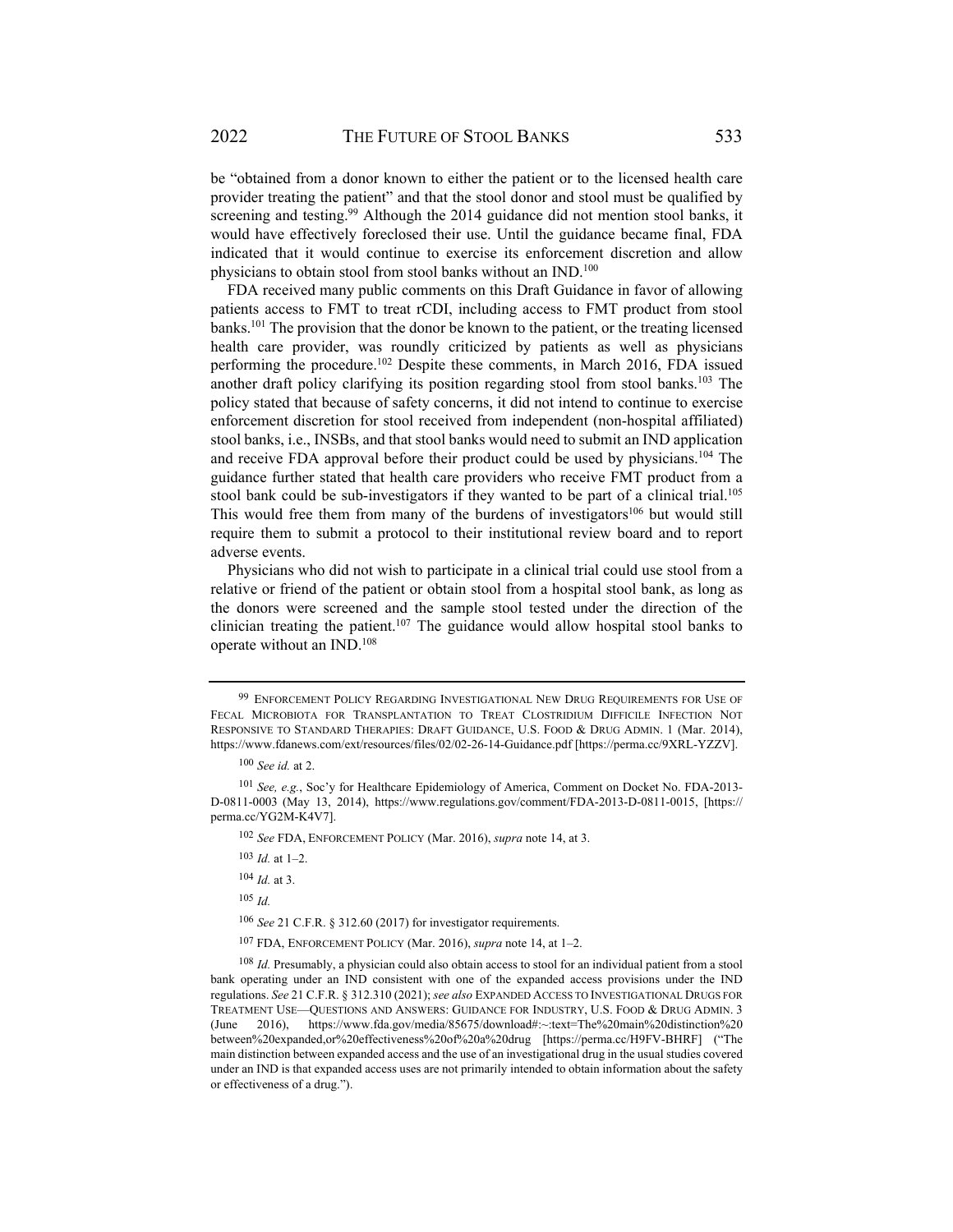In public comments on this version of the guidance, all fifty-five of the individuals who responded as patients or potential consumers of FMT criticized the guidance for putting in place barriers to FMT access.<sup>109</sup> Many said they feared lack of access to a life-saving therapy and believed that, if an IND were to be required for stool banks, they would have to meet stringent clinical trial eligibility standards to receive an FMT and might receive a placebo rather than the therapeutic intervention.<sup>110</sup> These commenters urged FDA to continue to allow independent stool banks to provide FMT for treatment of rCDI.<sup>111</sup>

Forty-one health care providers (many who had performed FMT) criticized the FDA Draft Guidance because they believed that stool banks "provide a safe, rigorously tested product in a timely manner."112 They stated that "hospital and local laboratories, especially in rural areas, do not have facilities or training to conduct the same type of screening as stool banks, and are often unable to screen donors quickly."<sup>113</sup> Finally, they stated that "screening is expensive, not reimbursed by all payers, and hardest on poor patients"114 who cannot afford the out-of-pocket costs. Referring to FDA's decision that fecal matter is not human tissue, $115$  several commenters asserted that fecal microbiota should be regulated as tissue not as a drug.116 One commenter stated the decision that fecal matter is not a tissue:

ignores large amounts of scientific evidence that show gut microbiota to be a product of millions of years of co-evolution with their human hosts and an integral part of the human body. It is the same flawed, outdated logic that allows regulation of antibiotic drugs without any consideration of their effects on host microbiota and their long-term effects on the health of the host.<sup>117</sup>

FDA continued to exercise enforcement discretion after issuing the 2016 Draft Guidance. Subsequently, however, several companies seeking approval for stoolbased drugs/biologics began to advocate that FDA put an end to the enforcement discretion policy. These companies had formed an association, the Microbiome

<sup>109</sup> *See, e.g.*, Anna Przychodzki, Comment on Docket No. FDA-2013-D-0811-0022 (Apr. 25, 2016), https://www.regulations.gov/comment/FDA-2013-D-0811-0057 [https://perma.cc/57TQ-97JB].

<sup>110</sup> *See, e.g.*, Sheila Neese, Comment on Docket No. FDA-2013-D-0811-0022 (June 20, 2016), https://www.regulations.gov/comment/FDA-2013-D-0811-0126 [https://perma.cc/5CKD-YNMY].

<sup>111</sup> *See* Diane Hoffmann, Francis Palumbo, Jacques Ravel, Mary-Claire Roghmann, Virginia Rowthorn & Erik von Rosenvinge, *Improving Regulation of Microbiota Transplants*, 358 SCIENCE 1390, 1390 (2017) (citing comments on FDA-2013-D-0811).

<sup>112</sup> *Id.*

<sup>113</sup> *Id.*

<sup>114</sup> *Id.* 

<sup>115</sup> *See supra* notes 88–90.

<sup>116</sup> *See, e.g.*, Ass'n for Pros. in Infection Control and Epidemiology, Comment on Docket No. FDA-2013-D-0811-0022 (Apr. 25, 2016), https://www.regulations.gov/comment/FDA-2013-D-0811-0062 [https://perma.cc/D7HG-8DFU].

<sup>117</sup> Alexander Khoruts, Comment on Docket No. FDA-2013-D-0811-0022 (Apr. 25, 2016), https://www.regulations.gov/comment/FDA-2013-D-0811-0065 [https://perma.cc/9MK8-PEZA].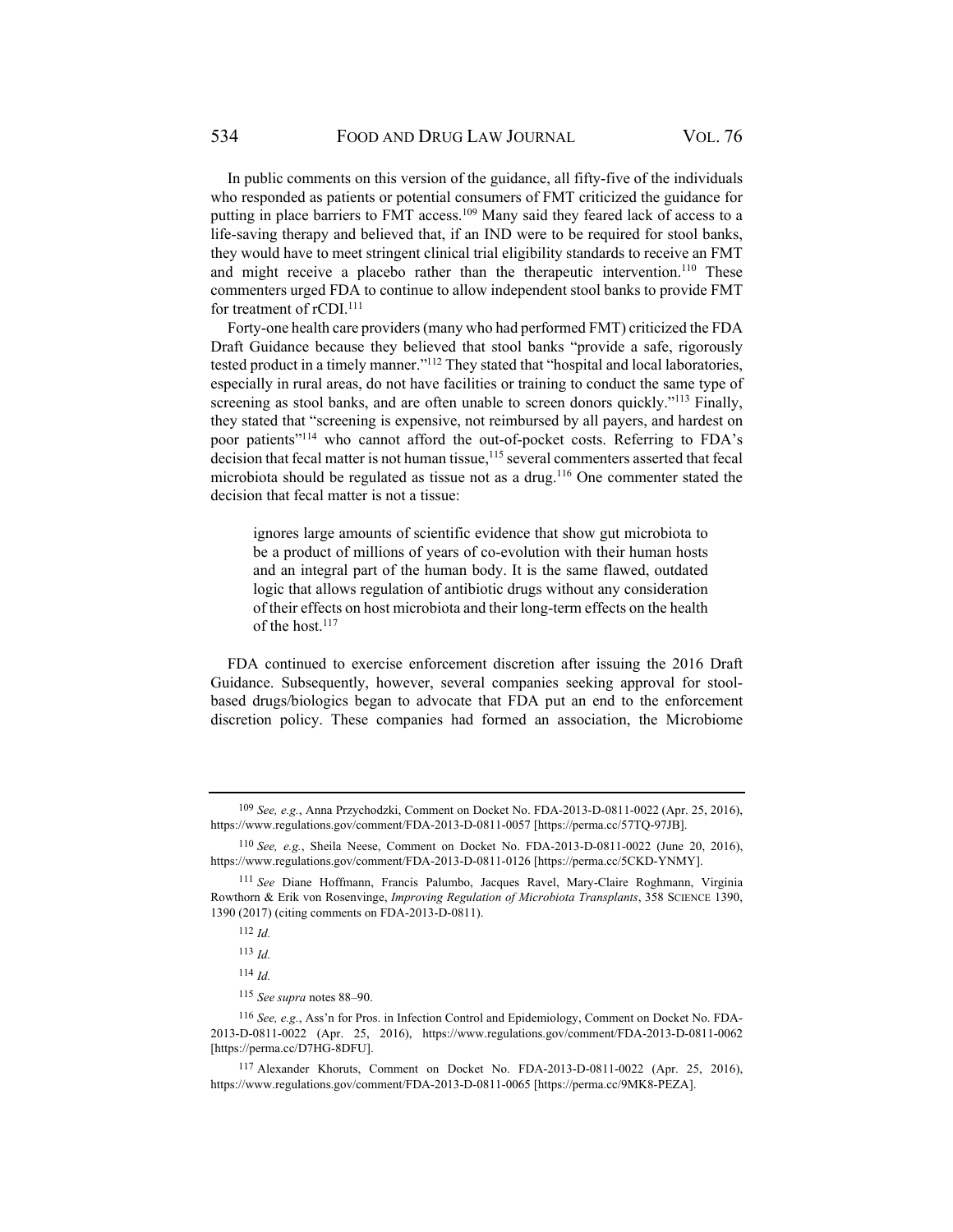Therapeutics Innovation Group (MTIG), "to advance their interests with the FDA."118 Chief among their complaints was that, because patients were able to get treatments from OpenBiome for their rCDI, they were unable to attract sufficient human subjects to participate in their Phase II and III clinical trials.119 Perhaps in response, in November 2019, FDA held a Part 15 hearing hoping to obtain feedback from stakeholders on: 1) clinical evidence of effectiveness of FMT for prevention of recurrent CDI and treatment of refractory CDI; 2) strength of data on safety of FMT for rCDI; 3) the impact of FDA's enforcement discretion policy on FMT product development; and 4) ideas about how the agency might carve out a regulatory path forward that balances patient access with patient safety and allows "enough flexibility to support innovation for the development and licensure of safe and effective FMT products" for treatment of rCDI.<sup>120</sup>

At the hearing, FDA heard from industry representatives, including OpenBiome, as well as researchers, physicians, and patients.<sup>121</sup> Industry representatives working on new drug development with stool-derived products asserted that rigorous and wellcontrolled, statistically powered studies were needed to establish safety and efficacy<sup>122</sup> of FMT for rCDI and that the agency's enforcement discretion policy had had a profound effect on recruitment of subjects for clinical trials. The representative from Rebiotix testified that the company had seen a "four-fold decrease in patient enrollment as measured by patients per site per month" since 2013 when the enforcement discretion policy was put in place.<sup>123</sup> She further stated that this decline in enrollment had delayed "access to FDA approved therapies by over two years" and "added 10's of millions of dollars to [its drug] development costs."<sup>124</sup>

In contrast to the drug developers, an OpenBiome spokesperson urged that FDA continue its policy of enforcement discretion and stated that "product development for FMT based therapies appears robust and can coexist with Enforcement Discretion" and that perhaps as many as 75% of individuals with rCDI who are eligible for FMT are not eligible for clinical trials.<sup>125</sup> In addition, the stool bank provided data indicating that there are many patients (approximately 35,000–40,000) who are not being served

<sup>123</sup> PART 15 HEARING, *supra* note 121, at 35–36 (statement of Lee Jones, CEO of Rebiotix).

<sup>124</sup> *Id.* at 36.

<sup>118</sup> Andrew Jacobs, *Drug Companies and Doctors Battle Over the Future of Fecal Transplants*, N.Y. TIMES (Mar. 3, 2019), https://www.nytimes.com/2019/03/03/health/fecal-transplants-fda-microbiome.html [https://perma.cc/8CMH-ACQU].

<sup>119</sup> *See id.*

<sup>120</sup> Use of Fecal Microbiota for Transplantation to Treat Clostridium Difficile Infection Not Responsive to Standard Therapies; Public Hearing; Request for Comments, 84 Fed. Reg. 47,911, 47,911– 14 (Sept. 11, 2019).

<sup>121</sup> U.S. FOOD & DRUG ADMIN., PART 15 HEARING: USE OF FECAL MICROBIOTA FOR TRANSPLANTATION TO TREAT CLOSTRIDIUM DIFFICILE (2019), https://www.fda.gov/media/134094/ download [https://perma.cc/W2NV-4DLX] [hereinafter PART 15 HEARING].

<sup>122</sup> *Id.* at 33–35 (statement of Lee Jones, CEO of Rebiotix); *see also* Pilar N. Ossorio & Yao Zhou, *FMT and Microbial Medical Products: Generating High Quality Evidence through Good Governance*, 47 J.L. MED. & ETHICS 505, 505 (2019).

<sup>125</sup> *Id.* at 19–20 (statement of Majdi Osman, CMO of OpenBiome, citing data from Dr. Colleen Kelly: "Seventy-five percent of patients are excluded because of comorbid diseases such as IBD and IBS that are very common in this population.").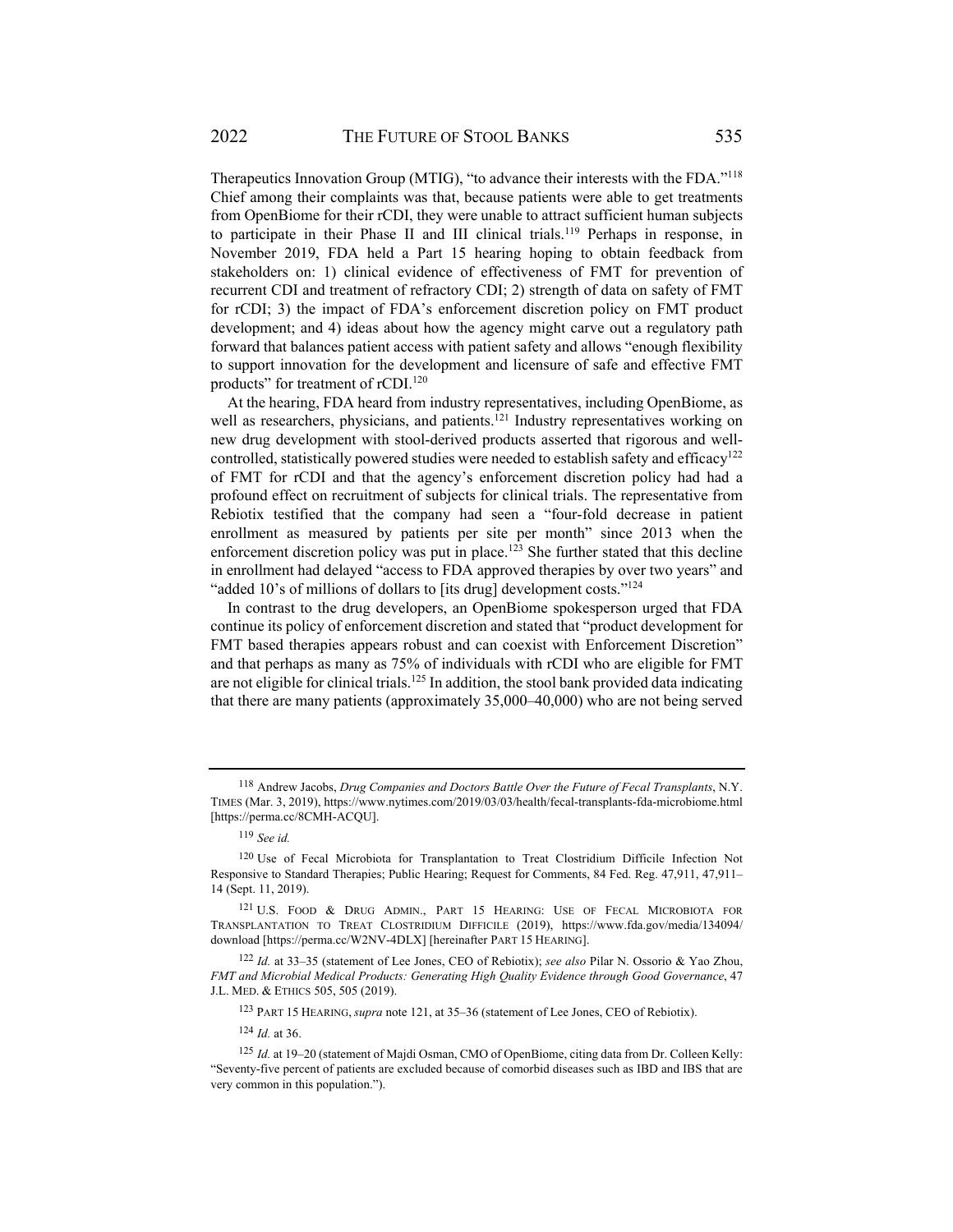by OpenBiome and who are potential participants for clinical trials.<sup>126</sup> Finally, he testified that there are two population groups that are particularly well-served by the enforcement discretion policy. The first includes those with severe (i.e., fulminant) CDI—these patients have a very different disease phenotype than those with rCDI with a mortality rate of 57%.<sup>127</sup> Data published from a group at Mount Sinai Hospital in New York showed a 77% reduction in the probability of mortality for this group treated with stool provided by OpenBiome.<sup>128</sup> The second group that has benefitted from the policy is children. Stacy Kahn, a pediatric gastroenterologist, testified that our current antibiotic strategies for treating children with *C. difficile* are not FDA approved for children in most cases.<sup>129</sup> If institutions stop offering FMT, she said, "the alternative is long term antibiotics which is expensive, can cause adverse events, ... and may increase vulnerability to [antibiotic-resistant] organisms."<sup>130</sup> There are no clinical trials for patients in either of these groups.

## *E. Safety, Innovation, and Patient Access Under Enforcement Discretion*

FDA's decision to exercise enforcement discretion for FMT to treat rCDI has allowed patients who otherwise may not have been able to access the procedure under a drug regulatory paradigm to do so by making it possible for OpenBiome to remain open.131 OpenBiome has shipped over 60,000 treatments to physicians for the FMT procedure.132

Some of the individuals who received stool product from OpenBiome may have been eligible for participation in clinical trials currently being conducted by companies pursuing a biological license for a stool-derived microbiota-based therapy; however, many individuals with rCDI would not have been eligible for those trials given their strict exclusion criteria.133 Alternatively, those individuals *may* have been able to obtain access to one of the therapies being tested as part of FDA's expanded access

<sup>126</sup> Id. at 20–21, 52 (statement of Mark Smith, CEO of Finch Therapeutics, stating that there are "100fold more rCDI patients than all the industry trials together will enroll").

<sup>127 &</sup>quot;Fulminant *C difficile* colitis has been broadly defined as *C difficile* colitis with significant systemic toxic effects and shock, resulting in need for colectomy or death, and occurs in approximately 3% to 5% of patients with *C difficile* colitis . . . ." Elizabeth A. Sailhamer, Katherine Carson, Yuchiao Chang, Nikolaos Zacharias, Konstantinos Spaniolas, Malek Tabbara, Hasan B. Alam, Marc A. DeMoya & George C. Velmahos, *Fulminant Clostridium Difficile Colitis: Patterns of Care and Predictors of Mortality*, 144 ARCHIVES SURGERY 433, 433 (2009).

<sup>128</sup> Emily N. Tixier, Elijah Verheyen, Ryan C. Ungaro & Ari M. Grinspan, *Faecal Microbiota Transplant Decreases Mortality in Severe and Fulminant Clostridioides Difficile Infection in Critically Ill Patients*, 50 ALIMENTARY PHARMACOLOGY & THERAPEUTICS 1094, 1094 (2019).

<sup>129</sup> PART 15 HEARING, *supra* note 121, at 100 (statement of Stacy Kahn).

<sup>130</sup> *Id.* at 100–01.

<sup>&</sup>lt;sup>131</sup> We speculate that if OpenBiome had been required to obtain an IND, it would have had to close as the costs of the process would be prohibitive.

<sup>132</sup> OPENBIOME, https://www.openbiome.org/impact (last visited Oct. 25, 2021) [https://perma.cc/ A9LY-VDN9]; *see also* OPENBIOME, *Donate Your Stool*, *supra* note 66.

<sup>133</sup> *See* PART 15 HEARING, *supra* note 121, at 20–21.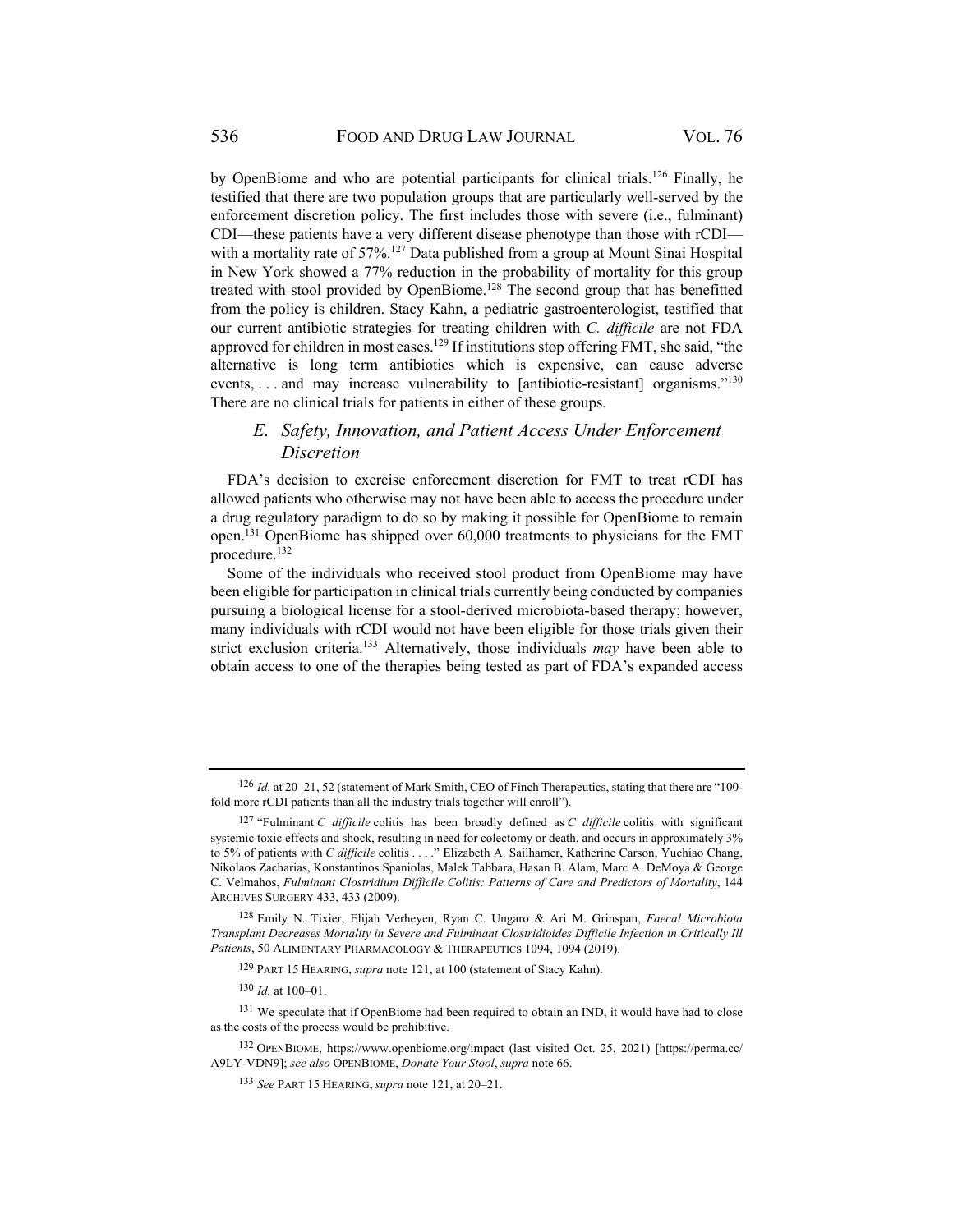rules;134 however, the industry has claimed that such access would interfere with its investigational trials.<sup>135</sup>

As to safety, the serious adverse events reported by OpenBiome are quite low, i.e., 6/60,000 or .0001, although OpenBiome has only reported serious events that its users have reported to the stool bank.<sup>136</sup> Under FDA's enforcement discretion policy for FMT, neither physicians nor stool banks are generally required to report adverse events to FDA and any safety reporting is "much less stringent than would be required under FDA supported trials." $137$  As a consequence, critics argue that the enforcement discretion policy has resulted in "over-broad and frequently unsubstantiated safety and efficacy claims"138 and a missed opportunity to gather data on outcomes and efficacy that are a standard part of clinical trials under an IND.<sup>139</sup>

Perhaps more concerning, under the current enforcement discretion policy, there is a lack of "uniform standards for comprehensive donor and stool screening."140 As a result, hospital and independent stool banks and physicians performing FMT with stool from a friend or relative of the patient are not required to follow the same screening standards for donors or donor stool when performing FMT for treatment or clinical trials.141

As regards innovation, although no new stool-based microbiome-based drugs have been approved by FDA, the enforcement discretion policy has allowed several such drugs to proceed along the new drug development pipeline. At least four companies have stool-derived products for the treatment of rCDI in Phase II or III clinical trials, including Finch Therapeutics, Rebiotix, Seres Health, and Vedanta Biosciences.142

A final benefit of the enforcement discretion policy is that it has allowed a robust research enterprise in the use of FMT. According to Khoruts et al.:

<sup>138</sup> *Id.*

<sup>134</sup> *See* 21 C.F.R. § 312.310 (2021). These rules, however, are also quite restrictive requiring that the patient have a "life-threatening" or "serious disease or condition," that there are no alternative therapies to treat the condition, that the patient cannot enroll in any existing clinical trial, that the benefit to the patient "justifies the potential risks of treatment," and that the patient's receipt of the experimental treatment will not interfere with the ongoing clinical trials. *Expanded Access*, U.S. FOOD & DRUG ADMIN. (Mar. 23, 2021), https://www.fda.gov/news-events/public-health-focus/expanded-access [https://perma.cc/V6AQ-H5GG].

<sup>135</sup> *See* PART 15 HEARING, *supra* note 121, at 35–39 (statement of Lee Jones, CEO of Rebiotix).

<sup>&</sup>lt;sup>136</sup> While stool banks generally were not required to report adverse events under the ED policy, OpenBiome has an agreement with its users that they report adverse events. Also, FDA's March 2020 alert not only requires physicians performing FMT clinical trials to report adverse events but also encourages stool banks supplying stool for FMT for treatment purposes to report them. *See supra* note 79. Users have reported some adverse events to OpenBiome that were not considered caused by the stool product. In some cases, adverse events are caused by the colonoscopy administration or by other underlying morbidities of the patient.

<sup>137</sup> PART 15 HEARING, *supra* note 121, at 45 (statement of Paul Kim of MTIG).

<sup>139</sup> Khoruts, Hoffmann & Palumbo, *supra* note 3, at 493.

<sup>140</sup> PART 15 HEARING, *supra* note 121, at 53 (statement of Mark Smith, CEO of Finch Therapeutics).

<sup>141</sup> *See* Zain Kassam, Nancy Dubois, Bharat Ramakrishna, Kelly Ling, Taha Qazi, Mark Smith, Colleen R. Kelly, Monika Fischer, Jessica R. Allegretti, Shrish Budree, Pratik Panchal, Ciarán P. Kelly & Majdi Osman, *Donor Screening for Fecal Microbiota Transplantation*, 381 NEW ENG. J. MED. 2070, 2070 (2019); *see also* Bakken et al., *supra* note 31, at 1047–48.

<sup>142</sup> Khoruts, Hoffmann & Palumbo, *supra* note 3, at 486–87.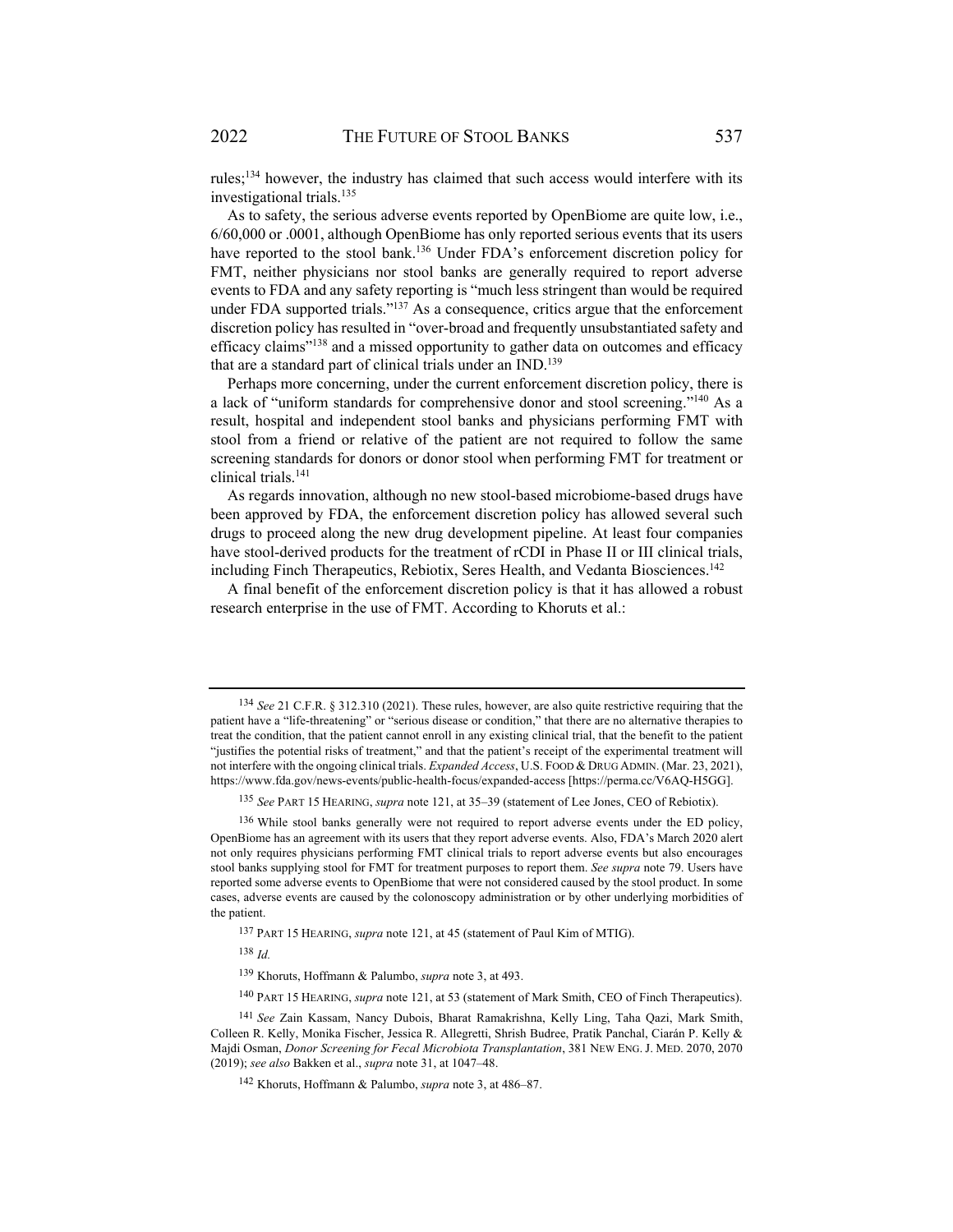The relatively light regulatory burden for conducting research $143$  under the enforcement discretion regime, comprised mainly of local IRBs, facilitated a remarkably rapid transition from what used to be a crude procedure that involved preparation and administration of raw, homogenized stool to easily administered purified, cryopreserved microbiota, centrally manufactured from rigorously tested universal donors.144

In addition, these authors state that the enforcement discretion policy has allowed academic researchers to evaluate safety and effectiveness of fresh versus frozen/thawed stool as well as different routes of administration and dosages.145 Also, one benefit that is often overlooked is that the policy allowed treatment of rCDI in patients in higher risk groups, "e.g., those with inflammatory bowel disease, advanced liver disease, and organ transplant recipients," who are "disproportionately represented within the rCDI population, but are excluded in formal clinical trials conducted by commercial developers under IND clinical trial protocols."146 Finally, the policy has allowed researchers conducting research on FMT for rCDI, as well as for other indications, to use OpenBiome's master file that describes the otherwise confidential information about the company's facilities and its "manufacturing" processes.147

# **III. THE REGULATORY PATH NOT TAKEN: REGULATING STOOL AS A DRUG AND BIOLOGIC WITHOUT ENFORCEMENT DISCRETION**

#### *A. A Brief History of the Regulation of Drugs and Biologics*

Without the enforcement discretion policy, FDA would regulate stool product from a stool bank as a biologic/drug. While both biologics and drugs are products that are intended for use in the diagnosis, cure, mitigation, treatment, or prevention of disease,<sup>148</sup> their statutory history resulted in a somewhat different regulatory framework for each. Although the biologic regulatory pathway offers some flexibility for approval not found in the drug route, it still poses challenges to a natural human product such as stool.

<sup>143</sup> By "research," we understand Khoruts et al. to mean innovation in treatment. *See id.* at 492.

<sup>144</sup> Khoruts, Hoffmann & Palumbo, *supra* note 3 at 492–93. Others have echoed these remarks. *See, e.g.*, Jørgensen et al., *supra* note 3, at 2777 ("In recent years, the FMT procedure has undergone drastic improvements, shifting from low-tech applications using kitchen devices and fresh feces obtained from relatives to capsules containing rigorously screened feces from healthy, anonymous donors.").

<sup>145</sup> Khoruts, Hoffmann & Palumbo, *supra* note 3, at 493.

<sup>146</sup> *Id.*

<sup>147</sup> *See* 21 C.F.R. § 314.420(a) (2020). A drug master file is a voluntary disclosure of confidential and/or protected (e.g., trade secrets) information to FDA for the purpose of the holder (e.g., the IND sponsor or the manufacturer) to 1) incorporate the information by reference when submitting an IND; or 2) authorize other persons to rely on the information to support a submission to FDA without the holder having to disclose the information to the person it authorized. *Id.* 

<sup>148</sup> GENERAL NAVIGATION GUIDE FOR MANUFACTURERS OF FDA-REGULATED PRODUCTS AND START-UPS, U.S. FOOD & DRUG ADMIN. 1–2, https://www.fda.gov/media/79688/download (last visited Oct. 25, 2021) [https://perma.cc/KPG3-WF9Y].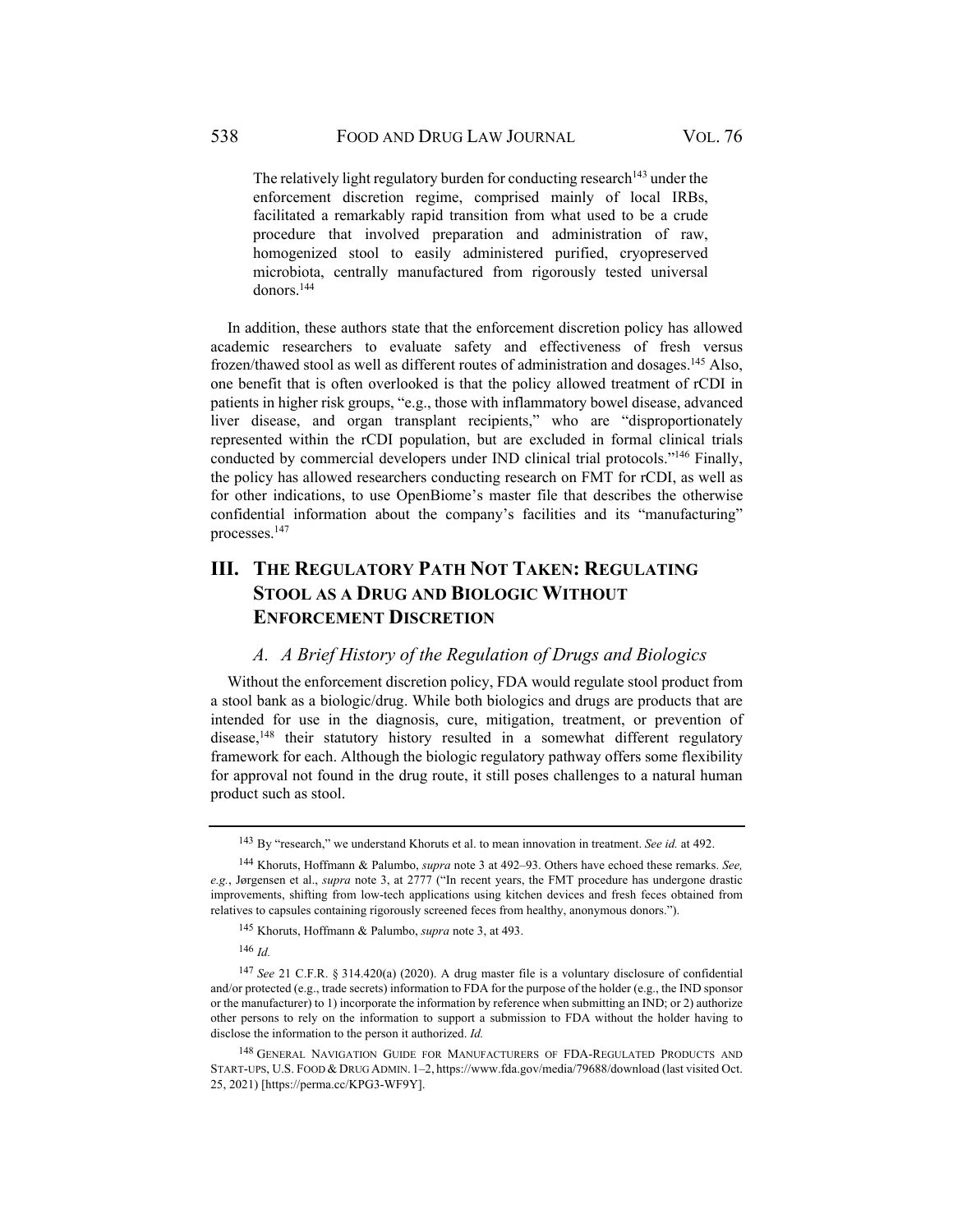The original basis for the regulation of biologics was the 1902 Biologics Control Act.<sup>149</sup> The statute was specifically passed to regulate the sale of viruses, serums, toxins, and analogous products.150 The Biologics Control Act created a Board that was authorized to develop criteria for licensing entities that manufactured and marketed or sold these products in interstate commerce.<sup>151</sup> The law prohibited manufacturers from selling or transporting biologics that were not from a licensed facility, but nothing in the statute required that the biologic product be safe or effective.<sup>152</sup> Rather, regulated products had to meet standards for purity and potency.<sup>153</sup> If a product was found to be "defective," facility licenses could be revoked or suspended for noncompliance with established requirements.154

In 1944, the 1902 Act was incorporated into Section 351 of the Public Health Service (PHS) Act.<sup>155</sup> In this process, in addition to requiring a license for biologics manufacturing establishments, the law required a license for biologic products before they could be marketed.<sup>156</sup> This put biologics on par with drugs which had been required to be proven safe prior to marketing since the passage of the 1938 Food, Drug, and Cosmetic Act (FDCA).<sup>157</sup> But, in 1962, the regulatory track of the two product types diverged when Congress passed the Kefauver-Harris Amendment to the FDCA.158 The Amendment required that drugs, but not biologics, be proven effective prior to marketing.159

151 Suzanne White Junod, *Biologics Centennial: 100 Years of Biologics Regulation*, U.S. FOOD & DRUG ADMIN., https://www.fda.gov/files/Biologics-Centennial--100-Years-of-Biologics-Regulation.pdf (last visited Oct. 25, 2021) [https://perma.cc/PYE2-6MN5].

152 Terry S. Coleman, *Early Developments in the Regulation of Biologics*, 71 FOOD & DRUG L.J. 544, 566 (2016).

<sup>153</sup> *Id.* at 559–65.

<sup>154</sup> *Science and the Regulation of Biological Products*, U.S. FOOD & DRUG ADMIN. (Mar. 28, 2018), https://www.fda.gov/about-fda/histories-product-regulation/science-and-regulation-biological-products [https://perma.cc/X63W-X9VU] [hereinafter FDA, *Science and the Regulation of Biological Products*]. *See also* Gary E. Gamerman, *Regulation of Biologics Manufacturing: Questioning the Premise*, 49 FOOD & DRUG L.J. 213, 218 (1994).

155 Hope E. Hopps, *The Bureau of Biologics; What it is and What it Does*, 33 FOOD DRUG COSMETIC L.J. 198, 198 (1978).

<sup>156</sup> *Id.* at 201.

<sup>159</sup> *Id.*

157 Gamerman, *supra* note 154, at 219.

158 Kefauver-Harris Amendment, Pub. L. No. 87-781, 76 Stat. 780 (1962) (codified as amended at 21 U.S.C. § 301 *et seq.* (1962)).

<sup>&</sup>lt;sup>149</sup> The Act was a response by Congress to the deaths the year before of over twenty children in St. Louis, Missouri, and Camden, New Jersey, from tetanus that arose from injections from a "bad lot" of diphtheria antiserum (St. Louis) and from smallpox antiserum (Camden) made from horse blood. Leslie Boyer, *Viruses and the Biologics Control Act of 1902*, LESLIEBOYERMD (Aug. 17, 2019), https://scorpiondoc.silvrback.com/viruses-and-the-biologics-control-act-of-1901 [https://perma.cc/7XKF-QMF4].

<sup>150</sup> The Act preceded the 1906 Pure Food and Drug Act in part "[b]ecause early vaccines and antitoxins were then administered by direct injection, as compared with drugs, which were largely ingested"; as a result, biologics were regulated earlier and more strictly than drugs. INST. OF MED., BLOOD BANKING AND REGULATION: PROCEDURES, PROBLEMS, AND ALTERNATIVES 5 (Edward A. Dauer ed., 1996).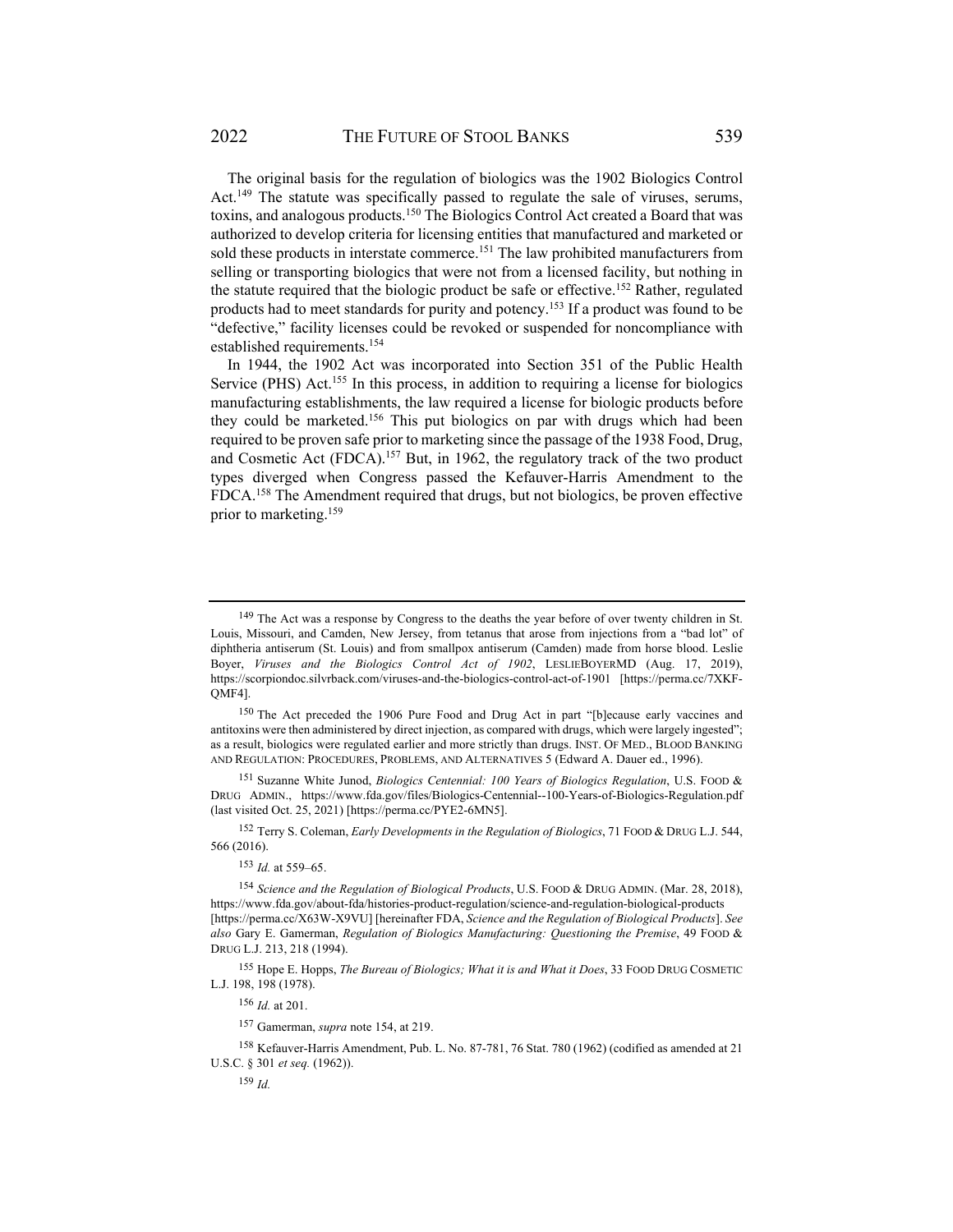It was not until the early 1970s that FDA required "new and previously licensed biologics to be effective."160 The agency initially based its decision on the "misbranding provisions of the FDCA" but, in response to criticisms that it was overreaching its authority, switched its rationale stating that it was justified by the "potency requirement" in the PHS Act.<sup>161</sup> Since 1973, FDA has required proof of effectiveness for all biologics requesting a license.<sup>162</sup>

Although the regulation put both drugs and biologics products on equal footing in terms of premarket approval, for the next twenty-three years FDA continued to require a separate establishment license for biologics manufacturing facilities.<sup>163</sup> The focus on the manufacturing process for biologics was justified by the early biological products which "were crude and hard to control for quality."<sup>164</sup> Biologic products were fundamentally different from the typical drug product, e.g., biologics are "manufactured in a living system" and most are "complex molecules or mixtures of molecules . . . [that are] difficult, and sometimes impossible, to characterize."<sup>165</sup> In contrast, drugs "generally have well-defined chemical structures, and a finished drug can usually be analyzed to determine all its various components."166

Over time and with new technology, biologics came to differ from the older and cruder versions. These newer biologics, such as recombinant proteins, are produced with much greater precision and have a purity that is similar to more traditional chemically manufactured drugs.167 As a result of these changes in the types of biologics requesting licenses, in 1997 when Congress passed the Food and Drug Administration Modernization Act, it eliminated the need for a separate establishment

164 Kristy Hong, *Breakthrough Biotechnologies: Can the FDA Keep Up with the Speed of Science?*, at 25, 33 (Apr. 27, 2004) (on file with Digital Access to Scholarship at Harvard), https://dash.harvard.edu/ bitstream/handle/1/8889444/Hong.pdf?sequence=1&isAllowed=y [https://perma.cc/8HXY-XZTD].

<sup>165</sup> *How do Drugs and Biologics Differ?*, BIOTECHNOLOGY INNOVATION ORG., https://archive.bio.org/articles/how-do-drugs-and-biologics-differ#:~:text=Drugs%20versus%20Biologics &text=Most%20biologics%20are%20very%20large,ingredients%20in%20an%20ordered%20process (last visited Mar. 20, 2021) [https://perma.cc/U8G2-EPPB].

<sup>166</sup> *Id.* In addition to these reasons, "biological products are more fragile than drugs . . . , and the composition of biologics is more difficult to standardize. Unlike the chemical compounds that make up a drug . . . , most components of a biologic are highly sensitive to heat, light, contamination, motion, and temperature. Additionally, while drug composition and purity can be determined by chemical analysis, not every component of a biological product can be easily identified or measured." Jennifer Kulynych, *Blood as a Biological Drug: Scientific, Legal, and Policy Issues in the Regulation of Placental and Umbilical Cord Stem Cell Transplantation*, 32 U. RICH. L. REV. 407, 422 (1998). As a result of the difficulty in fully characterizing the finished biologic product in the laboratory, "[biologics] manufacturers must ensure product consistency, quality, and purity by ensuring that the manufacturing process remains substantially the same over time. By contrast, a drug manufacturer can change the manufacturing process extensively and analyze the finished product to establish that it is the same as before the manufacturing change." BIOTECHNOLOGY INNOVATION ORG., *supra* note 166.

167 Hong, *supra* note 164, at 33.

<sup>160</sup> Coleman, *supra* note 152, at 597.

<sup>161</sup> *Id.* Coleman makes the case that this more recent assertion is at odds with the legislative history of the Act and that "requiring proof of effectiveness as a prerequisite for licensing is arguably as unclear now as it was a century ago." *Id.* at 598.

<sup>162</sup> Biological Products: Procedures for Review of Safety, Effectiveness and Labeling, 38 Fed. Reg. 4,319 (Feb. 13, 1973).

<sup>163</sup> *See infra* note 168 and accompanying text.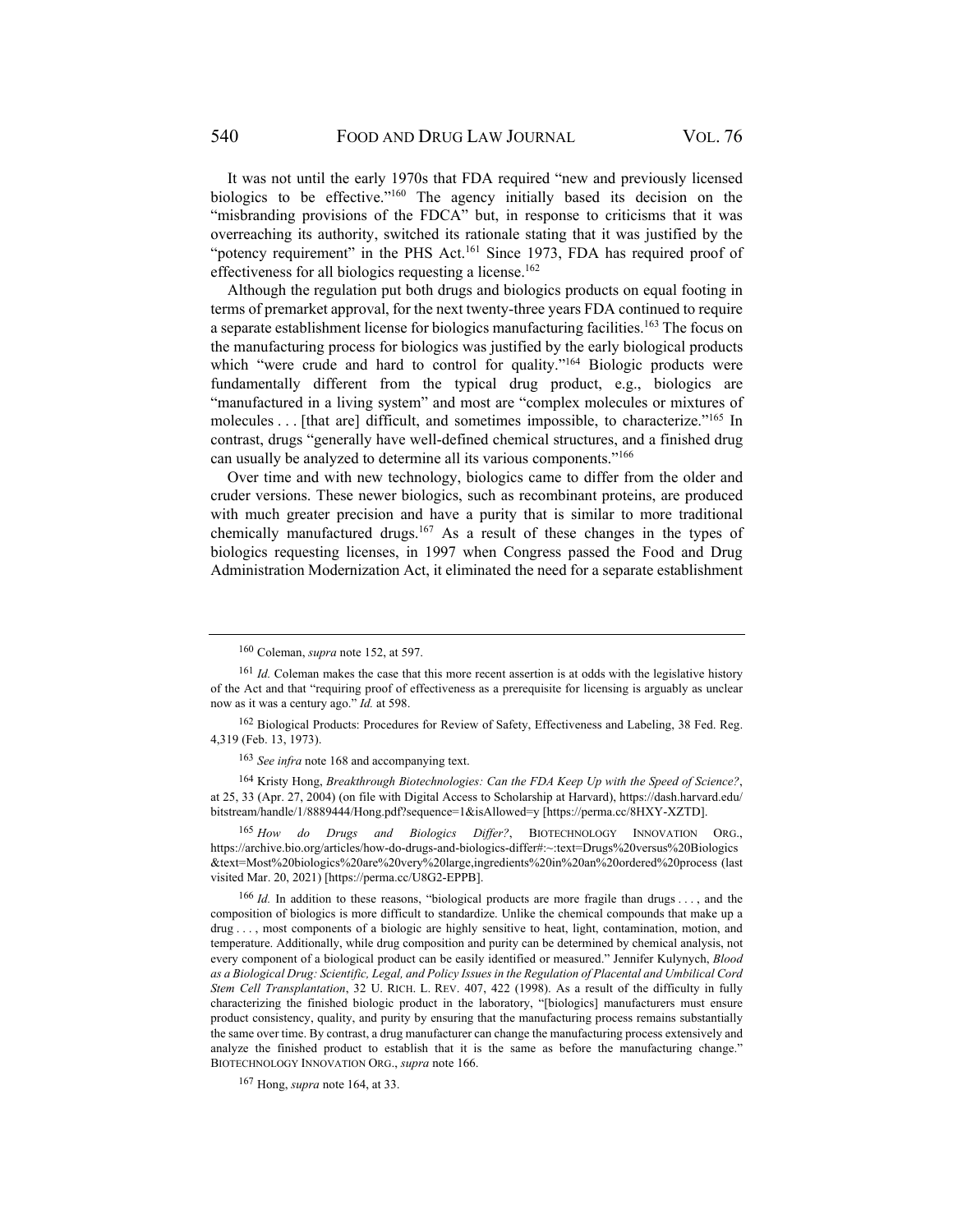license for biologics.<sup>168</sup> Thus, biologics manufacturers now can apply for a single Biologics License which covers both product quality and manufacturing compliance with current Good Manufacturing Practices (cGMPs).<sup>169</sup> FDA may grant a biologics license "if the biologic is determined to be 'safe, pure, and potent' as defined in § 351 of the PHS Act."170 Despite the different statutory language undergirding a requirement of effectiveness, FDA requires the same quantity and quality of evidence of effectiveness for both drugs and biologics.171

## *B. The Application of the Biologic/Drug Regulatory Framework to Stool Product for FMT*

A number of authors have pointed out how stool is very different from a "typical" drug or biologic. In 2013, in an article in *Nature*, Smith, Kelly, and Alm wrote that:

stool is unlike conventional drugs, which are produced under controlled conditions with consistent, known ingredients. Stool is a variable, complex mixture of microbes, metabolites and human cells. It cannot be characterized to the rigorous standards applied to conventional drugs. The material is also widely available—it comes from healthy volunteers, rather than chemical factories or controlled cell cultures.<sup>172</sup>

Sachs and Edelstein further elaborated on these observations stating that stool defies the "typical scientific characterization that the FDA has long applied to small molecule and [newer] biologic drugs" and that "[u]nless the active components are identified, purified, and tested, it will not be possible to guarantee that the [stool] product is consistent across batches."173

European authors have made similar arguments about how stool should be regulated in the EU, asserting that:

stool treatment defined as drug treatment is counterproductive. Stool is not a standardized product that is produced in a factory, but a highly diverse and donor-specific substance of human origin (SoHO) delivered by healthy, usually unpaid, volunteer donors. Therefore, stool suspensions require suitable guidance of quality and safety measures comparable to

<sup>168</sup> *FDA Backgrounder on FDAMA*, U.S. FOOD & DRUG ADMIN. (Mar. 28, 2018), https://www.fda.gov/regulatory-information/food-and-drug-administration-modernization-act-fdama-1997/fda-backgrounder-fdama [https://perma.cc/X6UB-EZE5].

<sup>169</sup> Hong, *supra* note 164, at 33.

<sup>170</sup> *Id.*

<sup>171</sup> *See* U.S. FOOD & DRUG ADMIN., GUIDANCE FOR INDUSTRY PROVIDING CLINICAL EVIDENCE OF EFFECTIVENESS FOR HUMAN DRUG AND BIOLOGICAL PRODUCTS 3–4 (1998), https://www.fda.gov/ media/71655/download [https://perma.cc/3BDX-V85E].

<sup>172</sup> Mark B. Smith, Colleen Kelly & Eric J. Alm, *How to Regulate Faecal Transplants*, 506 NATURE 290, 291 (2014).

<sup>173</sup> Sachs & Edelstein, *supra* note 1, at 398, 402.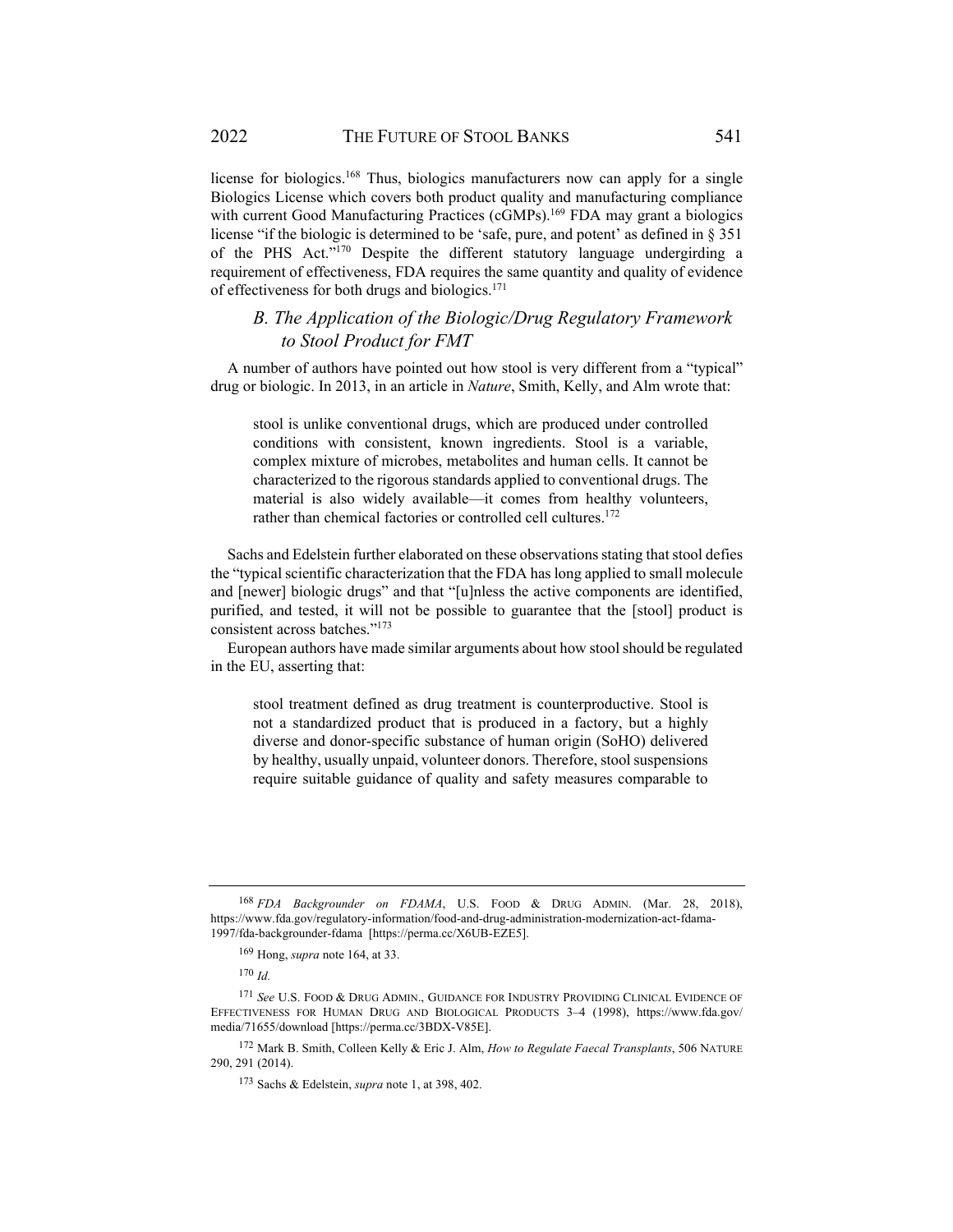guidance of other SoHO (blood, tissues, cells and organs) within the EU.174

Because biologics are inherently variable, especially when derived from different donors, the variation must be controlled during the production process to prevent "changes in key quality attributes that may contribute to clinically meaningful differences."175 Also, to meet large commercial demand, the manufacturer must be able to scale up production in such a way that it does not "sacrific[e] product consistency."176

Stool has the characteristics of earlier "crude" biologics. It is sourced from different donors and differs from donor to donor as well as from sample to sample from the same donor at different times.<sup>177</sup> The sample consists of a community of microbes that interact with each other, in ways that may be synergistic or antagonistic, and that interact with their host.<sup>178</sup> A single sample obtained for FMT may do different things in different patients or have a different effect depending on the condition for which the patient was given an FMT or the status (microbiological or immunological) of the recipient.179

Stool used for FMT is also much less manipulated than the typical drug or biologic. The transplanted material consists of organisms that occur naturally at the site and have not been cultivated in the laboratory in a growth environment or medium.<sup>180</sup> Nor is stool like the typical probiotic which is regulated as a dietary supplement and composed of either a monostrain containing one strain of a bacterial species or a multistrain containing "more than one strain of the same [bacterial] species or closely related species."181

There are a number of ways in which the drug/biologic approval process is not an "easy fit" for stool used for FMT.<sup>182</sup> In order to conduct clinical trials on a new biologic

<sup>174</sup> Josbert J. Keller, Maria J.G.T. Vehreschild, Christian L. Hvas, Simon M.D. Jørgensen, Jouzas Kupciskas, Alexander Link, Chris J.J. Mulder, Simon D. Goldenberg, Ramesh Arasaradnam, Harry Sokol, Antonio Gasbarrini, Christoph Hoegenauer, Elizabeth M. Terveer, Ed J. Kuijper & Perttu Arkkila, *Stool for Fecal Microbiota Transplantation Should be Classified as a Transplant Product and Not as a Drug*, 7 UNITED EUR. GASTROENTEROLOGY J. 1408, 1409 (2019).

<sup>&</sup>lt;sup>175</sup> Richard Melsheimer, Melissa Calmann, Albert DeRitis, Vinod Philip, Frank Van Gog, Lawrence Doolittle, Kavitha Goya & Donald Neblock, *Ensuring Product Quality, Consistency and Patient Supply over Time for a Large-Volume Biologic: Experience with Remicade®*, 32 BIODRUGS 405, 405 (2018).

<sup>176</sup> *Id.*

<sup>177</sup> Merrick et al., *supra* note 15, at 3.

<sup>178</sup> Alexander Khoruts, *Is Fecal Microbiota Transplantation a Temporary Patch for Treatment of* Clostridium Difficile *Infection or a New Frontier of Therapeutics?*, 12 EXPERT REV. GASTROENTEROLOGY & HEPATOLOGY 435, 436 (2018).

<sup>179</sup> Khoruts, Hoffmann & Palumbo, *supra* note 3, at 485.

<sup>180</sup> Hoffmann et al., *supra* note 6, at 210.

<sup>181</sup> H.M. Timmerman, C.J.M. Koning, L. Mulder, F.M. Rombouts & A.C. Beynen, *Monostrain, Multistrain and Multispecies Probiotics ̶ A Comparison of Functionality and Efficacy*, 96 INT'L. J. FOOD MICROBIOLOGY 219, 221 (2004). *See also* Merrick et al*.*, *supra* note 15, at 4 (stating "[i]t is the lack of characterisation of microbial strains that precludes the classification of FMT as a probiotic according to expert consensus").

<sup>182</sup> Sachs & Edelstein, *supra* note 1, at 402–08.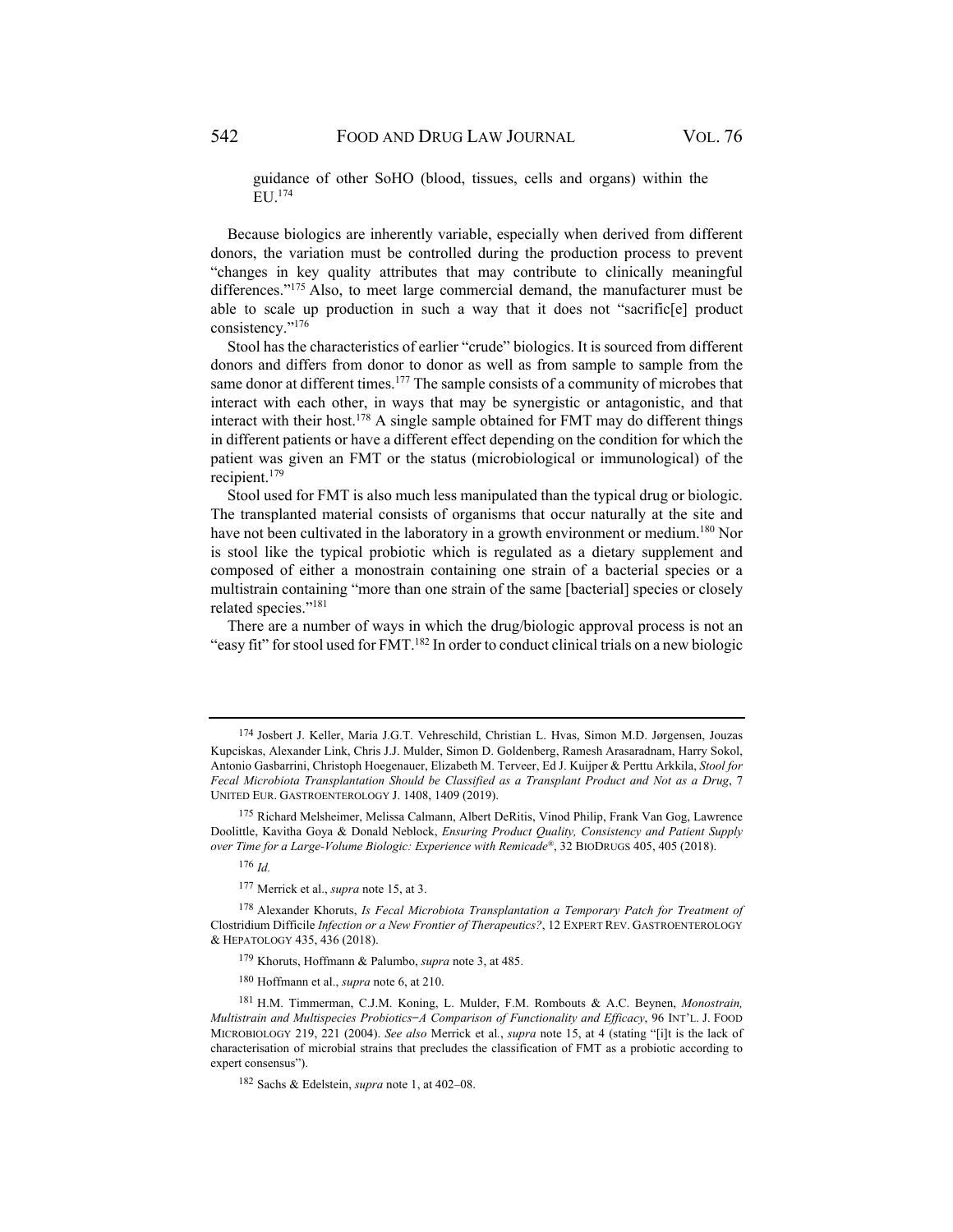product, a manufacturer must submit an IND application to FDA.183 That application must include specific information on the physical, chemical, or biological characteristics of the substance, e.g., biological name and strain designations, and the original source of cells from which the substance was derived.<sup>184</sup> Additionally, the manufacturer or biologic sponsor must include a "characterization" of the product.<sup>185</sup> This includes "a description of the acceptable limits and analytical methods used to assure the identity, strength, quality, and purity of the [biologic] substance."186 Also, if there is evidence of the biologic's mechanism(s) of action, the manufacturer must submit that data to FDA.<sup>187</sup> All of this would be problematic for stool. The FMT process in clinical practice is to transplant a fecal sample containing the whole uncharacterized microbiota because the therapeutic mechanism of FMT is still poorly understood. Without an understanding of the bacterial strains that lead to the desired therapeutic effect, it is problematic to generate reproducible bacterial isolates for FMT.188

Additional challenges for any individual or company attempting to obtain a biologics license from FDA for stool include the manufacturing requirements and release specifications. Mark Smith, founder of OpenBiome and now CEO of Finch Therapeutics, expressed doubts that the manufacturing process used by OpenBiome today could meet the Biologics License Application (BLA) requirements.<sup>189</sup> The stoolderived products currently in the BLA pipeline all have additional characterization and release specifications and greater control of the manufacturing process than does OpenBiome.190 And, smaller INSBs and hospital stool banks would be even less likely able to meet the BLA requirements.

<sup>184</sup> *Id.* Additional requirements include:

- Culture/passage history of the strains;
- If cells were obtained from a clinical specimen, a description of the clinical health of the  $donor(s)$ , if known  $\dots$ ;
- Summary of the phenotype and genotype of the product strains, with special attention to biological activity or genetic loci that may indicate activity or potency; and
- Documentation and summary of modifications, if any, to the LBP, e.g., intentional introduction of foreign genes or mutations, along with details of the genetic construction.
- 

*Id.*

<sup>185</sup> *Id.* at 8.

<sup>186</sup> *Id.*

 $187$  *Id.* 

188 Yonghui Ma, Jiayu Liu, Catherine Rhodes, Yongzhan Nie & Faming Zhang, *Ethical Issues in Fecal Microbiota Transplantation in Practice*, 17 AM. J. BIOETHICS 34, 35 (2017).

189 Email from Mark Smith to Diane Hoffmann (Sept. 3, 2020) (on file with author).

<sup>190</sup> *Id.* For additional challenges of the regulatory framework for stool for FMT, *see* Magali Cordaillat-Simmons, Alice Rouanet & Bruno Pot, *Live Biotherapeutic Products: The Importance of a Defined Regulatory Framework*, 52 EXPERIMENTAL & MOLECULAR MED. 1397 (2020); *see also* Kristina Campbell, *Group Examines The Unique Challenges of Clinical Trials for Development of Microbiotic Medicinal Products, Including Live Biotherapeutic Products*, MICROBIOME TIMES (Oct. 29, 2019), https://www.microbiometimes.com/group-examines-the-unique-challenges-of-clinical-trials-for-

<sup>183</sup> U.S. FOOD & DRUG ADMIN., EARLY CLINICAL TRIALS WITH LIVE BIOTHERAPEUTIC PRODUCTS: CHEMISTRY, MANUFACTURING, AND CONTROL INFORMATION GUIDANCE OF INDUSTRY 7 (2016), https://www.fda.gov/files/vaccines,%20blood%20&%20biologics/published/Early-Clinical-Trials-With-Live-Biotherapeutic-Products--Chemistry--Manufacturing--and-Control-Information--Guidance-for-Industry.pdf [https://perma.cc/VKQ7-TJL9].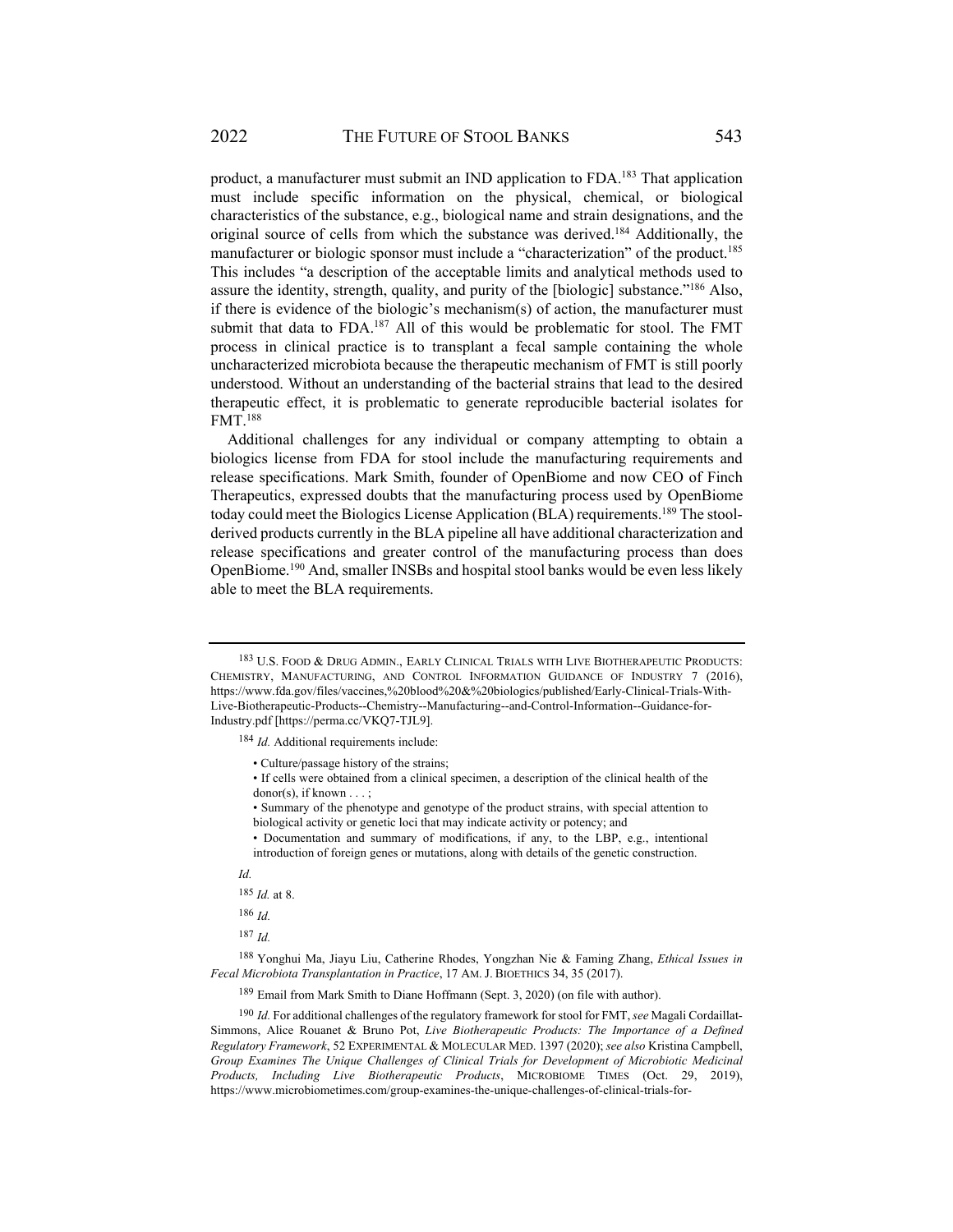On the other hand, the biologics regulations do not adequately regulate the donor aspects of stool retrieval such as medical history and testing of donors for infectious diseases that may be transferred to recipients.<sup>191</sup> Also, the protocol for clinical trials used in the license application would need to be consistently applied and could not be easily modified once a license is granted.<sup>192</sup>

Aside from these challenges, there are additional legislative and regulatory aspects of drug and biologic oversight that are problematic. For example, Sachs and Edelstein describe concerns raised by off-label use and granting data exclusivity to new biologics.<sup>193</sup> Under the Biologics Price Competition and Innovation Act,<sup>194</sup> new biologics are granted up to twelve years of data exclusivity.<sup>195</sup> During this time, FDA may not approve any "biosimilars" unless the manufacturer or sponsor has done its own safety and efficacy studies.<sup>196</sup> Sachs and Edelstein also argue that granting a stool product manufacturer market exclusivity is problematic when such a manufacturer would be relying on data about processes and effectiveness "that already exists in the public domain."197 This lack of fairness assertion, along with an argument that such exclusivity would likely put FMT out of reach for many patients who may not be able to afford it but are desperate for such an effective, life-saving treatment, is compelling.198

Any type of market exclusivity would be challenging to enforce in the case of FMT because, unlike most other drugs and biologics, as explained above, stool is widely available and individuals may perform an FMT themselves with stool from a friend or family member.<sup>199</sup> FDA would be unable to stop individuals from engaging in such practices.

<sup>194</sup> Biologics Price Competition and Innovation Act, Pub. L. No. 111-148, 124 Stat. 804 (2010) (codified as amended at Public Health Service Act § 351(k)(7) (2010)).

<sup>195</sup> Under the Act's data exclusivity provisions, once a company's new biologic is approved by FDA, the company is protected for a period of time from competitors' use of its safety and efficacy data to obtain their own FDA marketing approval. Caroline Park, *Data Exclusivity: What Is it and Why Does it Matter?*, SENSE & SUSTAINABILITY (Jan. 20, 2016), https://www.senseandsustainability.net/ 2016/01/20/dataexclusivity-what-is-it-and-why-does-it-matter/ [https://perma.cc/J6FL-9XDX].

 $196$  Biologics may also be considered orphan drugs, in which case they would be eligible for seven years of market exclusivity during which time no product for the same indication can be approved by FDA. Renu Lal, *Patents and Exclusivity*, FDA/CDER SBIA CHRON. (May 19, 2015), at 2, https://www.fda.gov/ downloads/drugs/developmentapprovalprocess/smallbusinessassistance/ucm447307.pdf [https://perma.cc/4NTL-QE3Q].

development-of-microbiotic-medicinal-products-including-live-biotherapeutic-products/ [https://perma.cc/YV5Q-WBWQ].

<sup>191</sup> Merrick et al., *supra* note 15, at 4. "The safety of FMT highly depends on the selection and screening of the donor because no standardization of the product exists and because pathogen reduction, such as that used for plasma-derived products, is inherently impossible for FMT products." Jørgensen et al., *supra* note 3, at 2779.

<sup>192</sup> While FDA has recommendations for donor stool and serological testing (*see* Paul E. Carlson, *Regulatory Considerations for Microbiome Based Therapeutics*, U.S. FOOD & DRUG ADMIN. (Feb. 20, 2020), https://isctm.org/public\_access/Feb2020/Presentation/Carlson-Presentation.pdf [https://perma.cc/ Q2CX-88LK]), those recommendations may change after a product is on the market.

<sup>193</sup> Sachs & Edelstein, *supra* note 1, at 412.

<sup>197</sup> Sachs & Edelstein, *supra* note 1, at 402.

<sup>198</sup> *See* Khoruts, Hoffmann & Palumbo, *supra* note 3, at 497.

<sup>199</sup> *See supra* notes 69–70.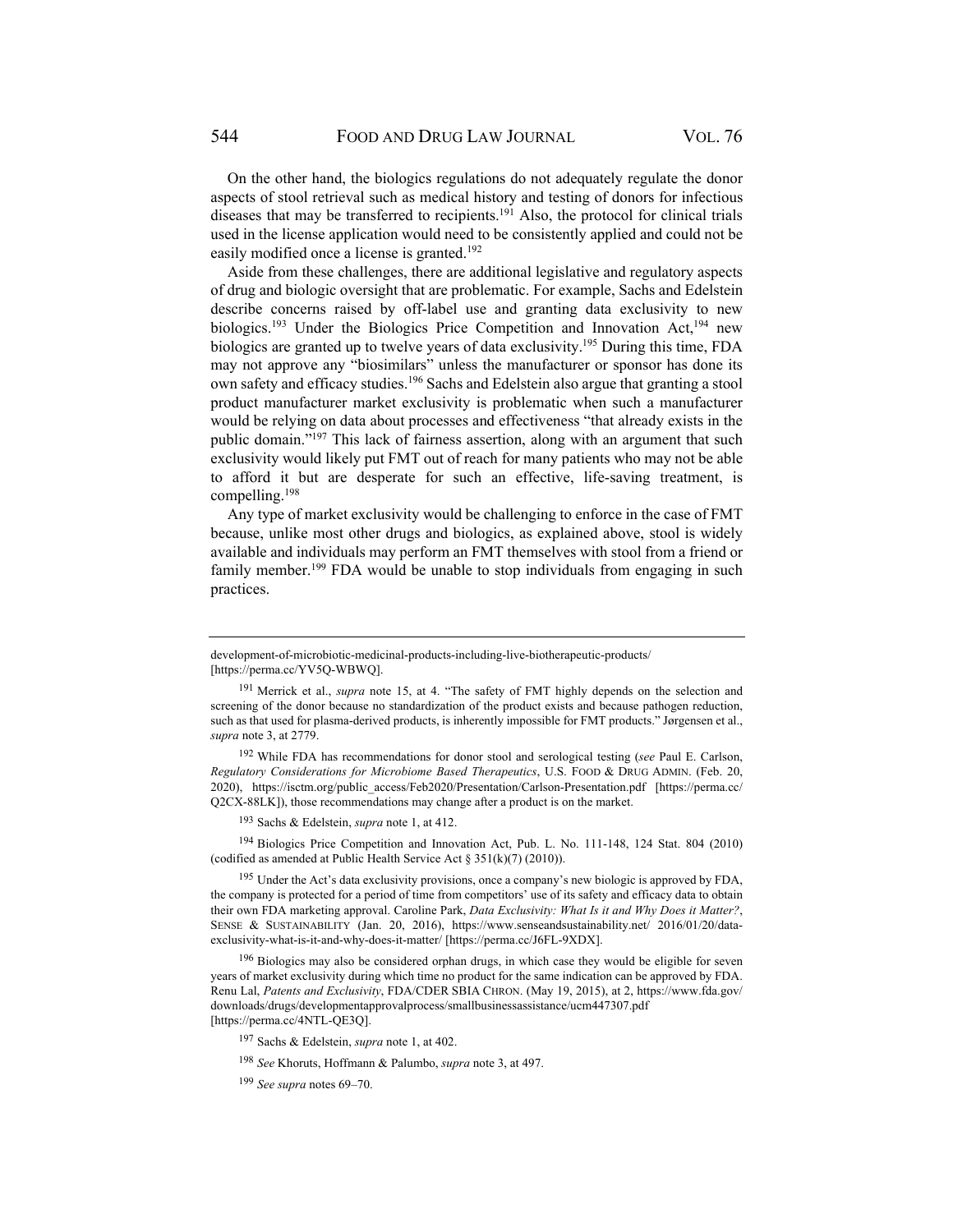The potential for DIY FMTs also makes the procedure unlike other transplants, which generally require expensive medical equipment and trained health care professionals. Many individuals are performing FMTs at home even though the DIY option poses the risk of transferring harmful bacteria to patients if neither the donor nor the donor stool are screened for transmissible diseases or pathogens.<sup>200</sup> This unique fact makes it incumbent on FDA to consider whether strict adherence to treating stool as a drug/biologic, requiring extensive clinical trials, would increase the likelihood of DIY FMTs.

The off-label use of stool for FMT, if it ever were to be approved as a new drug/biologic, is also fraught with problems. In particular, it would likely discourage investment in research into its effectiveness in treating other indications.<sup>201</sup> While this is true for all newly approved drugs, the nascent field of microbiome-based therapies and uncertainties about long term side effects, such as obesity and auto-immune disorders, make this a particularly serious concern in the context of FMT.<sup>202</sup> This risk/benefit trade-off may make sense in the context of rCDI where FMT can be lifesaving, but such a trade-off may not be appropriate in its use for other indications.

# *C. The Impact on Stool Banks if FDA Were to Have Regulated Stool as a Drug/Biologic, and the Resulting Effect on Patient Access, Safety, and Innovation*

If FDA had either initially decided not to exercise its enforcement discretion and finalize its 2016 industry guidance document, OpenBiome may have been forced to close as it would need considerable investment capital to go through the IND process. As a nonprofit, it could not raise equity financing.<sup>203</sup> But, even if it were to have pursued for-profit status, such funding was unlikely given the uncertainty of obtaining a biologics license for stool and of any return on investment if its product were to receive a license. This uncertainty is due to the lack of intellectual property obtainable in stool,204 the variation among stool samples, and the DIY option that patients have. If OpenBiome had closed, it likely would have cut off the ability of thousands of individuals to obtain FMTs. While some of these individuals may have been able to obtain stool product from hospital stool banks,<sup>205</sup> these banks would likely have had to scale up significantly to meet the demand for stool product.

Whether patient safety would have improved if OpenBiome had closed its doors is highly unlikely. OpenBiome appears to have had a virtually unblemished safety record until the adverse events reported in 2020, which remain of uncertain origin.206 Also, safety issues have arisen under clinical trials overseen by FDA as illustrated by the

<sup>200</sup> Goodman, *supra* note 68.

<sup>201</sup> *See* Sachs & Edelstein, *supra* note 1, at 402; Khoruts, Hoffmann & Palumbo, *supra* note 3, at 498; Merrick et al., *supra* note 15, at 4.

<sup>202</sup> Ma et al., *supra* note 188, at 40–41.

 $203$  26 U.S.C. § 501(c)(3) (2011).

<sup>204</sup> Mark J. FitzGerald & Erik J. Spek, *Microbiome Therapeutics and Patent Protection*, 38 NATURE BIOTECHNOLOGY 806 (2020).

<sup>&</sup>lt;sup>205</sup> Under the 2016 industry guidance, FDA would continue to exercise its enforcement discretion for local, hospital-based stool banks. FDA, ENFORCEMENT POLICY (Mar. 2016), *supra* note 14, at 1.

<sup>206</sup> *See supra* notes 79–86 and accompanying text.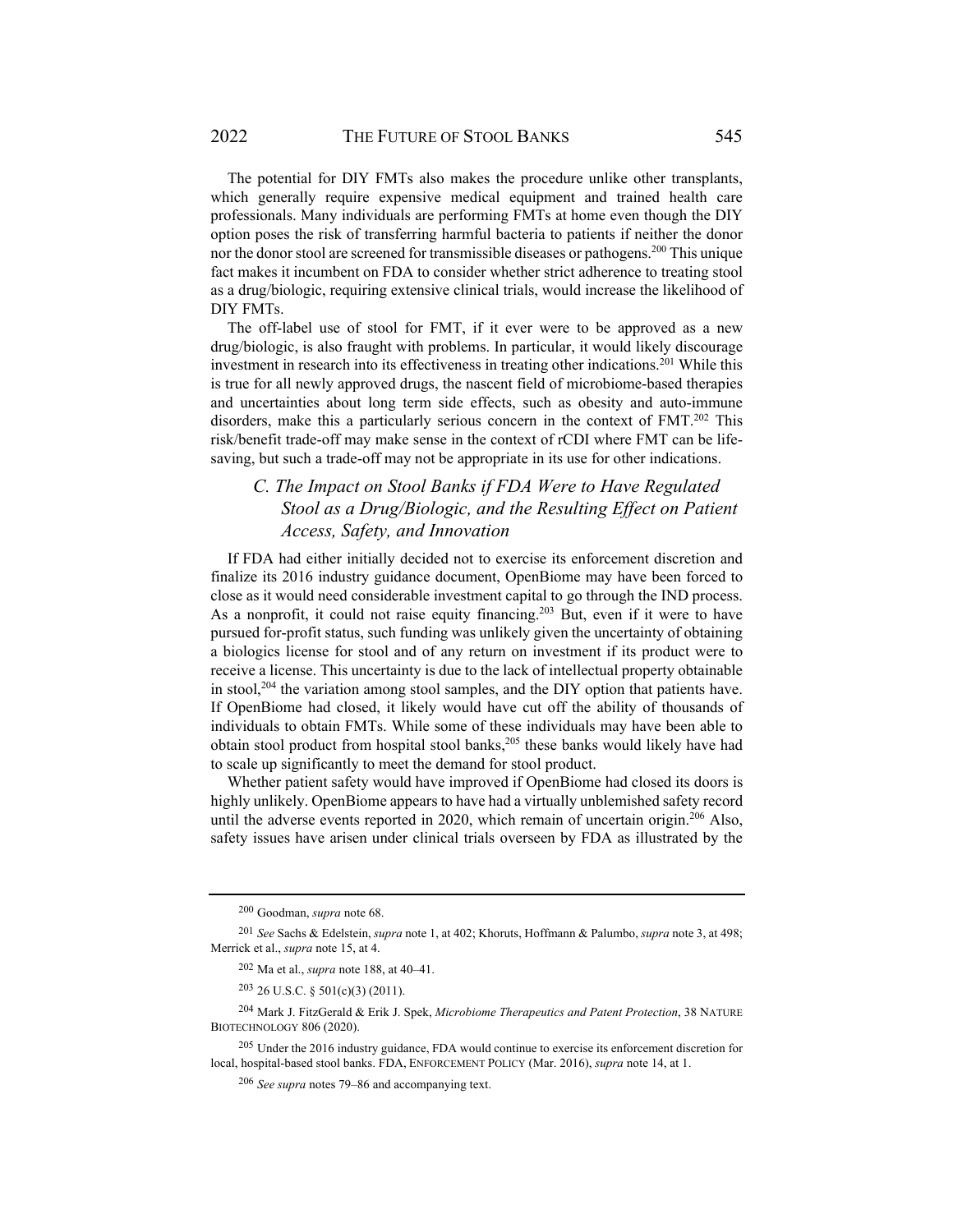two adverse events reported in 2019.<sup>207</sup> It is also likely that due to lack of access to stool for FMT via stool banks, more patients would have engaged in DIY FMT without any donor screening.

Industry advocates claim there would have been faster development and approval of a new stool microbiome-based drug/biologic if FDA had not exercised its enforcement discretion because the companies with products currently in the IND pipeline would have been able to attract more patients to their clinical trials.<sup>208</sup> The claim is hard to evaluate given that their study inclusion criteria are quite narrow.209 Keller et al., in contrast, assert that requiring stool banks to go through the drug approval process would "negatively impact [both] availability and innovation, obstructing, for example, the future development of single-donor individualized solutions due to the requirements for standardization of active substances."<sup>210</sup> Finally, strict enforcement of the IND requirement and related closure of stool banks would likely reduce research into use of FMT for other indications. Some researchers would not want to screen donors, test the stool, or prepare the stool for administration, which would be required if they were not able to obtain the product directly from OpenBiome or a hospital stool bank.

Patient access to an effective therapy may also have diminished even if a stoolderived microbiome-based drug/biologic product were to have been approved because it would have been much more costly than the stool provided by OpenBiome.<sup>211</sup> Although insurance coverage typically follows approval by FDA, not everyone has drug coverage, and biologics are often not fully covered by insurance given their extremely high costs.<sup>212</sup> These high costs would also have been a reason for more individuals attempting to do the procedure themselves with unscreened stool from a friend or family member. Moreover, once a new biologic/drug is approved for rCDI, it would likely have twelve years of data exclusivity as a biologic and seven years of market exclusivity as an orphan drug, $^{213}$  adding to the ability to charge supracompetitive prices.

# **IV. ALTERNATIVE REGULATORY PATHWAYS AND THEIR RELEVANCE FOR STOOL BANKS**

Alternative regulatory options for stool and stool banks would primarily be those for transplanted procedures and products. Like other transplantation procedures, FMT has features of both a product, i.e., stool, and a procedure in that it is taken from one human being and is transferred into the bowel of another. In this section, we explore

<sup>207</sup> *See supra* notes 74–78 and accompanying text.

<sup>208</sup> *See* PART 15 HEARING, *supra* note 121; *supra* notes 122–24 and accompanying text.

<sup>209</sup> *See* PART 15 HEARING, *supra* note 121 (referencing a study by Dr. Colleen Kelly).

<sup>210</sup> Keller et al., *supra* note 174, at 1409.

<sup>211</sup> *See* Sachs & Edelstein, *supra* note 1, at 406; Khoruts, Hoffmann & Palumbo, *supra* note 3, at 497.

<sup>212</sup> *See* Khoruts, Hoffmann & Palumbo, *supra* note 3, at 497.

<sup>&</sup>lt;sup>213</sup> FDA may award market exclusivity to an orphan drug that overlaps traditional data exclusivity for biologics to "bar[] any sponsor from making the same drug for the same indication – even if the sponsor does not rely on the innovator's data." Gregory J. Glover, *The Enduring Role of Orphan Drug Exclusivity for Biologics*, PHARM. L. GRP. (Dec. 28, 2020), https://www.pharmalawgrp.com/blog/13/the-enduring-roleof-orphan-drug-exclusivity-for-biologics/ [https://perma.cc/E5Y4-8M3W].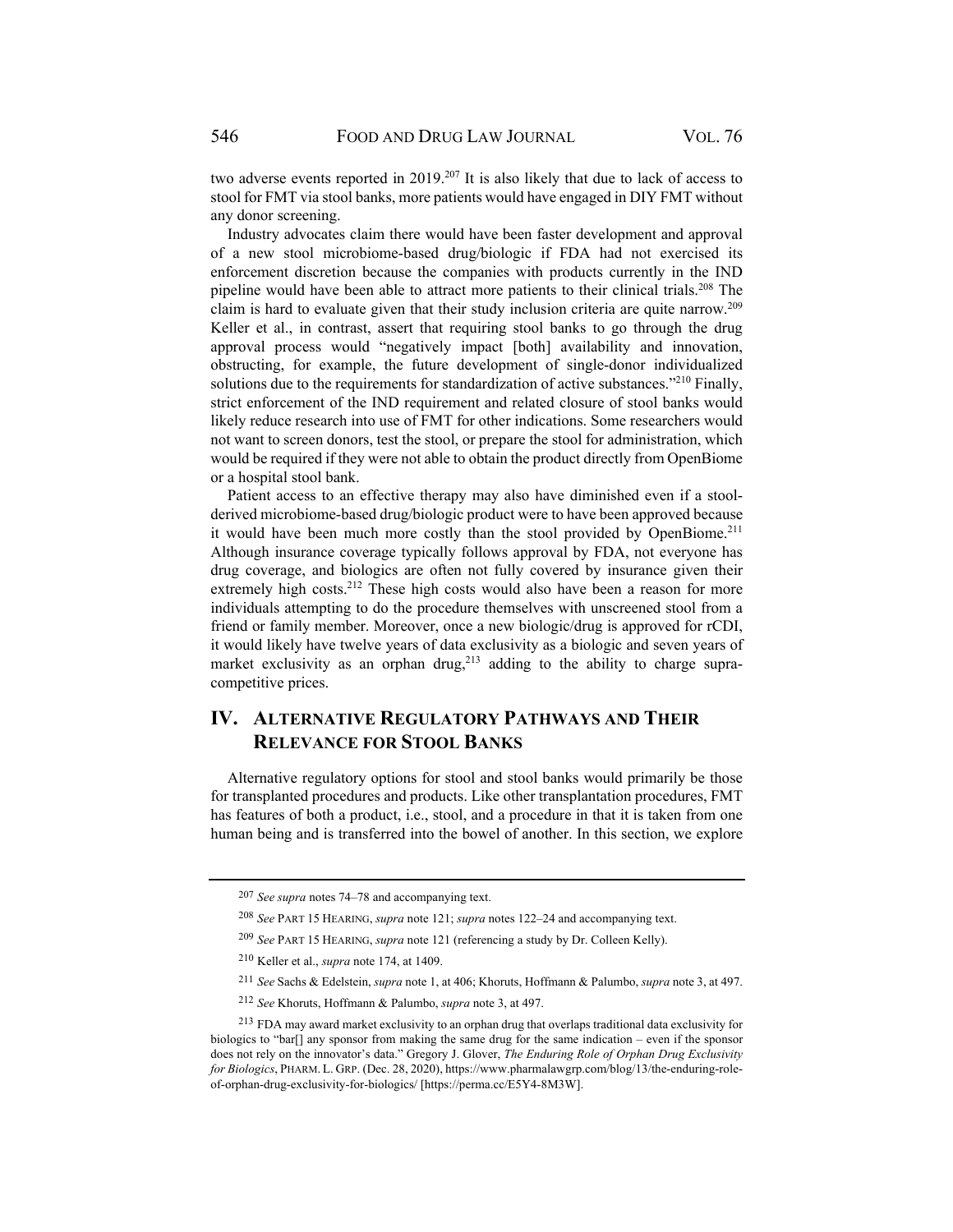the possibility of stool being regulated like blood (a biologic for which the IND requirement was waived), or tissues and cells (for which no IND is required), or like cord blood (in some cases regulated as an HCT/P and in others regulated as both an HCT/P and a biologic).

#### *A. The Blood Regulatory Pathway and Its Application to Stool*

#### *1. History of Blood Transfusion and Its Regulation*

The original basis for the regulation of blood was the 1902 Biologics Control Act.<sup>214</sup> While blood later became a regulated commodity under the law, blood products were not initially regulated under the Biologics Control Act because they were not sold in interstate commerce.215 Additionally, the Biologics Control Act was not clear about which product classes were to be licensed and did not explicitly mention blood.<sup>216</sup> It was not until 1970 that Congress amended the PHS Act by adding "blood, blood component or derivative" to the list of products that had to be licensed.<sup>217</sup>

In 1972, FDA issued several regulations to tighten controls over biological products, including blood and blood banks.<sup>218</sup> Among the efforts to invigorate FDA oversight were blood bank registration and a "Biologics Efficacy Review."219 Prior to this time, the large majority of blood banks were not licensed under the PHS Act because they operated exclusively intrastate.<sup>220</sup> Because drug manufacturing facilities<sup>221</sup> were required to register with FDA,<sup>222</sup> and blood was now considered a drug/biologic, in 1973 all blood banks were required to register with FDA.<sup>223</sup> The two requirements—licensure and registration—were and continue to be distinct. The difference at the time was described in the Federal Register:

The licensing procedure under section 351 of the [PHS] Act involves the submission of a license application for both an establishment and a product detailing all phases of manufacture and requires a pre-licensing inspection as well as annual inspections thereafter. So long as a licensee meets the prescribed standards, . . . the licensee may ship licensed biologics in interstate commerce . . . . Registration, on the other hand, involves the submission of a form containing ownership and location

<sup>219</sup> *Id.*

220 Of 3,000–5,000 blood banks and blood collection facilities thought to exist in 1972, only 165 were licensed. Human Blood or Blood Products. 37 Fed. Reg. 17,419, 17,419 (Aug. 26, 1972).

221 FDA considered banks to be manufacturing facilities because they collected, stored, packaged, and labeled blood. 21 C.F.R. § 606.3(h) (2020).

222 Section 510(b) of the PHS Act, passed in 1962, requires that each drug establishment register on an annual basis with the Food and Drug Administration. There is no exemption for such establishments operating intrastate, either under the statute (Sec.  $510(g)$ ) or by administrative interpretation of the statutory exemptions. 21 C.F.R. § 132.51.

223 Registration of Blood Banks and Other Firms Collecting Manufacturing, Preparing, or Processing. 38 Fed. Reg. 2,965, 2,967 (Jan. 31, 1973).

<sup>214</sup> *See supra* note 150 and accompanying text.

<sup>215</sup> FDA, *Science and the Regulation of Biological Products*, *supra* note 154.

<sup>216</sup> Coleman, *supra* note 152, at 576.

<sup>217</sup> Act of Oct. 30, 1970, Pub. L. No. 91-515, § 291, 84 Stat. 1297, 1308.

<sup>218</sup> Gamerman, *supra* note 154, at 220.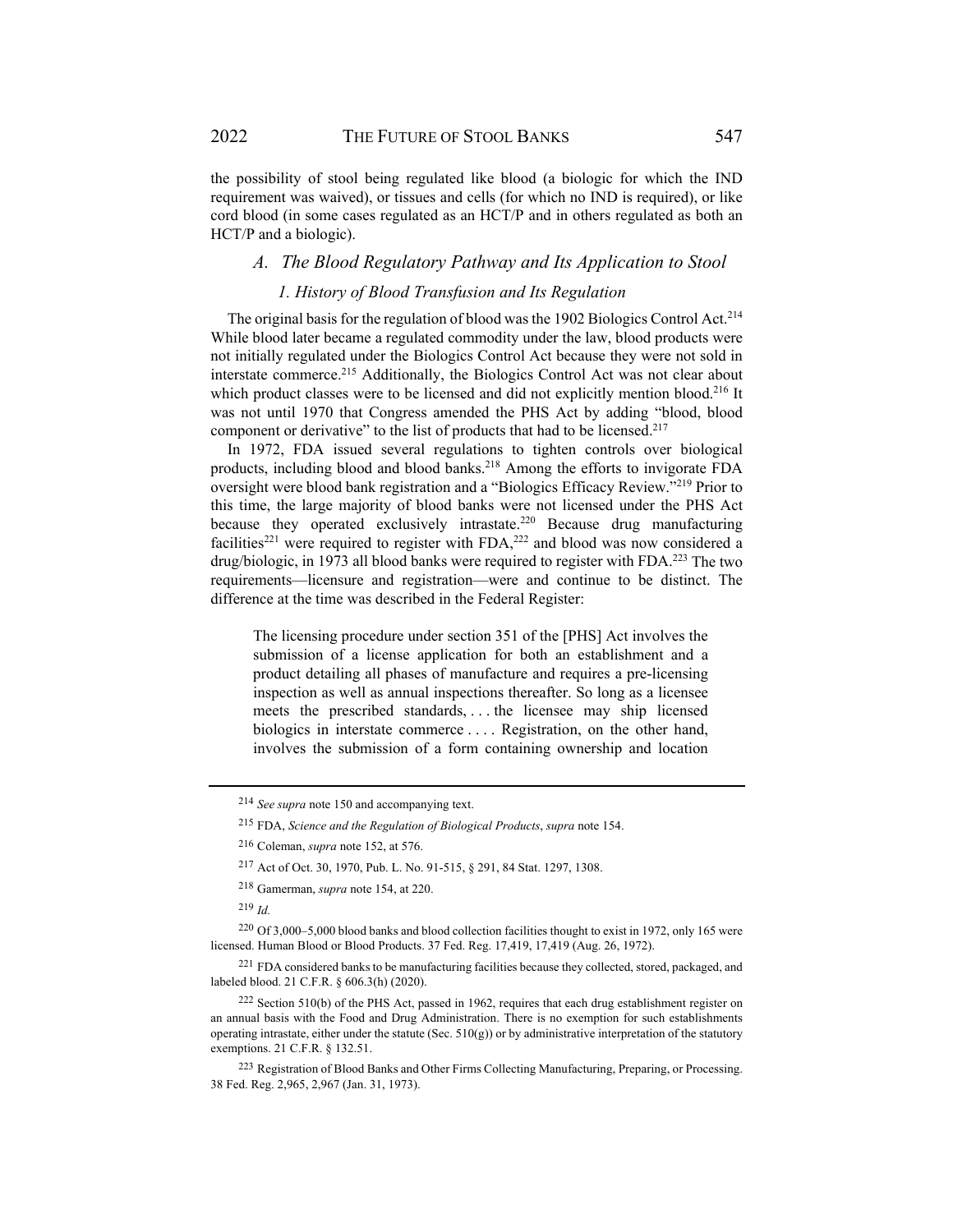information on an annual basis and requires a biennial inspection, but does not permit the registrant to ship blood or other biological products out of the State in which they are registered.<sup>224</sup>

As a result, FDA was able, for the first time, to obtain information about all the blood banks operating in the country. Licensure was still required for facilities transporting blood across state lines.<sup>225</sup>

During the 1970s, in response to concerns about the safety of the U.S. blood supply, FDA established "safeguards to protect the health of the donor, ensure product potency, and create standards for blood collection."226 The agency also issued a final rule in 1975 requiring "that all facilities that process blood or blood components adhere to current good manufacturing practices (cGMP)."227 In these regulations, FDA made clear its position that blood was both a biologic/drug and a tissue<sup>228</sup> and subject to regulation under both the PHS Act and the FDCA.

As part of its Biologics Efficacy Review, FDA convened a series of expert panels to review the efficacy of biologics under its purview that had been permitted on the market without FDA premarket approval.<sup>229</sup> Manufacturers were required to "provide information substantiating that each of [its] products [was] safe, effective and properly labeled."230

The expert panel on blood products concluded its work in 1985.<sup>231</sup> Although the panel had anticipated a problem-free review because of the "well developed, widely distributed, and accepted group of technologies" associated with blood and blood component retrieval, transport, storage, and administration, the panel members soon

[t]he jurisdiction of the [FDCA] is not limited to situations where the drug itself has been or is to be introduced into interstate commerce. Consistent with section  $201(g)(1)(D)$  of the act, if one of a drug's essential components . . . has moved in interstate commerce, the entire drug is subject to the requirements of the act and the FDA may regulate the final drug product.

226 Mark Weinstein, *Regulation of Plasma for Fractionation in the United States*, 3 ANNALS BLOOD 1, 3 (2018).

<sup>230</sup> *Id.* 

<sup>231</sup> Biological Products; Blood and Blood Derivatives; Implementation of Efficacy Review, 50 Fed. Reg. 52,602, 52,604 (proposed Dec. 24, 1985).

<sup>224</sup> *Id.* at 2,966. As of 1995, there were "188 FDA-licensed [blood collection or storage entities] at 790 locations" in the U.S. and 2,900 registered entities. INST. OF MED., HIV AND THE BLOOD SUPPLY: AN ANALYSIS OF CRISIS DECISIONMAKING 49 (Lauren B. Leveton, Harold C. Sox, Jr. & Michael A. Stoto eds., 1995).

<sup>225</sup> In 1973, FDA stated that there was "currently [] no statutory authority to license intrastate blood banking." Registration of Blood Banks, 38 Fed. Reg. at 2,966 (referring to Section 351 of the PHS Act). However, one year later, it announced in proposed regulations for good manufacturing practices for blood banks that:

Current Good Manufacturing Practice for Blood and Blood Components, 39 Fed. Reg. 18,614, 18,614 (May 28, 1974). Those regulations were finalized in 1975 and allowed FDA to regulate blood transported within a state if, for example, the container it was collected, stored, or transported in crossed state lines. *See* Final Regulations for Collection, Processing, and Storage, 40 Fed. Reg. 53,532 (Nov. 18, 1975). Despite this authority, FDA does not require blood banks that operate intrastate to be licensed. *Id.*

<sup>227</sup> *Id.*

<sup>228</sup> Final Regulations for Collection, Processing, and Storage, 40 Fed. Reg. at 53,532 (stating "[b]lood is considered a tissue by the scientific community and is classified as such by most histology textbooks").

<sup>229</sup> Hopps, *supra* note 155, at 200.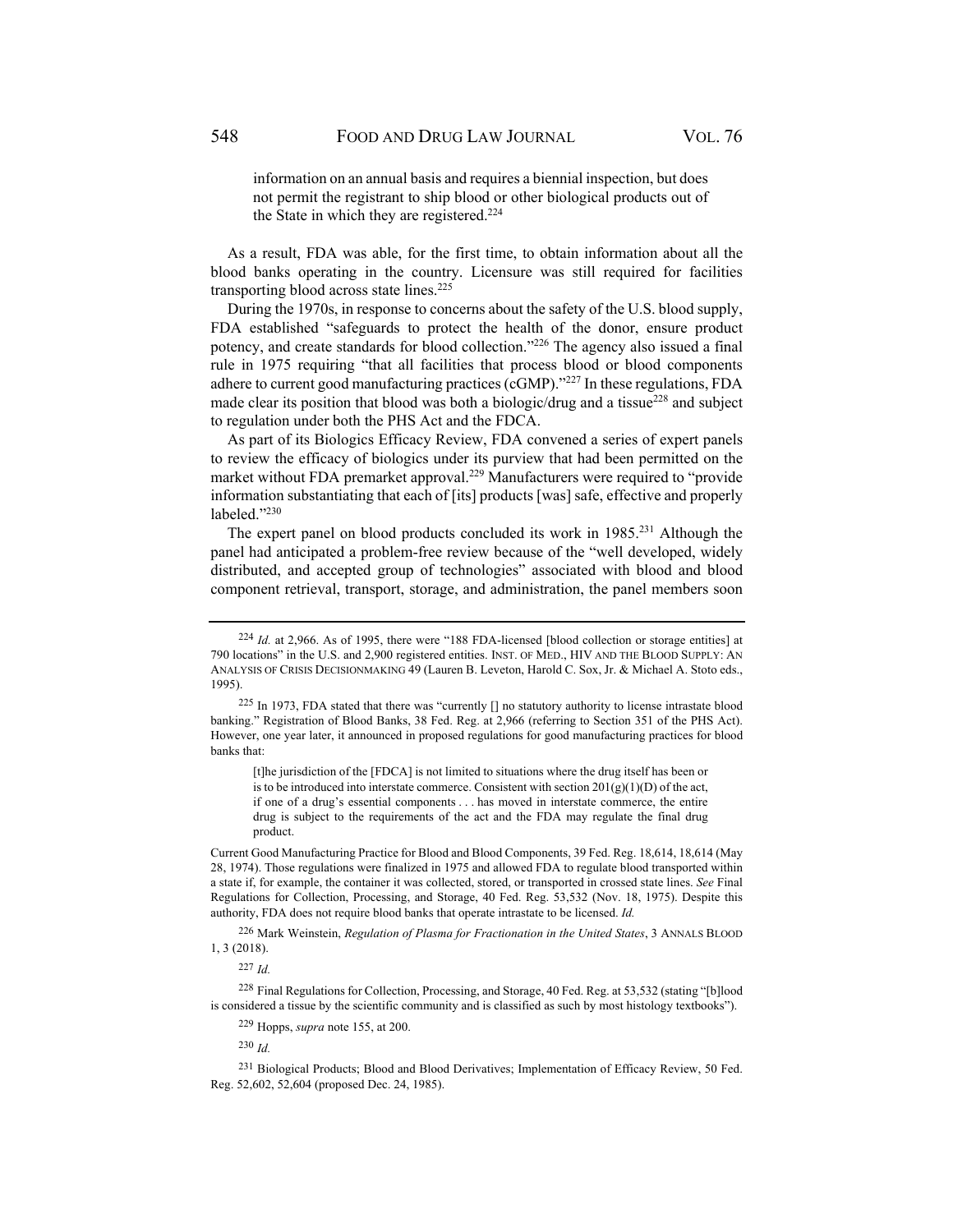discovered that many of the older products lacked scientifically defensible safety and efficacy data.232 As a result, the panel relied on "consensus based upon common experience" to determine whether certain products should remain licensed.<sup>233</sup> Further, because the decentralized blood banking system lacked standardized protocols for safety and efficacy, the panel had to rely on "years of experience with [blood and blood products], publications in the literature, submissions of procedures and standards of large blood bank organizations, data available in license applications, generic procedures specified by good manufacturing practices and standards of accreditation"<sup>234</sup> to make its determinations about the safety and efficacy of blood products.235 The panel also stated there were obstacles to its obtaining adequate clinical investigational data due to a lack of commercial sponsorship and the inability of researchers to obtain sufficient funding or recruit sufficient subjects to complete

In its final report, the panel recommended which products should retain their license (Category I—safe, effective, not misbranded), which should lose their license (Category II—unsafe, ineffective, or misbranded), and which required further testing to warrant licensing (Category III). The panel made Category I recommendations for the vast majority of blood products, including whole blood with anticoagulants, red blood cells, frozen red blood cells, and single donor plasma.<sup>237</sup>

clinical investigations that had been started.236

Because these blood products were technically "grandfathered" into the licensing requirement for biologics, FDA has never required "blood banks to submit INDs or to provide premarket safety and effectiveness data for blood intended for transfusion."238 Blood banks, however, must comply with other regulations for biologics/blood products. For example, manufacturers must comply with cGMP.239 And, like other biologics facilities, they must notify FDA about changes made in the manufacturing of the product. These include changes in the "production process, quality control,

produced widely throughout the country in installations which range[d] from large centralized blood banks, through smaller units, down to the size of a blood bank supported by an individual hospital. There [were] no large industrial 'manufacturers' whose submissions and protocols [could] be reviewed as the basis for safety and efficacy determinations for therapeutic materials produced by blood banks. Thus, in this area, a manufacturer-by-manufacturer review of the Panel of every blood bank product [was] . . . impossible.

*Id.* 

<sup>237</sup> *See* Biological Products; Blood and Blood Derivatives; Implementation of Efficacy Review, 50 Fed. Reg. 52,602, 52,604 (proposed Dec. 24, 1985).

238 Kulynych, *supra* note 166, at 424. However, new blood products intended to treat, cure, mitigate, or prevent disease must submit an IND to FDA's Office of Blood Research and Review. U.S. FOOD & DRUG ADMIN., FDA REGULATION OF BLOOD AND BLOOD COMPONENTS IN THE UNITED STATES Slide 2, https://www.fda.gov/media/81654/download [https://perma.cc/AW46-B9TJ] [hereinafter FDA REGULATION OF BLOOD AND BLOOD COMPONENTS].

239 21 C.F.R. § 606 (2020).

<sup>232</sup> *Id.*

<sup>233</sup> *Id.* 

<sup>234</sup> *Id.*

<sup>&</sup>lt;sup>235</sup> The panel made particular note of the challenges of decentralization stating it "had to deal with a situation rather different from that which has confronted previous panels which have reviewed . . . biological therapeutic materials. The bulk of the products it reviewed were:

<sup>236</sup> *Id.*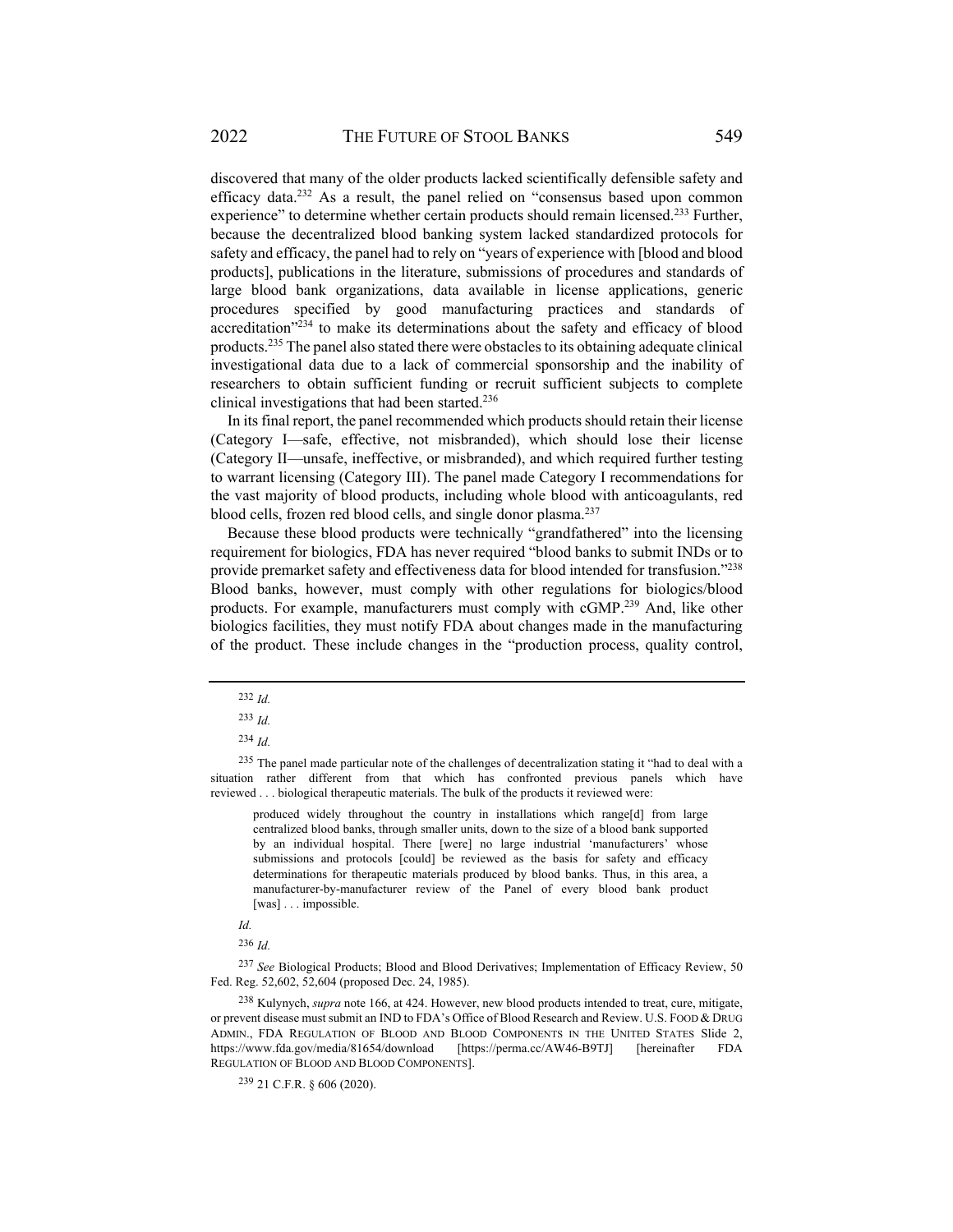equipment, facilities, responsible personnel, or labeling established in the approved license application(s)."240 Establishments are inspected by FDA at regular intervals to ensure compliance with regulations. During inspections, records are reviewed including documents related to quality assurance and quality control, personnel training records, information about donors such as adverse reactions, and testing for infectious disease.<sup>241</sup> Although FDA had earlier declared blood a tissue,<sup>242</sup> and its regulation has much in common with human tissue, in 1997 when FDA issued its "Proposed Approach to Regulation of Cellular and Tissue-Based Products," it explicitly excluded transfusable blood products.<sup>243</sup>

### *2. Application of the Blood Regulatory Framework to Stool and Stool Banks*

The process for blood transfusion is similar to that of FMT in that it is donor-based and relies on thorough screening of donors to determine safety.<sup>244</sup> Like stool, blood is unique to each donor and each donation must be screened for pathogens.<sup>245</sup> As a result, FDA requires screening of donors and screening and testing of each unit of blood received.246 Blood is also like stool used for FMT in that it is highly reproducible and "minimally manipulated."<sup>247</sup>

Blood regulations fall into the following categories: recruiting donors, qualifying donors, blood collection, blood testing, making blood components, labeling, storage, and shipment;<sup>248</sup> all of which would be relevant to stool, with the exception of "making"

*Id.*

<sup>245</sup> *Id.*

<sup>246</sup> FDA REGULATION OF BLOOD AND BLOOD COMPONENTS, *supra* note 238, at slide 14.

<sup>247</sup> *See* U.S. FOOD & DRUG ADMIN., GUIDANCE FOR INDUSTRY: BIOLOGICS LICENSE APPLICATIONS FOR MINIMALLY MANIPULATED, UNRELATED ALLOGENEIC PLACENTAL/UMBILICAL CORD BLOOD INTENDED FOR HEMATOPOIETIC AND IMMUNOLOGIC RECONSTITUTION IN PATIENTS WITH DISORDERS AFFECTING THE HEMATOPOIETIC SYSTEM (Mar. 2014), https://www.fda.gov/media/86387/download [https://perma.cc/J7VN-VKYU].

248 21 C.F.R. §§ 600–01, 606, 630, 640 (2020).

<sup>240 21</sup> C.F.R. § 601.12(a) (2020).

<sup>241</sup> FDA REGULATION OF BLOOD AND BLOOD COMPONENTS, *supra* note 238, at Slide 22. FDA has referred to the regulatory model for blood as the "Five layers of blood safety" and describes them as "overlapping, like layers of an onion." *Id.* at Slide 14. The five layers are:

<sup>[1]</sup> selection of suitable donors by donor education and risk factor screening; [2] the use of deferral registries to identify unsuitable donations; [3] infectious disease testing on donated blood units. This testing involves both antibody and nucleic acid tests for HIV and HCV, tests for HBS Antigen, antibody testing for Human T-cell lymphotropic virus, tests for syphilis, and tests for West Nile virus[;] [4] quarantine of blood until all the test results are available and known to be negative[; and] [5] monitoring, investigating, and taking corrective actions to address any errors or accidents in the manufacturing process, and the investigation of an adverse reaction in product recipients.

<sup>242</sup> Final Regulations for Collection, Processing, and Storage, 40 Fed. Reg. 53,532 (Nov. 18, 1975) (stating "[b]lood is considered a tissue by the scientific community and is classified as such by most histology textbooks").

<sup>243</sup> Proposed Approach to Regulation of Cellular and Tissue-Based Products: Availability and Public Meeting, 62 Fed. Reg. 9,721, 9,721 (proposed Mar. 4, 1997).

<sup>244</sup> *Blood Transfusion*, U. MICH. HEALTH (Sept. 23, 2020), https://www.uofmhealth.org/healthlibrary/tc4111#:~:text=Mismatches%20with%20the%20ABO%20and,at%20the%20most%2C%204%20 times [https://perma.cc/DZP7-S9GZ].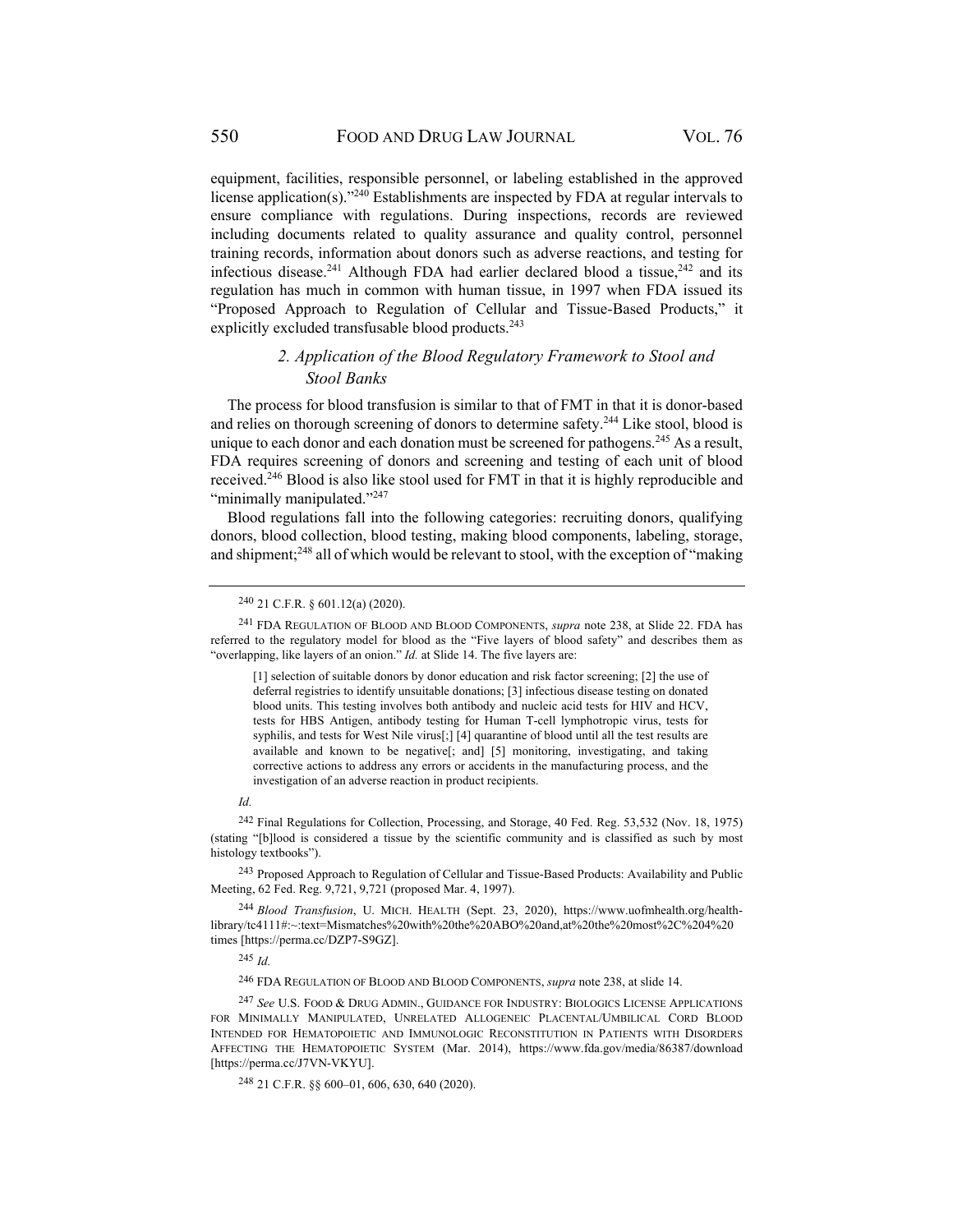blood components." Further, because of prior scandals with tainted blood and fear of HIV contamination in the blood supply, blood product testing regulations are very strict and strongly enforced.<sup>249</sup> A single centralized stool bank, or one centralized bank and a handful of smaller regional stool banks across the country, supplying all the stool for FMTs, would also warrant strict product testing and enforcement of those same requirements.

The blood *banking* regulatory paradigm is highly relevant to stool banks. At the November 4, 2019 FDA hearing, OpenBiome's representative described OpenBiome as operating "like a blood bank but for stool."250 He went on to say that the nonprofit manufactures material in a "cGMP facility [and has] provided 50,000 treatments to over 1,200 hospitals and clinics in the U.S."251

While there are many similarities between the systems of sample collection, banking, and administration for blood and stool, there are also some differences that may be relevant to a regulatory framework for stool. For example, blood and its mechanism of action are well understood for the indications for which it is commonly used.<sup>252</sup> In contrast, researchers do not know the mechanism of action for stool used for rCDI (or any other indication). In addition, the volume of blood needed daily in the U.S. health care system is orders of magnitude greater than that needed for stool,<sup>253</sup> making the need for a greater number of donors and banking establishments more important for blood than for stool. Also, blood banks must be highly regulated because blood is frequently used in emergency circumstances. If a blood transfusion is administered inappropriately by, for example, mismatching the blood type to the needs of the recipient, the result can be fatal.<sup>254</sup> In contrast, the need for stool transplants is rarely urgent. Moreover, stool is not typed and does not need to be matched to a recipient.<sup>255</sup> These distinctions may indicate that stool does not require as rigorous an oversight process as that required for blood products.

254 *Blood Transfusion*, *supra* note 244.

<sup>249</sup> INST. OF MED., *supra* note 224, at 207.

<sup>250</sup>PART 15 HEARING, *supra* note 121 (statement of Majdi Osman, CMO of OpenBiome).

<sup>251</sup> *Id. See also* Jørgensen et al., *supra* note 3, at 2777 (suggesting that blood banks and stool banks in Denmark might collaborate to distribute blood and stool and that the "regulatory framework and the principles of practice used by existing blood service organizations are readily applicable to FMT services").

<sup>252</sup> *See* Sanjeev Sharma, Poonam Sharma & Lisa N. Tyler, *Transfusion of Blood and Blood Products: Indications and Complications*, 83 AM. FAM. PHYSICIAN 719 (Mar. 15, 2011) ("Indications for transfusion include symptomatic anemia . . . , acute sickle cell crisis, and acute blood loss of more than 30 percent of blood volume."). *But see* Sandhya Yaddanapudi & L.N. Yaddanapudi, *Indications for Blood and Blood Product Transfusion*, 58 INDIAN J. ANAESTHESIA 538, 538 (2014) (noting that there is moderate evidence to support the use of plasma and platelets for massive blood transfusion but not enough evidence to support their use in any other clinical setting).

<sup>253</sup> AM. RED CROSS, *Facts About Blood Needs* (Oct. 3, 2021), https://www.redcrossblood.org/donateblood/how-to-donate/how-blood-donations-help/blood-needs-blood-supply.html [https://perma.cc/5H5M-E4DL].

<sup>255</sup> While this is not the case for treatment of rCDI, matching could be possible for other indications. *See, e.g.*, Koki Okahara, Dai Ishikawa, Kei Nomura, Shoko Ito, Keiichi Haga, Masahito Takahashi, Tomoyoshi Shibuya, Taro Osada & Akihito Nagahara, *Matching Between Donors and Ulcerative Colitis Patients is Important for Long-Term Maintenance after Fecal Microbiota Transplantation*, 9 J. CLINICAL MED. 1650 (2020).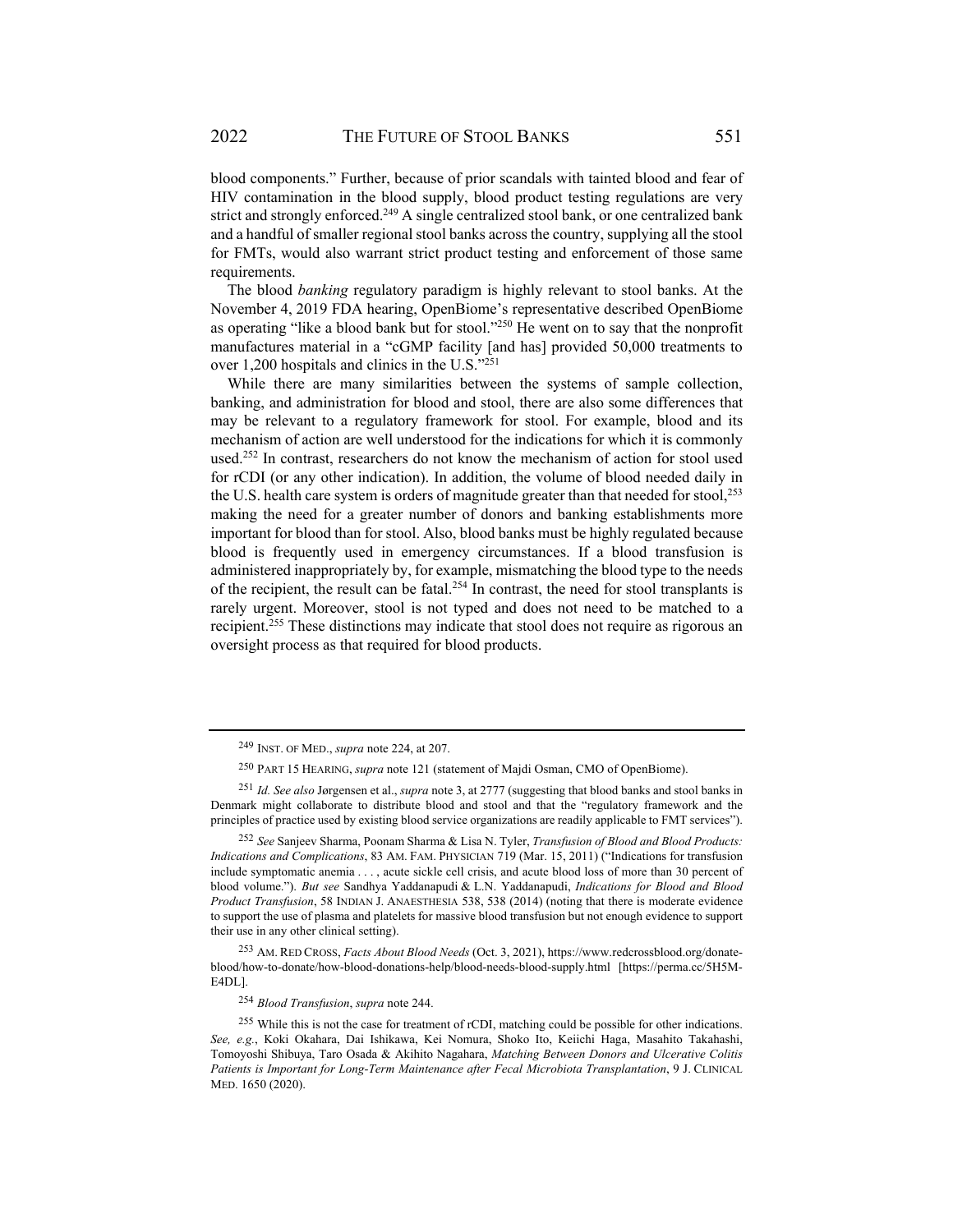## *B. The Tissue Regulatory Framework and Its Application to Stool*

#### *1. Regulation of Human Tissue and Tissue Banks*

Tissue banking began to be practiced in the United States in the 1940s, but it was not regulated because it was considered the practice of medicine.256 Formal regulation of human tissues by FDA began in December 1993 with the urgent release of an interim rule.257 The rule was issued in response to reports of importation of potentially infectious tissue from other countries, including imported cadaveric tissue infected with hepatitis B virus<sup>258</sup> and a report of transmission of HIV from a seronegative American organ and tissue donor.<sup>259</sup> Despite this urgency, FDA decided not to require that banked human tissue go through premarket approval<sup>260</sup> and instead issued the interim rule, and subsequent rules, under the authority of Section 361 of the PHS Act. The interim rule was effective immediately and required "all facilities engaged in procurement, processing, storage, or distribution of human tissues intended for transplant to ensure that minimum required infectious disease testing ha[d] been performed and that records documenting such testing for each tissue [were] available for inspection by FDA."261 The interim rule further gave the agency authority to inspect tissue facilities and to "detain, recall, or destroy tissue for which appropriate documentation [was] not available."262

After a period of public comment on the interim rule, FDA issued its final rule on human tissue transplantation in July 1997.<sup>263</sup> The final rule codified the interim rule with minimal modifications. As FDA's 1997 final rule was limited in scope and only covered musculoskeletal tissue, ocular tissue, and skin, in that same year, FDA proposed a more comprehensive regulatory scheme in its "Proposed Approach to the Regulation of Cellular and Tissue-Based Products."264 This proposal covered all human cells, tissues, and tissue-based products, which the agency referred to as HCT/Ps.265

<sup>262</sup> *Id.*

<sup>256</sup> Marc O. Williams, *The Regulation of Human Tissue in the United States: A Regulatory and Legislative Analysis*, 52 FOOD & DRUG L.J. 409, 410 (1997).

<sup>257</sup> Human Tissue Intended for Transplantation: Interim Rule, 58 Fed. Reg. 65,514 (Dec. 14, 1993).

<sup>258</sup> Michael J. Joyce, *Safety and FDA Regulations of Musculoskeletal Allografts*, 435 CLINICAL ORTHOPAEDICS & RELATED RSCH. 22, 23 (2005).

<sup>259</sup> R.J. Simonds, Scott D. Holmberg, Richard L. Hurwitz, Theresa R. Coleman, Scott Bottenfield, Lois J. Conley, Sherry H. Kohlenberg, Kenneth G. Castro, Beverley A. Dahan, Charles A. Schable, Mark A. Rayfield & Martha F. Rogers, *Transmission of Human Immunodeficiency Virus Type 1 from a Seronegative Organ and Tissue Donor*, 326 NEW ENG. J. MED. 726, 726 (1992).

<sup>260</sup> Williams, *supra* note 256, at 419.

<sup>261</sup> Human Tissue Intended for Transplantation: Interim Rule, 58 Fed. Reg. at 65,514.

<sup>263</sup> Human Tissue Intended for Transplantation: Final Rule, 62 Fed. Reg. 40,429 (July 29, 1997).

<sup>264</sup> *See* U.S. FOOD & DRUG ADMIN., PROPOSED APPROACH TO REGULATION OF CELLULAR AND TISSUE-BASED PRODUCTS (proposed Feb. 28, 1997), https://www.fda.gov/regulatory-information/searchfda-guidance-documents/proposed-approach-regulation-cellular-and-tissue-based-products [https://perma.cc/WYQ8-FUGX].

<sup>265</sup> The proposal was the basis for three rules to implement the proposed framework: 1) the registration rule (requiring all establishments manufacturing HCT/Ps to register with FDA); 2) the donor suitability rule;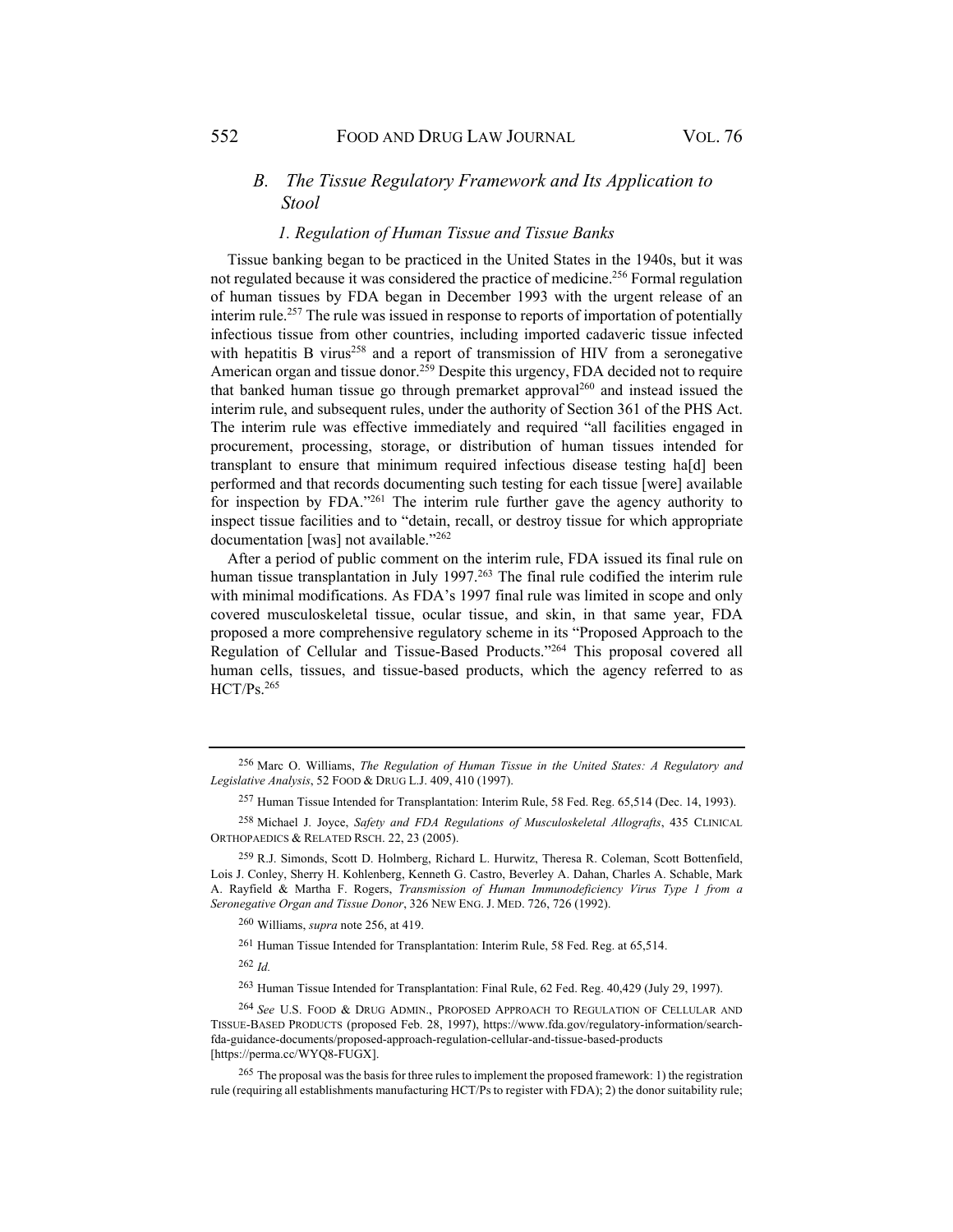Although the 1997 rule for HCT/Ps went through some modifications, it is the basis for today's regulatory framework.<sup>266</sup> It is a risk-based approach that is designed to be broad enough to cover a wide range of products.<sup>267</sup>

The regulation focuses on three general areas: 1) Preventing use of contaminated tissues with the potential for transmitting infectious diseases; 2) preventing improper handling or processing that might contaminate or damage tissues, or produce cellular or tissue-based products of inadequate quality; and 3) ensuring that clinical safety and effectiveness are demonstrated for most tissues that are highly processed, are used for other than their homologous use, are combined with non-tissue components, or have a systemic effect.<sup>268</sup>

There is no particularly helpful definition of human tissue in the controlling statutes or regulations. Rather, HCT/Ps are defined as articles "containing or consisting of human cells or tissues that are intended for implantation, transplantation, infusion, or transfer into a human recipient."<sup>269</sup> HCT/Ps are derivatives of the human body and, thus, pose a potential risk of transmitting infectious disease.<sup>270</sup> Since FDA's main regulatory concerns about HCT/Ps are prevention of communicable disease transmission and safe processing and handling, like the blood regulatory framework, the HCT/P framework has detailed regulations regarding donor screening and methods, facilities, and controls for manufacturing to prevent contamination and crosscontamination.271

Consistent with its risk-based approach, FDA classifies HCT/Ps into two groups: Section 361 products and Section 351 products.<sup>272</sup> Products designated Section 361 products are considered less risky than Section 351 products and are less tightly regulated.273 Table 1 provides examples of Section 361 and 351 HCT/Ps.

<sup>267</sup> *See* 21 C.F.R. pt. 1271—Human Cells, Tissues, and Cellular and Tissue-Based Products [HCT/Ps] (2020).

268 Request for Proposed Standards for Unrelated Allogeneic Peripheral and Placental/Umbilical Cord Blood Hematopoietic Stem/Progenitor Cell Products; Request for Comments, 63 Fed. Reg. 2,985, 2,986 (Jan. 20, 1998).

269 21 C.F.R. § 1271.3(d) (2020).

<sup>270</sup> *See Testing Human Cells, Tissues, and Cellular and Tissue Based Product (HCT/P) Donors for Relevant Communicable Disease Agents and Diseases*, U.S. FOOD & DRUG ADMIN. (Feb. 10, 2021), https://www.fda.gov/vaccines-blood-biologics/safety-availability-biologics/testing-human-cells-tissuesand-cellular-and-tissue-based-product-hctp-donors-relevant-communicable [https://perma.cc/4H7S-4R7U].

<sup>271</sup> *See* 21 C.F.R. § 1271.1–1271.440 (2020).

272 Sections refer to the Public Health Service Act, which addresses prevention of the introduction, transmission, or spread of communicable disease. Pub. L. 78-410, 58 Stat. 682, 702–04 (1944).

<sup>273</sup> *See* Mary Ann Chirba, *FDA Regulation of Stem Cell Therapies: Using a Stem Cell Fraud Strike Force to Separate Fact from Fiction*, 75 FOOD & DRUG L.J. 195, 201 (2020).

and 3) the Good Tissue Practice Rule. Human Cells, Tissues, and Cellular and Tissue-Based Products; Establishment Registration and Listing, 66 Fed. Reg. 5,447 (Jan. 19, 2001).

<sup>&</sup>lt;sup>266</sup> Subsequent to the 1997 proposal, FDA published the three proposed rules to implement the 1997 framework. Establishment Registration and Listing for Manufacturers of Human Cellular and Tissue-Based Products, 63 Fed. Reg. 26,744 (proposed May 14, 1998); Suitability Determination for Donors of Human Cellular and Tissue-Based Products, 64 Fed. Reg. 52,696 (proposed Sept. 30, 1999); and Current Good Tissue Practice for Manufacturers of Human Cellular and Tissue-Based Products; Inspection and Enforcement, 66 Fed. Reg. 1,508 (proposed Jan. 8, 2001).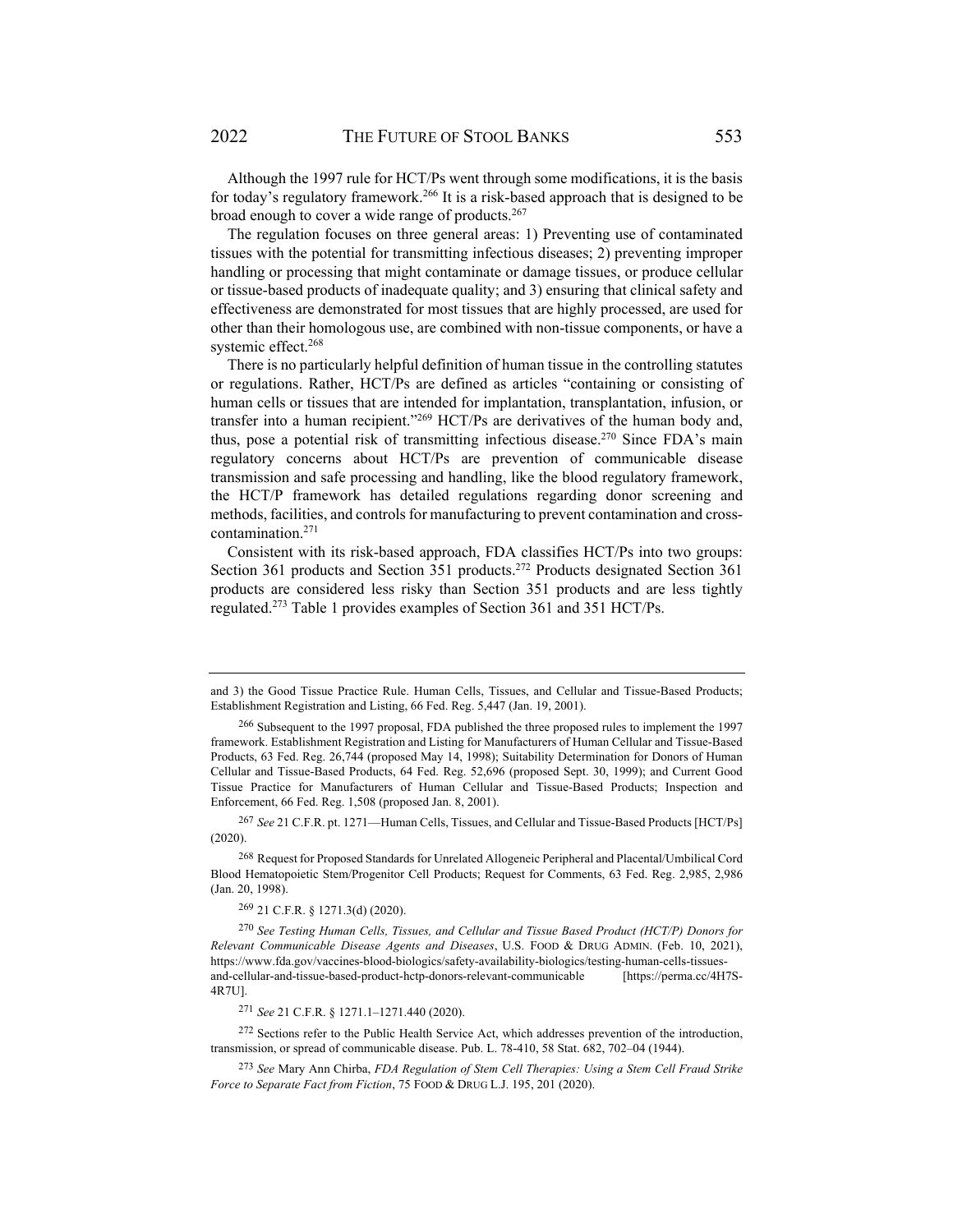| 361 HCT/Ps <sup>274</sup>   | 351 HCT/Ps (biologics) <sup>275</sup>    |  |  |  |
|-----------------------------|------------------------------------------|--|--|--|
| amniotic membrane (when     | all allogenic, unrelated                 |  |  |  |
| used alone or without added | hematopoietic stem cells from            |  |  |  |
| cells)                      | cord and peripheral blood                |  |  |  |
| bone                        | (e.g., cord blood for use by a           |  |  |  |
| skin                        | patient unrelated to the donor)          |  |  |  |
| tendon                      | bone marrow that is more                 |  |  |  |
| heart valves                | than minimally manipulated               |  |  |  |
| cartilage                   | bone marrow that is intended             |  |  |  |
| cornea                      | for non-homologous use                   |  |  |  |
| fascia                      | cultured cartilage cells                 |  |  |  |
| ligament                    | cultured nerve cells                     |  |  |  |
| reproductive cells (semen,  | gene therapy products                    |  |  |  |
| oocytes, embryos)           | human cells used in therapy<br>$\bullet$ |  |  |  |
| bone marrow                 | involving the transfer of                |  |  |  |
| cord blood for personal use | genetic material                         |  |  |  |
| or use in first- or second- |                                          |  |  |  |
| degree relatives            |                                          |  |  |  |

TABLE 1: Examples of HCT/Ps Regulated Under Sections 361 and 351 of the PHS Act

The regulatory scheme for both groups includes: 1) registration of facilities and submission of a list of all products to FDA; 2) donor screening and testing; 3) current good tissue practices; 4) labeling; 5) adverse event reporting; and 6) inspection and enforcement.<sup>276</sup> For Section 361 *only* HCT/Ps, the governing regulations are set forth in 21 C.F.R. Part 1271.277 Section 351 HCT/Ps must comply with Part 1271 provisions for donor screening and testing and current good manufacturing practices, but they

<sup>&</sup>lt;sup>274</sup> U.S. FOOD & DRUG ADMIN., GUIDANCE FOR INDUSTRY: REGULATION OF HUMAN CELLS, TISSUES, AND CELLULAR AND TISSUE-BASED PRODUCTS (HCT/PS)—SMALL ENTITY COMPLIANCE GUIDE 4 (Aug. 2007), https://www.fda.gov/media/70689/download [https://perma.cc/G6TD-746D] [hereinafter FDA, GUIDANCE FOR INDUSTRY: REGULATION OF HUMAN CELLS]. Some products derived from column one substances are regulated as devices composed of human tissues as are some combination products, e.g., corneal lenticules, preserved umbilical cord vein grafts, and human collagen. *FDA Regulation of Human Cells, Tissues, and Cellular and Tissue-Based Products (HCT/Ps) Product List*, U.S. FOOD & DRUG ADMIN. (Feb. 1, 2018), https://www.fda.gov/vaccines-blood-biologics/tissue-tissue-products/fda-regulationhuman-cells-tissues-and-cellular-and-tissue-based-products-hctps-product-list [https://perma.cc/JNA5- YUUM].

<sup>275</sup> For list of Section 351 approved products, see Kazuo Yano, Alessondra T. Speidel & Masayuki Yamato, *Four Food and Drug Administration Draft Guidance Documents and the REGROW Act: A Litmus Test for Future Changes in Human Cell- and Tissue-Based Products Regulatory Policy in the United States?*, 12 J. TISSUE ENG'G & REGENERATIVE MED. 1579, 1588–89 (2018).

<sup>276</sup> *See* FDA, GUIDANCE FOR INDUSTRY: REGULATION OF HUMAN CELLS, *supra* note 274.

<sup>277 21</sup> C.F.R. § 1271.1(b) (2020).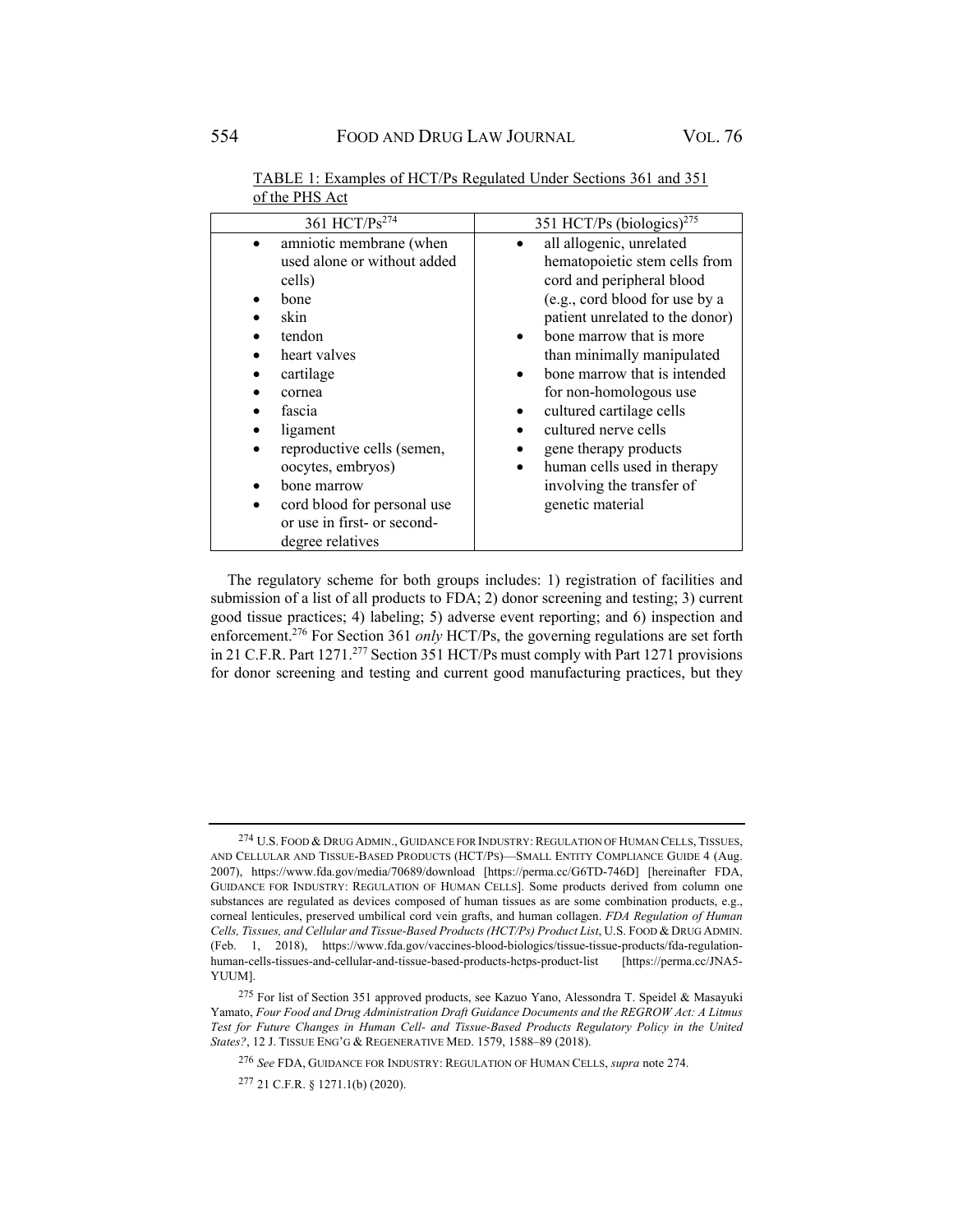must also comply with separate regulations for registration,  $278$  adverse event reporting,<sup>279</sup> labeling,<sup>280</sup> and inspections<sup>281</sup> as biologics.

Establishments that manufacture HCT/Ps must register and submit to FDA a list of every HCT/P that is manufactured in the establishment.<sup>282</sup> The registration provides FDA with a list of facilities that it may then inspect to ensure compliance with all regulations.283 The screening, testing, and good tissue practices requirements are arguably the most essential regulatory components. All cell or tissue donors must be screened for risk factors of relevant communicable disease.<sup>284</sup> Such screening includes a medical history, physical exam, and medical record review of the donor.<sup>285</sup> In addition to donor screening, the specimen to be donated must also be tested for specific diseases.<sup>286</sup> Testing must be done in a CLIA<sup>287</sup> approved laboratory or equivalent facility as determined by the Centers for Medicare and Medicaid Services, and the tests must be "FDA-licensed, approved, or cleared donor screening tests."288

"Good Tissue Practice" refers to the recovery, processing, storage, labeling, packaging, and distribution of  $HCT/Ps<sup>289</sup>$  Each of these tasks must be done in a way that "prevents the introduction, transmission, or spread of communicable disease."290 The focus is on ensuring not only that the cells or tissues do not contain communicable disease agents but also that they are not contaminated in the manufacturing process.<sup>291</sup> The regulations include requirements for facilities, environmental controls, processing equipment, supplies, and reagents as well as for each aspect of the manufacturing and

280 21 C.F.R. §§ 610.60–610.68 (2020).

<sup>281</sup> In order to reduce the burden on FDA for facility inspections, the agency revised its regulations requiring biennial inspection of biological product establishments and instead requires that FDA inspect such establishments in accordance with a risk-based schedule established by the agency. *See* Removal of Certain Time of Inspection and Duties of Inspector Regulations for Biological Products, 84 Fed. Reg. 12,505, 12,505 (Apr. 2, 2019).

282 21 C.F.R. § 1271.25(b) (2020).

283 21 C.F.R. § 1271.400(a) (2020).

 $284$  The specific diseases differ with the type of HCT/P being transplanted, but all donors must be screened for HIV; Hepatitis B and C; human transmissible spongiform encephalopathy, including Creutzfeldt-Jakob disease; *Treponema pallidum*; and communicable disease risks associated with xenotransplantation. 21 C.F.R. § 1271.75(a) (2020). Evidence of other diseases are specified for donors of viable, leukocyte-rich cells or of reproductive cells or tissues. *See* 21 C.F.R. § 1271.75(b)–(c) (2020).

285 21 C.F.R. § 1271.75 (2020).

<sup>286</sup> *See* 21 C.F.R. § 1271.85 (2020).

287 CLIA refers to the Clinical Laboratory Improvement Amendments of 1988, 42 U.S.C. § 263a. Laboratories must satisfy the statutory requirements under CLIA as well as the relevant FDA regulations, i.e., 42 C.F.R. pt. 493 (2020).

288 21 C.F.R. § 1271.80(c) (2020).

289 21 C.F.R. § 1271.150(a) (2020).

291 21 C.F.R. § 1271.150(b) (2020).

<sup>&</sup>lt;sup>278</sup> Section 351 manufacturers must "register and list their products in accordance with 21 C.F.R. pt. 207 or 807, as applicable, rather than 21 C.F.R. pt. 1271." *Biologics Establishment Registration*, U.S. FOOD & DRUG ADMIN. (Jan. 27, 2021), https://www.fda.gov/vaccines-blood-biologics/guidance-complianceregulatory-information-biologics/biologics-establishment-registration [https://perma.cc/S6GC-H7UB].

<sup>279</sup> *See* 21 C.F.R. § 312.32 (2020) (IND safety reporting); 21 C.F.R. § 312.64 (2020) (Investigator reports); 21 C.F.R. § 600.80 (2020) (Postmarketing reporting of adverse experiences).

<sup>290 21</sup> C.F.R. § 1271.145 (2020).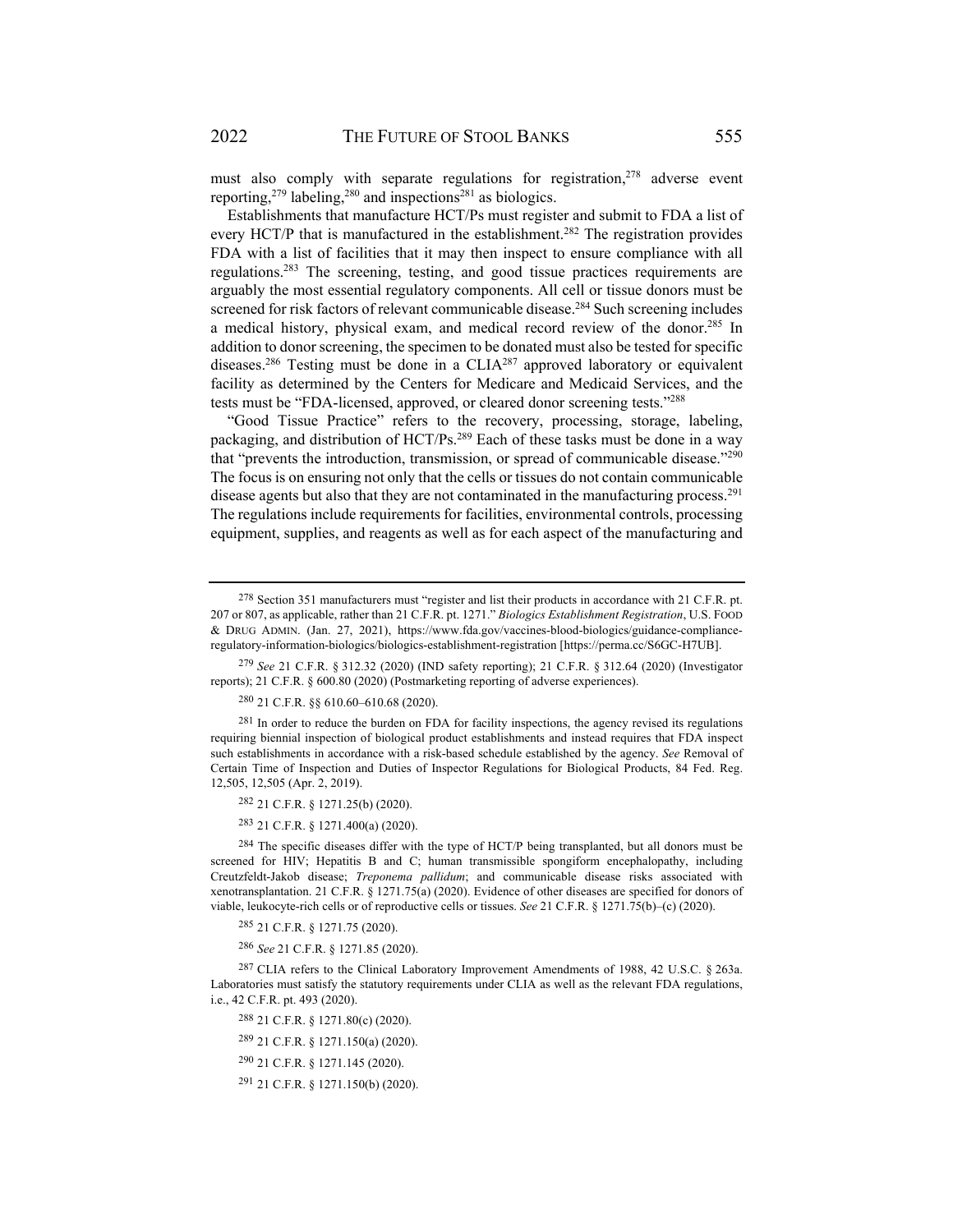distribution process.<sup>292</sup> Manufacturers must also track each HCT/P so that, in case of an adverse event, the root cause may be investigated.293 Finally, Part 1271 has provisions allowing FDA to inspect facilities engaged in manufacturing 361 HCT/Ps and authorizing orders of retention, recall, destruction, and cessation of manufacturing if FDA has reasonable grounds to believe that an HCT/P is in violation of any regulation.294

An HCT/P that meets the criteria for regulation *solely* under Section 361 of the PHS Act and the regulations in 21 C.F.R. Part 1271 is not subject to premarket clearance or approval.295 On the other hand, HCT/Ps that have characteristics of a biologic or drug product are subject to an additional layer of regulation under Section 351 of the PHS Act and under Section 505B of the Federal Food, Drug and Cosmetic Act (FDCA) governing biologics.296 These products must undergo extensive clinical trials to establish safety and effectiveness and to obtain FDA approval of a Biologics License Application (BLA).<sup>297</sup> This difference is of major import to manufacturers of HCT/Ps given the significant cost and time of preparation and approval of a BLA.

<sup>292</sup> *Id.* 

<sup>293</sup>See 21 C.F.R. § 1271.290 (2020) for tracking requirements.

<sup>294</sup> *See* 21 C.F.R. §§ 1271.400, 1271.440 (2020).

<sup>295</sup> FDA, GUIDANCE FOR INDUSTRY: REGULATION OF HUMAN CELLS, *supra* note 274, at 3.

<sup>296 21</sup> U.S.C. § 355 note (2010) (Data Requirements for Drugs and Biologics).

<sup>297</sup> *Id.*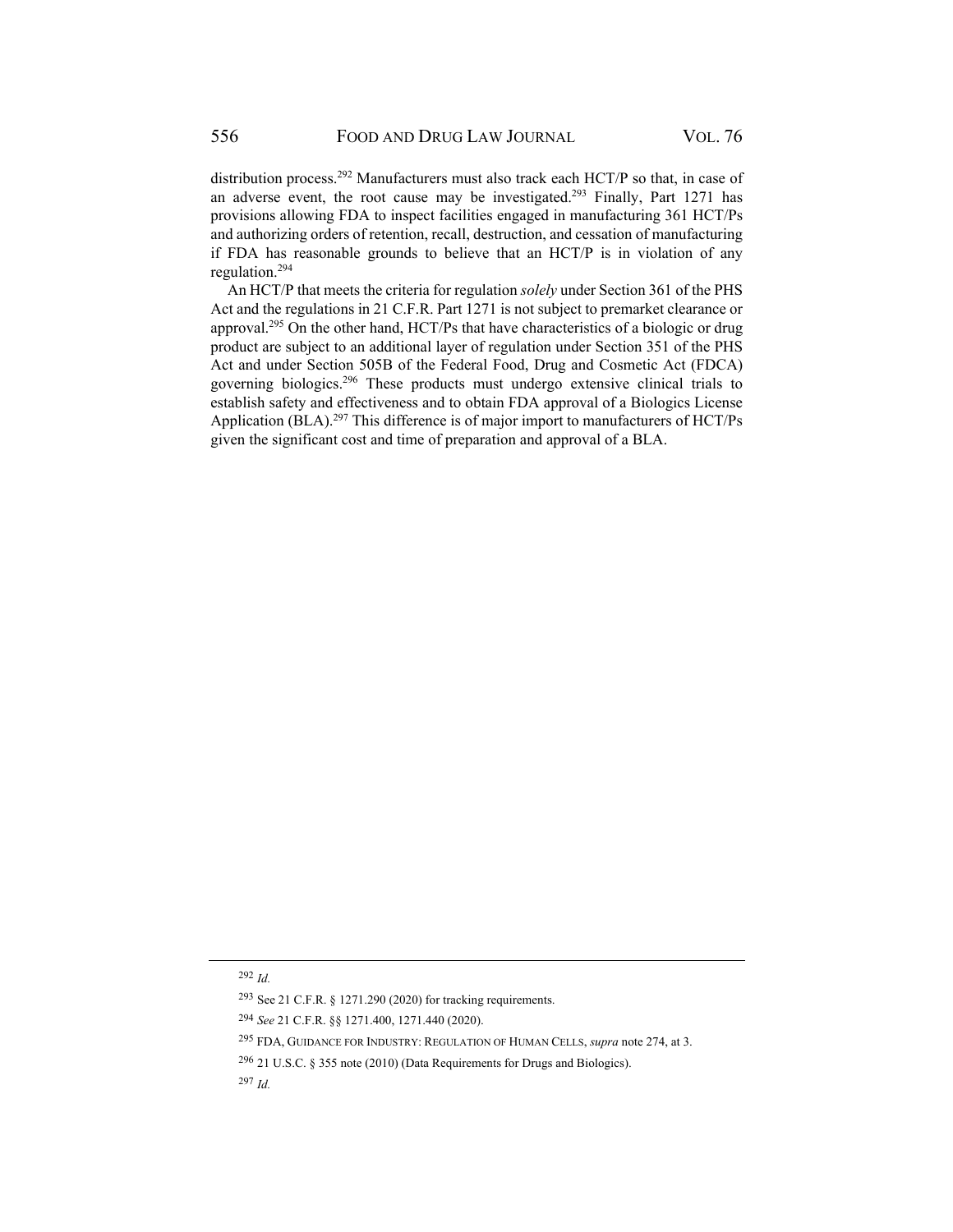Table 2 compares requirements for the alternative regulatory pathways for stool.

| TABLE 2: Regulatory Requirements for Stool under Section 361 and 351 |
|----------------------------------------------------------------------|
| Products, Biologics, Blood, and Enforcement Discretion (ED)          |
|                                                                      |

| Regulatory                                                                                        | Section 361                                                                          | Section 351                                                                                               | Biologic                                                                     | Blood                                                                        | ED             |
|---------------------------------------------------------------------------------------------------|--------------------------------------------------------------------------------------|-----------------------------------------------------------------------------------------------------------|------------------------------------------------------------------------------|------------------------------------------------------------------------------|----------------|
| Requirements                                                                                      | HCT/P                                                                                | HCT/P                                                                                                     | (non)<br>HCTP)                                                               |                                                                              |                |
| Registration<br>and<br>Submission of<br>a list of all<br>Products to<br><b>FDA</b>                | 21 C.F.R.<br>Part 1271<br>Subpart B                                                  | 21 C.F.R.<br>$§$ 207                                                                                      | 21 C.F.R.<br>§ 207                                                           | 21 C.F.R.<br>Part 607                                                        | N <sub>o</sub> |
| Donor<br>Screening and<br>Testing                                                                 | 21 C.F.R.<br>Part 1271<br>Subpart C                                                  | 21 C.F.R.<br>Part 1271<br>Subpart C<br>(as per 21<br>C.F.R. 210.1<br>(c)                                  | No<br>(specified<br>as part of<br>clinical<br>trial)                         | 21 C.F.R.<br>§640.5                                                          | No             |
| Current Good<br>Manufacturing<br>Practices                                                        | 21 C.F.R.<br>§ 1271<br>Subpart D <sup>*</sup>                                        | 21 C.F.R.<br>§ 210.1<br>(also<br>applicable<br>are 1271<br>Subpart D;<br>and Parts<br>211, 225, &<br>226) | 21 C.F.R.<br>Part 210                                                        | 21 C.F.R.<br>Part 606                                                        | N <sub>o</sub> |
| <b>Clinical Trials</b><br>to Determine<br>Safety and<br>Effectiveness<br>as Part of<br><b>BLA</b> | N <sub>o</sub>                                                                       | 21 C.F.R.<br>§ 601.2                                                                                      | 21 C.F.R.<br>§ 601.2                                                         | N <sub>o</sub>                                                               | N <sub>o</sub> |
| Labeling and<br><b>Adverse Event</b><br>Reporting                                                 | Reporting:<br>21 C.F.R.<br>§ 1271.350;<br>Labeling: 21<br>C.F.R.<br>§ 1271.370<br>** | Reporting:<br>21 C.F.R.<br>§ 314.80;<br>Labeling:<br>21 C.F.R.<br>Part 201                                | Reporting:<br>21 C.F.R.<br>$§$ 314.80;<br>Labeling:<br>21 C.F.R.<br>Part 201 | Reporting:<br>21 C.F.R.<br>§ 606.170;<br>Labeling:<br>21 C.F.R.<br>§ 606.121 | No             |
| Inspection and<br>Enforcement                                                                     | 21 C.F.R.<br>§ 1271<br>Subpart F                                                     | 21 C.F.R.<br>§ $601.20(d)$                                                                                | 21 C.F.R.<br>§ $601.20(d)$                                                   | 21 C.F.R.<br>Part 607                                                        | No             |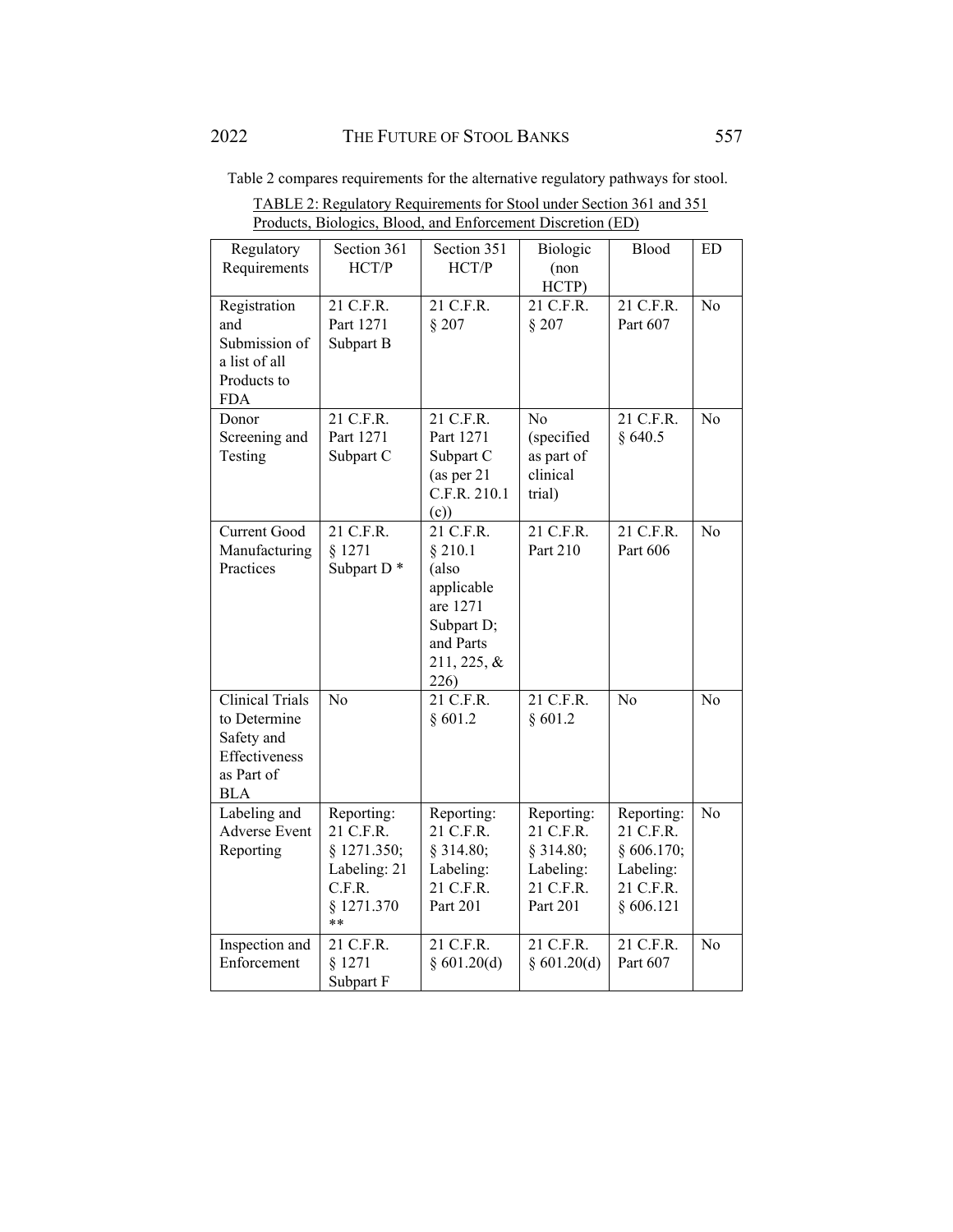*\*Applies only to nonreproductive 361 HCT/Ps with the exception of 21 C.F.R.*   $\frac{5}{2}$  1271.150(c)<sup>298</sup> and  $\frac{5}{2}$  1271.155,<sup>299</sup> which apply to all 361 HCT/Ps.

*\*\*Do not apply to reproductive HCT/Ps.* 

To be considered a Section 361 only HCT/P, the product must be: 1) minimally manipulated; 2) intended for homologous use as determined by labeling and advertising; 3) manufactured in such a way that it does not involve combination with another article, except for water, crystalloids, or a sterilizing, preserving, or storage agent (not raising new clinical safety concerns for the HCT/P); and 4) not have a systemic effect on the body nor be dependent upon the metabolic activity of living cells for its primary function.300 If the product has such an effect, it must be intended for autologous use or allogenic use in first- or second-degree relatives<sup>301</sup> or for reproductive use.302

The definitions of "minimal manipulation" and "homologous use" have been the subject of considerable confusion as well as the subject of more than one FDA Guidance document.<sup>303</sup> For cells and nonstructural tissues, as stool would be, minimal manipulation is defined as "processing that does not alter the relevant biological characteristics of cells or tissues."304 In Guidance, FDA has said that more than minimal processing is of concern as it raises the possibility of increased safety risks and reduced effectiveness "because there would be less basis on which to predict the product's function after transplantation."305 Thus, FDA considers whether an HCT/P is minimally manipulated by evaluating the effect of the manufacturing process "on the original relevant characteristics of the HCT/P as the HCT/P exists in the donor," rather than on its intended use in the recipient.<sup>306</sup>

 $^{299}$  This section permits approved exemptions or alternatives to any requirement in subpart C or D of 21 C.F.R. § 1271 (2020).

300 21 C.F.R. § 1271.10(a) (2020).

301 21 C.F.R. § 1271.10(a)(4)(ii)(a)–(b) (2020). FDA defines first-degree blood relatives as parents, children, and siblings, and second-degree blood relatives as aunts, uncles, nieces, nephews, first cousins, grandparents, and grandchildren. Human Cells, Tissues, and Cellular and Tissue-Based Products; Establishment Registration and Listing, 66 Fed. Reg. 5,447, 5,454 (Jan. 19, 2001). The policy is intended to reduce the regulatory burden of acquiring human leukocyte antigen (HLA)-matched HCT/P from related individuals, especially when "it is extremely difficult to find an appropriate unrelated donor" within certain ethnic groups. This policy justification, however, is not applicable to relatives by marriage or adoption and is "weaker for blood relatives beyond the second degree." *Id.*

302 21 C.F.R. § 1271.10(a)(4)(ii)(c) (2020).

303 FDA published its most recent interpretation of the terms in Guidance dated July 2020. FDA, REGULATORY CONSIDERATIONS FOR HCT/PS, *supra* note 88.

305 FDA, REGULATORY CONSIDERATIONS FOR HCT/PS, *supra* note 88, at 7.

<sup>306</sup> *Id.* 

<sup>298</sup> This section states, among other things:

If you are the establishment that determines that an HCT/P meets all release criteria and makes the HCT/P available for distribution, whether or not you are the actual distributor, you are responsible for reviewing manufacturing and tracking records to determine that the HCT/P has been manufactured and tracked in compliance with the requirements of this subpart and subpart C of this part and any other applicable requirements.

<sup>21</sup> C.F.R. § 1271.150(c)(2) (2020).

<sup>304 21</sup> C.F.R. § 1271.3(f)(2) (2020).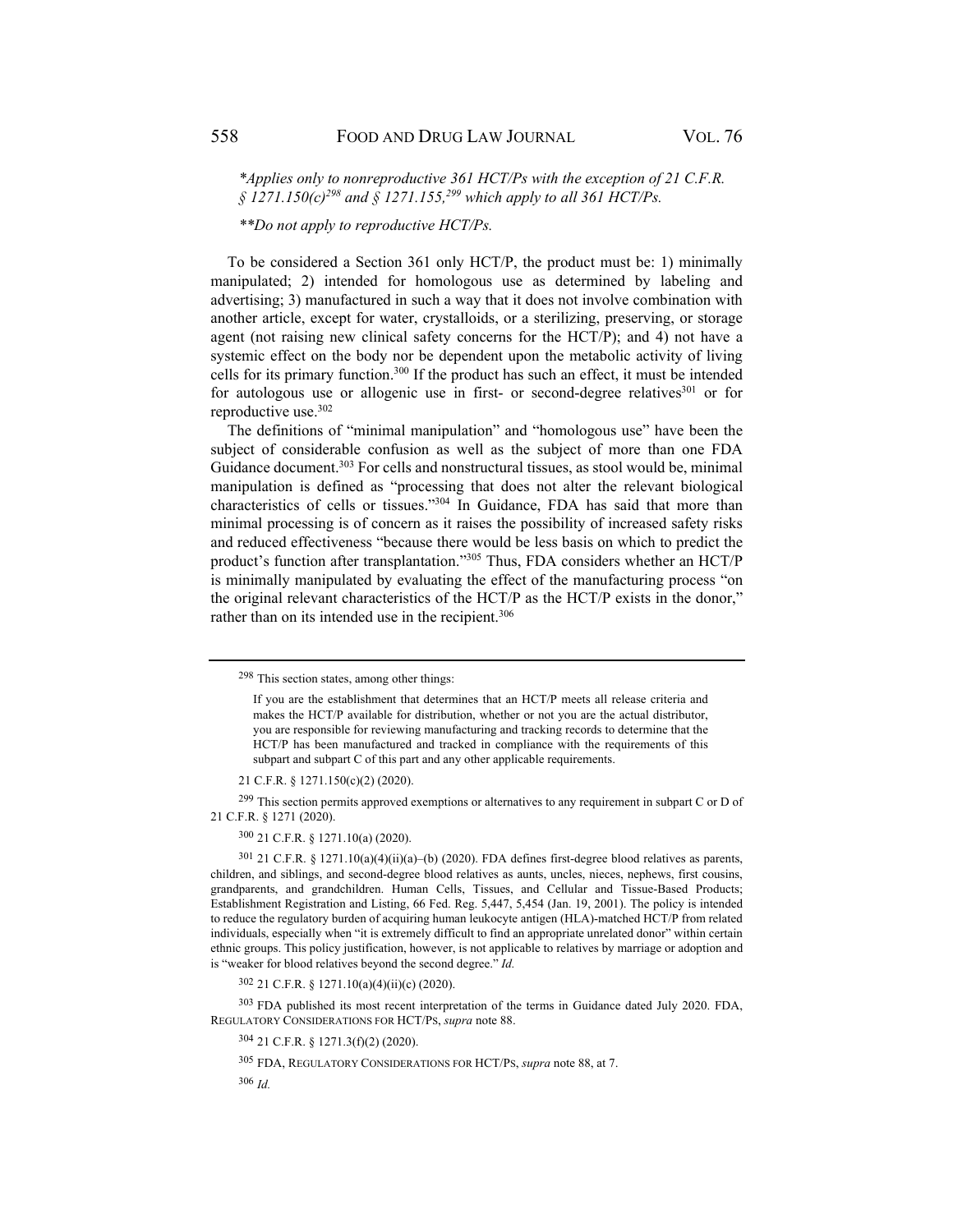Homologous use means the "repair, reconstruction, replacement, or supplementation of a recipient's cells or tissues with an HCT/P that performs the same basic function or functions in the recipient as in the donor."307 Similar to its concerns about minimal manipulation, FDA believes there would be increased possibilities for lowered safety and effectiveness for HCT/Ps that are not intended for a homologous use because of the difficulty of predicting the product's behavior in the recipient.<sup>308</sup> In contrast, FDA believes that HCT/Ps for homologous use "can reasonably be expected to function appropriately (assuming all of the other criteria are also met)."309 FDA has also stated in Guidance that if an HCT/P is intended to treat a variety of diseases or conditions but has not been proven effective, it would not be considered as intended only for homologous use.<sup>310</sup>

FDA finalized its regulatory approach to HCT/Ps in 2004.311 Until 2018 and the passage of the 21st Century Cures Act, the regulation of HCT/Ps remained largely unchanged.312 Some efforts at change, however, were brought forward by members of Congress who were concerned about slowing developments in stem cell treatment and regenerative medicine.313 These policymakers proposed legislation that would loosen the regulatory reins on this emerging field. Specifically, the REGROW Act would have permitted stem cell treatments with demonstrated evidence of safety and "reasonable expectation of efficacy" to waive Phase III clinical testing.<sup>314</sup> These products would not receive a BLA but would be permitted to go on the market for conditional use for five years as long as the manufacturer submitted adverse event reports during that time.<sup>315</sup>

The proposed legislation was widely criticized because it required FDA to disapprove the therapy once it had been put on the market if it received notice of adverse events indicating lack of safety rather than deny it a license prior to

<sup>311</sup> *See* Current Good Tissue Practice for Human Cell, Tissue, and Cellular and Tissue-Based Product Establishments; Inspection and Enforcement, 69 Fed. Reg. 68,612, 68,612 (Nov. 24, 2004).

312 Barbara A. Binzak Blumenfeld, *FDA Sharpens its Focus on Regenerative Medicine Regulation*, FOOD & DRUG L. INST. (July/Aug. 2017), https://www.fdli.org/2017/08/fda-sharpens-focus-regenerativemedicine-regulation/ [https://perma.cc/49C4-DSMJ].

313 Andrew Joseph & Sheila Kaplan, *After Criticism from Scientists, Congress Eases its Pursuit of Faster Stem Cell Therapies*, STAT (Nov. 30, 2016), https://www.statnews.com/2016/11/30/stem-cellscures-act/ [https://perma.cc/ZUU2-JRMF].

314 REGROW Act, S. 2689, 114th Cong. (2016).

<sup>307</sup> *Id.* at 4.

<sup>308</sup> U.S. FOOD & DRUG ADMIN., PROPOSED APPROACH TO REGULATION OF CELLULAR AND TISSUE-BASED PRODUCTS 19 (Feb. 28, 1997), https://www.fda.gov/media/70704/download [https://perma.cc/ NWT3-BSV6] [hereinafter FDA, PROPOSED APPROACH TO REGULATION OF CELLULAR AND TISSUE-BASED PRODUCTS].

<sup>309</sup> *Id.*

<sup>310</sup> FDA, REGULATORY CONSIDERATIONS FOR HCT/PS, *supra* note 88, at 4 n.7 (citing "promotion of an HCT/P for an unproven therapeutic use, such as curing cancer, would clearly make it inappropriate to regulate the HCT/P solely under section 361 of the PHS Act and the regulations that will be in part 1271," Human Cells, Tissues, and Cellular and Tissue-Based Products; Establishment Registration and Listing, 66 Fed. Reg. 5,447, 5,458 (Jan. 19, 2001)).

<sup>315</sup> Margaret F. Riley, *A RAT by Another Name: 21st Century Cures Act and Stem Cell Therapies*, 44 AM. J.L. & MED. 291, 298 (2018). "Within 5 years of the safety and effectiveness determination described in this section, the sponsor of the conditionally approved new product prepares and submits an application for approval of a biological product under section 351(a), demonstrating potency, purity, safety, and efficacy of the use." REGROW Act, *supra* note 314.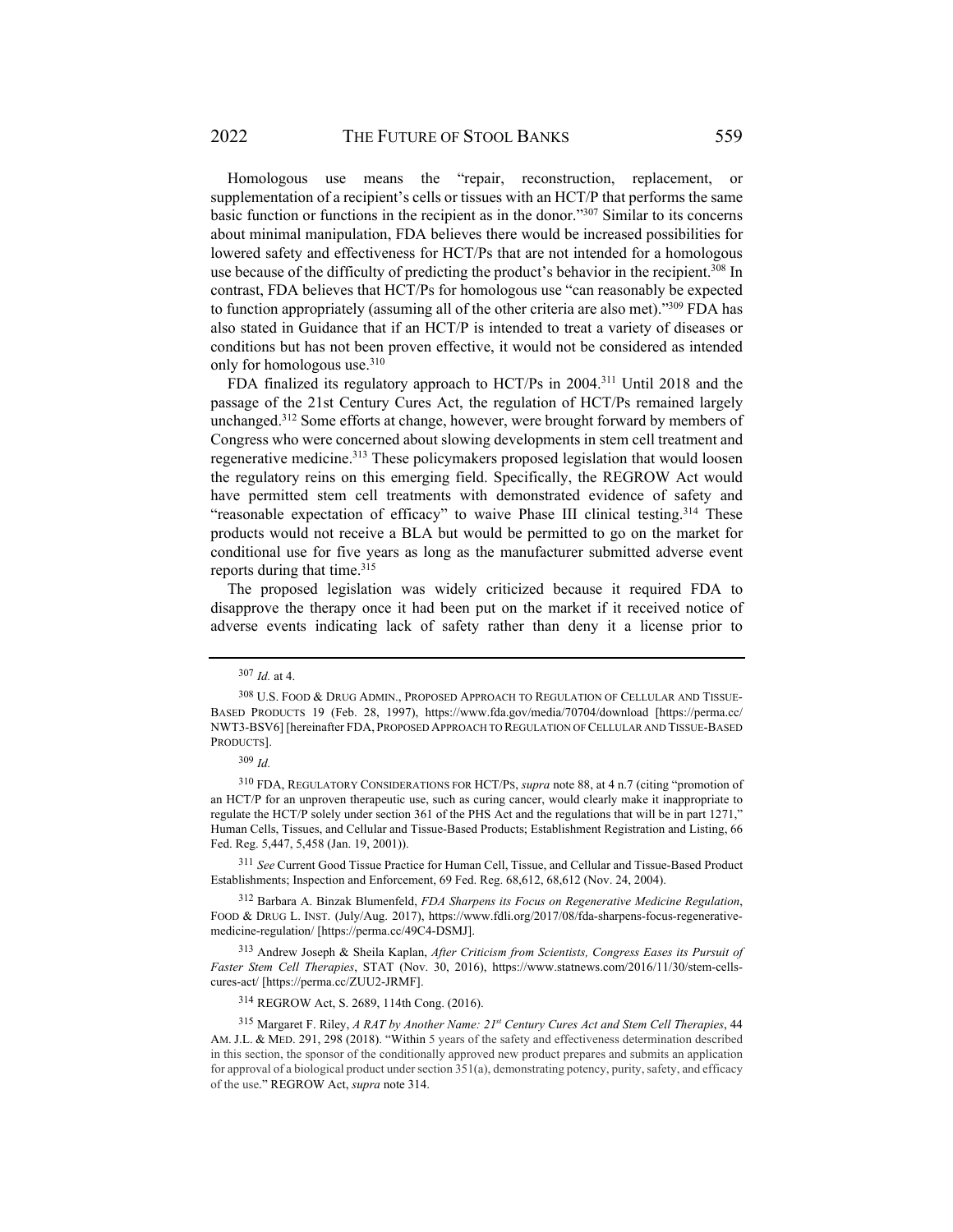marketing.<sup>316</sup> Although the bill did not pass, the possibility of an "accelerated pathway" for regenerative medicine therapies was included in the 21st Century Cures Act.<sup>317</sup> One aspect of this accelerated route to approval is the use of "real world" evidence" or observational data arising from clinical use rather than prospective randomized controlled trials.<sup>318</sup>

#### *i. Cord Blood—Regulation as a Section 351 and 361 HCT/P*

Another option that has been suggested as a model for regulation of stool is the regulatory pathway for cord blood.319 Umbilical cord blood (UCB) contains stem cells referred to as "hematopoietic progenitor cells (HPCs)."320 These cells are responsible for continually producing the blood cells in our bodies. $321$  In the 1980s, researchers discovered that by transplanting HPC cord blood they could successfully regenerate blood and immune system cells.322 The first transplant of UCB was performed in 1988, and the first public cord blood bank in the United States was established in 1992 with funding from NIH.<sup>323</sup> Subsequently, NIH allocated \$30 million to establish a network of public cord blood banks that would operate under a "research protocol addressing optimal methods of cord blood collection and storage."324 Between 1988 and 2019, approximately 40,000 cord blood transplants had been performed across the globe.<sup>325</sup>

The proliferation of these banks included both public and private facilities. Public banks are not-for-profit entities that do not charge for storage and maintenance of cord blood and that serve the needs of the general public.<sup>326</sup> Private banks are for-profit

<sup>320</sup> *Hematopoietic Progenitor Cells, Cord Blood (Intravenous Route)*, MAYO CLINIC (Feb. 1, 2021), https://www.mayoclinic.org/drugs-supplements/hematopoietic-progenitor-cells-cord-blood-intravenousroute/description/drg-20061187 [https://perma.cc/D8GU-VZQ5].

<sup>321</sup> *Id.* 

322 Jennifer L. Schenk, *Rethinking FDA's Draft Document on Cord Blood Stem Cell Products*, 8 MD. J. CONTEMP. LEGAL ISSUES 151, 156 (1997). "The Wagner study legitimized the use of cord blood-derived stem cells as a viable alternative to bone marrow or peripheral blood stem cell transplantation. Indeed, the use of cord blood stem cells offers certain immediate advantages over its counterparts. For example, the use of cord blood eliminates the need for highly invasive and painful harvesting procedures associated with bone marrow transplantation." *Id.*

323 Kulynych, *supra* note 166, at 408, 414.

[T]he immediate clinical utility of cord blood was such that in 1992, the National Heart, Lung and Blood Institute (NHLBI) of the National Institutes of Health (NIH) decided to fund a pilot cord blood bank at the New York Blood Center. This study provided the initial evidence that cord blood could feasibly be harvested, stored and transplanted between unrelated child donors and recipients.

*Id.* at 414. *See also* Joan Stephenson, *Terms of Engraftment: Umbilical Cord Blood Transplants Arouse Enthusiasm*, 274 JAMA 1813, 1814 (1995).

324 Kulynych, *supra* note 166, at 414.

325 Ashish O. Gupta & John E. Wagner, *Umbilical Cord Blood Transplants: Current Status and Evolving Therapies*, 8 FRONTIERS PEDIATRICS 1, 1 (2020).

<sup>326</sup> *Cord Blood Banking*, AM. COLL. OBSTETRICIANS & GYNECOLOGISTS, https://www.acog.org/ patient-resources/faqs/pregnancy/cord-blood-banking (last updated Feb. 2021) [https://perma.cc/7CHK-TQKP].

<sup>316</sup> Riley, *supra* note 315, at 154–55.

<sup>317</sup> *Id.* at 299.

<sup>318</sup> *Id.* at 299, 301.

<sup>319</sup> *See* Sachs & Edelstein, *supra* note 1, at 409.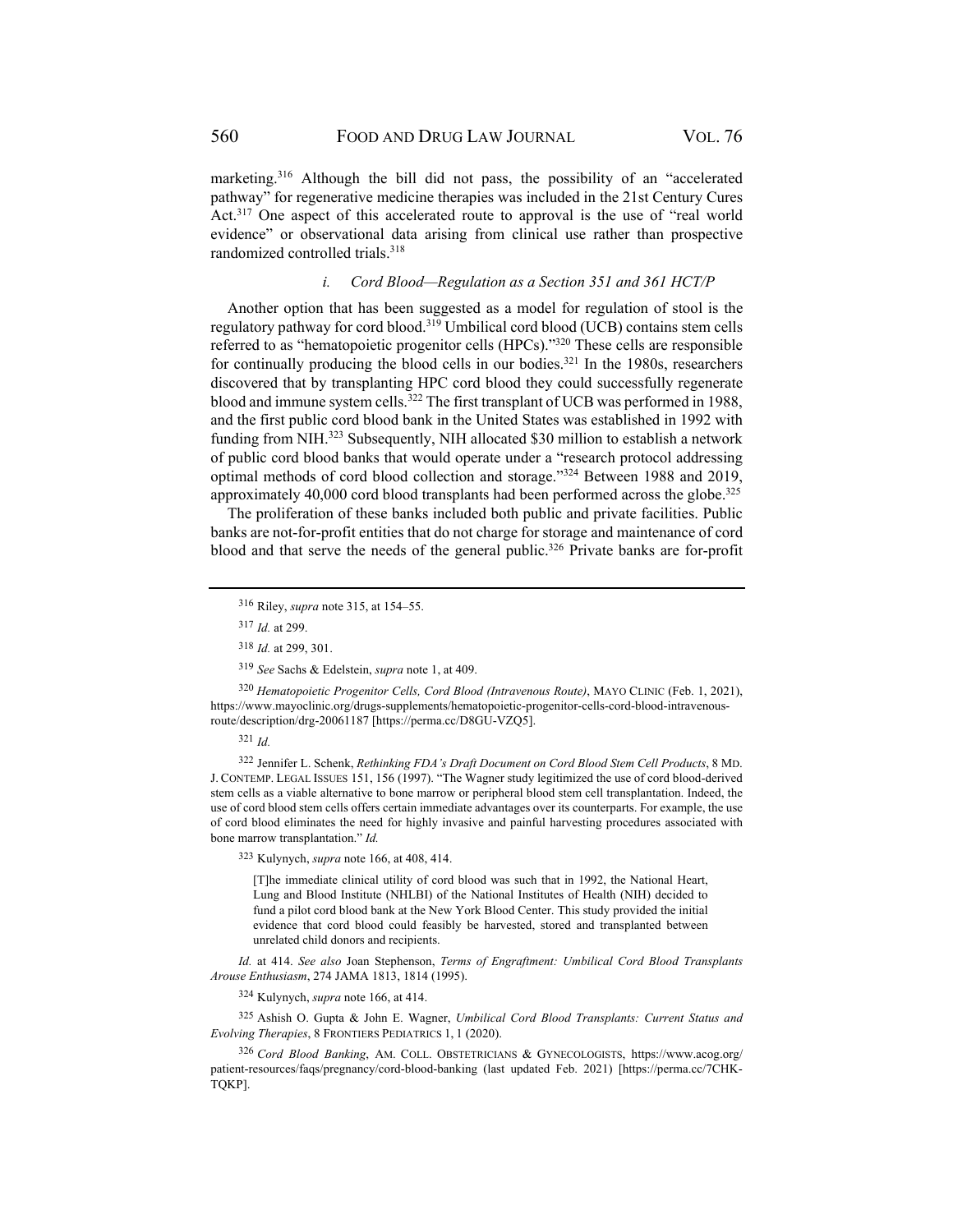companies and charge parents an annual fee to store and maintain their child's cord blood for possible future use by the child or other members of the patient's family.<sup>327</sup> In the early days of their existence, private banks touted their advantages and attempted to persuade parents of the value of private cord blood banking. Some referred to these actions as "manipulative" marketing.<sup>328</sup> In response, FDA received numerous complaints from parents and researchers, and, in 1996, the agency proposed a regulatory scheme for cord blood banks $329$  which called for regulating cord blood like new drugs requiring an IND and conduct of extensive clinical trials.<sup>330</sup> Until such trials could be completed, the agency would permit cord blood banking in nonprofit banks under protocols that had been approved by FDA.<sup>331</sup> The proposal was highly controversial. A campaign of newspaper editorials and letters to Congress ensued with many written by panicked parents who were convinced that FDA regulation would destroy the seemingly magical potential of cord blood banking.<sup>332</sup> Public protest, lobbying on the part of industry,<sup>333</sup> and congressional scrutiny led FDA to include cord blood transplantation in its efforts at regulatory reform.<sup>334</sup>

In 1997, FDA proposed a carve-out from the IND requirements for cord blood banking and transplantation intended for autologous use or use in a "first degree blood

#### <sup>327</sup> *Id.*

328 Kulynych, *supra* note 166, at 409, 448 (observing that "[o]ne of the more controversial marketing practices in commercial cord blood banking [was] the mailing of unsolicited promotional videos to expectant parents. The content of such materials, which exhort[ed] parents to make the 'potentially lifesaving' decision to store their infant's cord blood, for fees typically amounting to more than \$1,000 plus additional yearly charges, exploit[ed] parents' most basic fears for the health of a newborn child.").

<sup>329</sup> *Id.* at 415–16 (citing U.S. FOOD & DRUG ADMIN., DRAFT DOCUMENT CONCERNING THE REGULATION OF PLACENTAL/UMBILICAL CORD BLOOD STEM CELL PRODUCTS INTENDED FOR TRANSPLANTATION OR FURTHER MANUFACTURE INTO INJECTABLE PRODUCTS (FDA Docket No. 96N-0002) (Feb. 26, 1996)).

330 This regulatory requirement was more stringent than that for peripheral blood-derived stem cells, which only required compliance with more onerous regulations if more than minimally manipulated. For cord blood-derived stem cells, the draft regulations required compliance with the full panoply of new drug regulations without regard to degree of manipulation. Kulynych, *supra* note 166, at 424–25.

<sup>331</sup> *Id.* at 416.

<sup>332</sup> *Parents Frightened by FDA Blood Rules*, TAMPA BAY TIMES (Sept. 16, 1996), https://www.tampabay.com/archive/1996/06/16/parents-frightened-by-fda-blood-rules/ [https://perma.cc/J7UT-XHHW].

333 Industry commenters argued that the drug regulatory framework would stifle innovation and development of the new technology. Instead, they supported FDA oversight of the quality and safety of cord blood storage facilities. Many proposed the "use of establishment registration and inspectional oversight and advocated the use of industry standards." Schenk, *supra* note 322, at 168. Some went further "by advocating the use of Good Manufacturing Practices and the collection of follow-up data to better ensure the safety of cord blood products." *Id.* at 169.

Additionally, several private industry trade organizations . . . argued that only extensively manipulated cord blood stem cell products should be subject to the IND requirements. Minimally manipulated cord blood stem cell products [they argued], should not be regulated as a biological drug product at all but rather, should fall within the practice of medicine.

*Id.*

334 Kulynych, *supra* note 166, at 409. Those who supported the 1996 proposal argued that the use of UCB for transplantation was still relatively new, that the earliest recipients of the transplants had lived less than ten years after the transplant, and that "the risk of potential complications continues throughout a transplant recipient's lifetime." *Id.* at 430–31.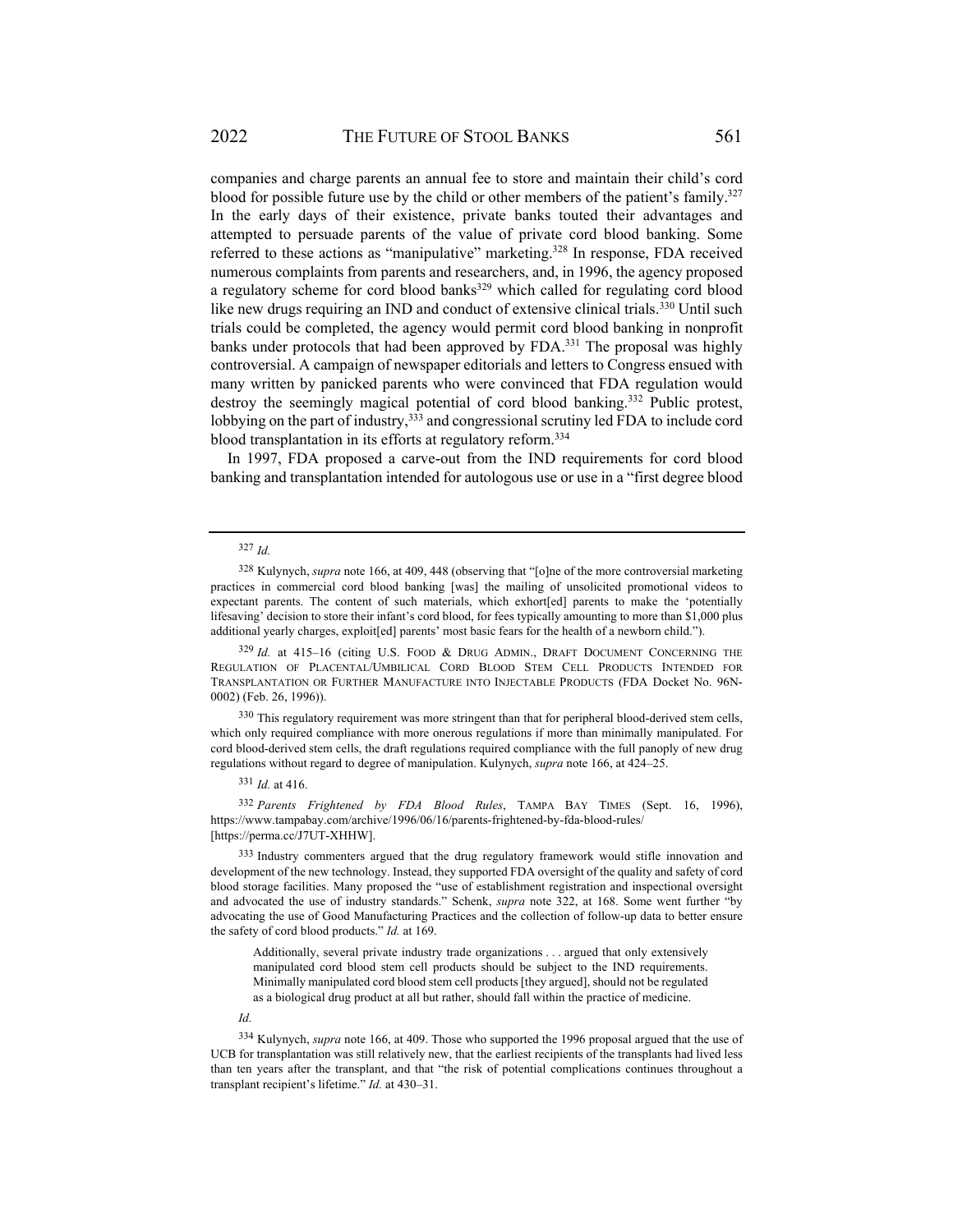relative."335 Cord blood for these purposes would need to comply with FDA requirements for cord blood storage and handling.336 Cord blood for all other uses would be regulated under the traditional new drug regulatory framework.<sup>337</sup> This new regulatory proposal was part of FDA's larger effort to regulate all human tissue.<sup>338</sup> It allowed for ongoing clinical development but also allowed "significant commercialization of cord blood storage" despite many concerns about the "safety, efficacy, and ethics" of this new therapy.339

In 2001, when implementing the final rule for facility registration and listing under the regulations for HCT/Ps, FDA also broadened the permitted intended use for cord blood that would be regulated solely under Section 361 of the PHS Act to include cord blood for "second-degree blood relatives."340 Thus, as part of the regulatory framework for HCT/Ps, cord blood hematopoietic stem cells for blood regeneration would be regulated differently depending on whether or not it met the four criteria<sup>341</sup> that determine whether a product is a Section 351 or Section 361 HCT/P. The twotrack framework meant that public banks would be subject to licensure and private banks to the regulations for Section 361 *only* products under the PHS Act. In 2009, FDA put in place a two-year-phase-in period for public HPC Cord Blood manufacturers to submit a BLA or an IND to the agency.<sup>342</sup> The first license for HPC cord blood transplantation was granted in December 2011 to New York Blood Center for its product, "Hemacord."343 The approval was based on safety and efficacy data that had been submitted to a public docket along with data submitted in the BLA.<sup>344</sup>

Although some public cord blood banks have received a license, many have not due to the significant regulatory burden associated with obtaining a biologics license<sup>345</sup>

<sup>338</sup> *See supra* Section IV.B.1 (discussing the regulation of human cells and tissue).

339 Kulynych, *supra* note 166, at 416. Such ethical questions included those of privacy and informed consent because the donating mother must provide information about her sexual history as well as agree to genetic testing. *Id.* at 437. *See also* Jerry Sugarman, Emily G. Reisner & Joanne Kurtzberg, *Ethical Aspects of Banking Placental Blood for Transplantation*, 274 JAMA 1783 (1995).

340 Human Cells, Tissues, and Cellular and Tissue-Based Products; Establishment Registration and Listing, 66 Fed. Reg. 5,447, 5,450 (Jan. 19, 2001).

<sup>341</sup> *See supra* notes 300–02 and accompanying text.

<sup>342</sup> *See* Guidance for Industry: Minimally Manipulated, Unrelated Allogeneic Placental/Umbilical Cord Blood Intended for Hematopoietic Reconstitution for Specified Indications; Availability, 74 Fed. Reg. 53,753, 53,753 (Oct. 20, 2009).

<sup>343</sup> *FDA Approves New York Blood Center's HEMACORD™ for Stem Cell Transplantation*, CISION (Nov. 10, 2011, 5:02 PM), https://www.prnewswire.com/news-releases/fda-approves-new-york-bloodcenters-hemacord-for-stem-cell-transplantation-133646483.html [https://perma.cc/T39E-84MQ]. Cord blood has only been approved by FDA for "hematopoietic stem cell transplantation." *Cord Blood Banking— Information for Consumers*, U.S. FOOD & DRUG ADMIN. (July 23, 2012), https://www.fda.gov/vaccinesblood-biologics/consumers-biologics/cord-blood-banking-information-consumers.

<sup>344</sup> *Patient Overview*, HEMACORD, http://hemacord.info/patients/ [https://perma.cc/39QF-688Q] (last visited July 2, 2021).

345 As of February 1, 2019, only eight public cord banks had received a license. *FDA BLA*, PARENT'S GUIDE TO CORD BLOOD FOUND., https://parentsguidecordblood.org/en/accreditation/fda-bla#:~:text=The%

<sup>335</sup> FDA, PROPOSED APPROACH TO REGULATION OF CELLULAR AND TISSUE-BASED PRODUCTS, *supra* note 308.

<sup>336</sup> *Id.*

<sup>337</sup> *Id.*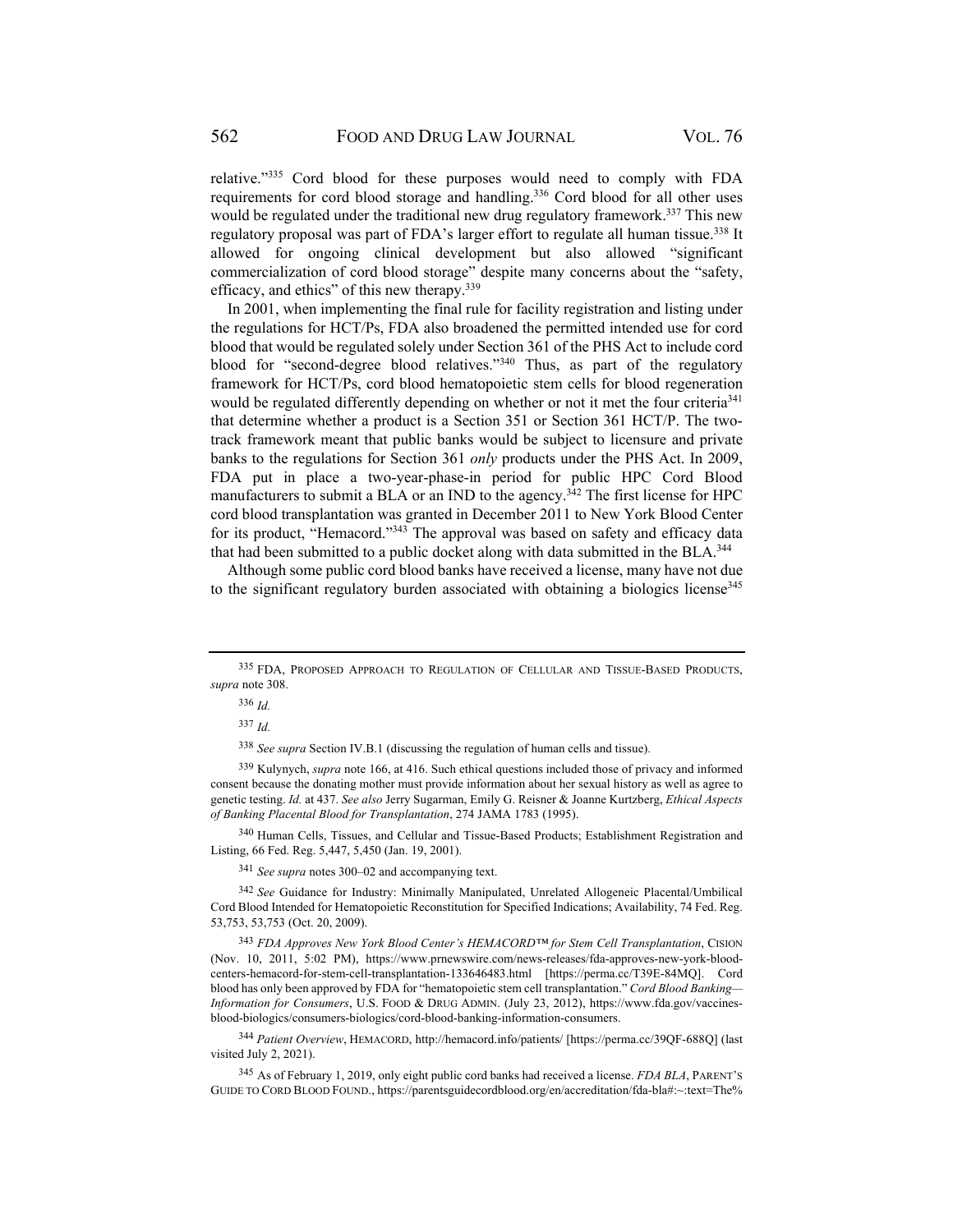and, presumably, the lack of venture capitalists willing to provide funding to a public bank. These unlicensed banks have been permitted to continue operating as long as they do so under the auspices of an IND and are making progress towards licensure.<sup>346</sup>

## *2. Application of the HCT/P Regulatory Framework to Stool*

Stool product used for FMT would likely be considered both minimally manipulated and intended for homologous use.347 In order to prepare the product, the stool is mixed with saline, and in some cases a preservative, and then frozen and thawed—all procedures that do not alter the relevant biological characteristics of its cells or tissues.348 Thus, it would be minimally manipulated. Stool product used for FMT would also be for homologous use because FMT aims to repair, reconstruct, or replace the dysfunctional and dysbiotic gut microbiome of the recipient with that of the donor.349 The stool product is obtained from the GI tract of the donor and transferred to the GI tract of the recipient with the goal of providing the beneficial function of the donor's gut microbiome to the recipient whose gut microbiome lacks the beneficial function.350 Stool donors are selected because their gut microbiome likely has some positive attribute, and it is this same attribute that one is trying to transfer to the recipient through FMT.351 Examples of such attributes include resistance to rCDI or a propensity not to trigger the immune system.352

Stool for transplant (SFT) also meets the third criterion for an HCT/P, i.e., not combined with another substance that could raise safety concerns, because it is simply combined with saline, and glycerol when stored frozen, before insertion into the recipient.<sup>353</sup> Since FMT will have a systemic effect on the body and will be dependent upon the metabolic activity of living cells for its primary function, whether or not SFT meets the fourth criterion<sup>354</sup> depends on whether it is intended for use in a first- or second-degree blood relative. In some cases, FMT is performed using stool from a donor closely related to the recipient.<sup>355</sup> However, in the large majority of cases in the United States, FMT performed by physicians has been done using stool product from OpenBiome or a hospital stool bank. In these cases, the donor is unlikely to be related to the patient.356

<sup>352</sup> *Id.*

<sup>356</sup> *Id.* 

<sup>20</sup>FDA%20BLA%20license%20creates,blood%20inventory%20is%20not%20licensed (last visited Nov. 24, 2021) [https://perma.cc/C5DN-3DN7].

<sup>346</sup> *Id.* 

<sup>347</sup> *But see* Margaret F. Riley & Bernat Olle, *FDA's Pathway for Regulation of FMT: Not So Fraught*, 2 J.L. & BIOSCIENCES 742, 745 (2015) (stating that the definitions leave room for a good deal of subjective judgment).

<sup>348</sup> *See supra* note 6 and accompanying text.

<sup>349</sup> *See supra* note 33 and accompanying text.

<sup>350</sup> *See supra* note 34 and accompanying text.

<sup>351</sup> Bakken et al., *supra* note 31, at 1046.

<sup>353</sup> *See supra* note 6 and accompanying text.

<sup>&</sup>lt;sup>354</sup> FDA has not yet promulgated regulatory definitions for the terms "systemic effect" and "metabolic activity," thus the meanings are open to interpretation. 21 C.F.R. § 1271.3 (2020).

<sup>355</sup> Ramai, *supra* note 8, at 31.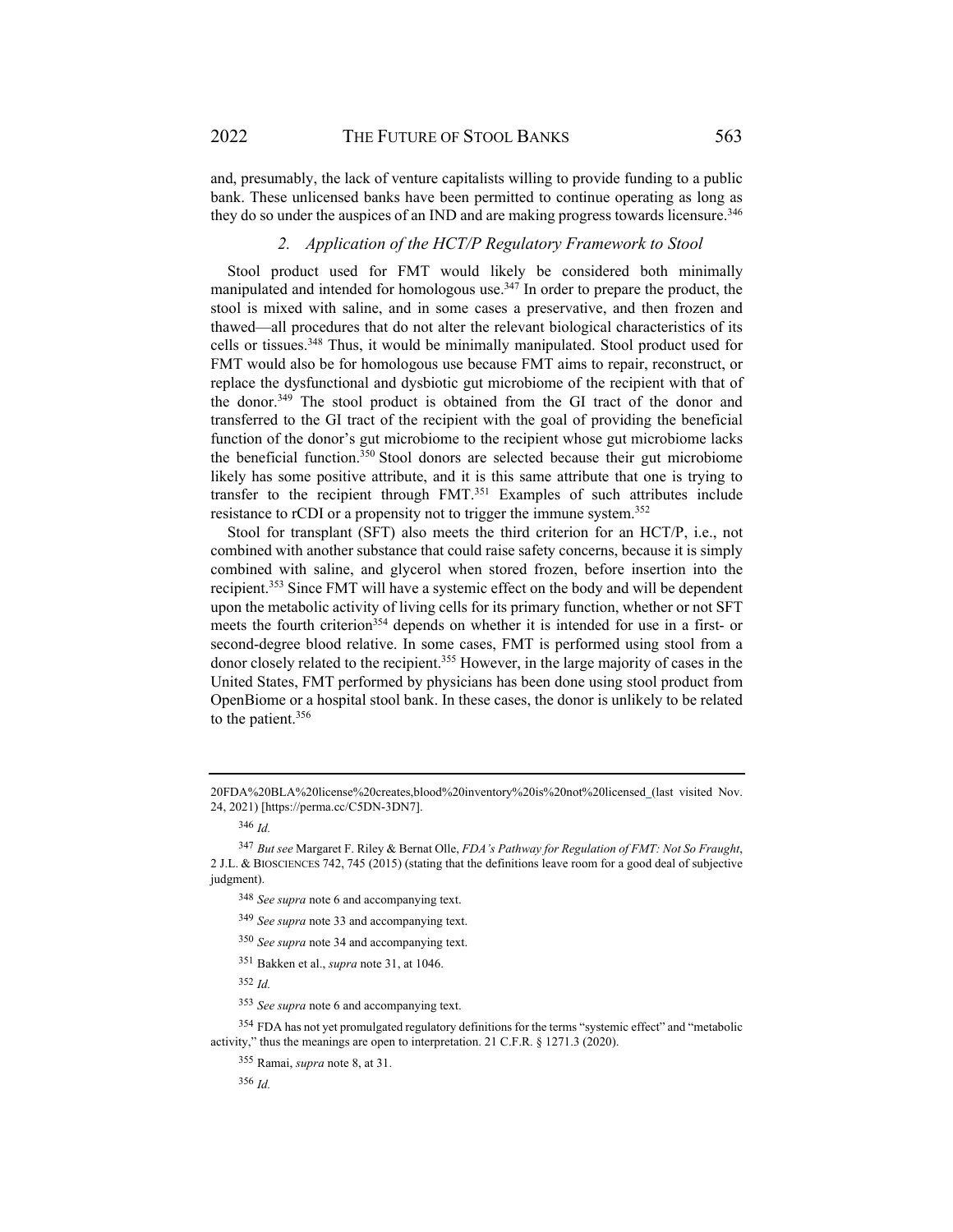The criterion that the product be intended for use in a first- or second-degree relative was established primarily for the use of cord blood.<sup>357</sup> Whether the requirement makes sense in the context of stool is highly questionable. In the case of cord blood, blood, or structural tissue transplant, there is a risk that the recipient will generate antibodies in response to the donor blood or tissue.<sup>358</sup> All transplanted human tissues have human leukocyte antigen (HLA) proteins that, if unrecognized by the recipient, may result in an adverse immune response.<sup>359</sup> First- or second-degree relatives often share many of the same HLA proteins and, hence, are better able to exchange blood and tissues without causing an immunological reaction.<sup>360</sup> Stool, however, does not have the same properties, and stool from an unrelated donor is unlikely to result in an immune reaction by the recipient.<sup>361</sup> In addition, in some cases physicians have asserted that it does not make sense to use family members as donors for SFT because 1) family members may be less truthful when answering questions about risk factors for transmissible diseases, such as not disclosing intravenous drug use or high-risk sexual behaviors; and 2) they may share familial or household risk factors for the condition being treated with FMT.<sup>362</sup>

### *3. Arguments for Regulating Stool for rCDI and Stool Banks Under the HCT/P Regulatory Framework*

Regulating stool as human tissue has been the most discussed alternative to regulating stool as a drug or biologic.<sup>363</sup> Despite FDA's decision that stool is not human tissue, a number of persuasive arguments can be made as to why it could or should be treated as human tissue. For example, given that human stool is made up significantly of bacteria and other microorganisms from the human gut, Kelly and Khoruts have argued that it should be considered *human* tissue as it "has co-evolved with the human host" and is "distinguishable even from that of other primates." Further, they argue that "[f]undamentally, FMT is an approach to repair damaged

<sup>357</sup> Human Cells, Tissues, and Cellular and Tissue-Based Products; Establishment Registration and Listing, 66 Fed. Reg. 5,447, 5,450 (Jan. 19, 2001).

<sup>358</sup> Colin J. Brown & Cristina V. Navarrete, *Clinical Relevance of the HLA System in Blood Transfusion*, 101 VOX SANGUINIS 93, 95 (2011).

<sup>359</sup> *Id.*

<sup>360</sup> Jean-Marie Tiercy, *How to Select the Best Available Related or Unrelated Donor of Hematopoietic Stem Cells?*, 101 HAEMATOLOGICA 680, 680 (2016).

<sup>361</sup> Stool is composed of 75% water and 25% solid matter comprised of undigested food matter, chemicals, and cellular debris. *Feces Biology*, BRITANNICA (June 14, 2002), https://www.britannica.com/ science/feces [https://perma.cc/9ZML-MVY2]. HLA molecules, in contrast, are transmembrane proteins expressed on the surface of nucleated (i.e., living) cells. Peter J. Delves, *Human Leukocyte Antigen (HLA) System*, MERCK MANUAL PROF. VERSION (Apr. 2020), https://www.merckmanuals.com/professional/ immunology-allergic-disorders/biology-of-the-immune-system/human-leukocyte-antigen-hla-system [https://perma.cc/EVF6-XNUG].

<sup>362</sup> At the November 4, 2019, Part 15 Hearing, Dr. Stacy Kahn, a pediatric gastroenterologist, testified that "As an IBD specialist . . . I do not want family members donating for my patients who have underlying IBD, family members may share familiar [sic] risk factors from FMT and in fact, may not be ideal donors in any circumstances." PART 15 HEARING, *supra* note 121 (statement of Stacy Kahn).

<sup>363</sup> *See* Sachs & Edelstein, *supra* note 1; Riley & Olle, *supra* note 347; Summary Report, *Meeting of the Competent Authorities for Tissues and Cells*, EUR. COMM'N DIR.-GEN. HEALTH & FOOD SAFETY (Dec. 3–4, 2014), https://ec.europa.eu/health/sites/health/files/blood\_tissues\_organs/docs/ ev\_20141203\_sr \_en.pdf [https://perma.cc/K6TZ-YB9X ] [hereinafter EUR. COMM'N, Summary Report].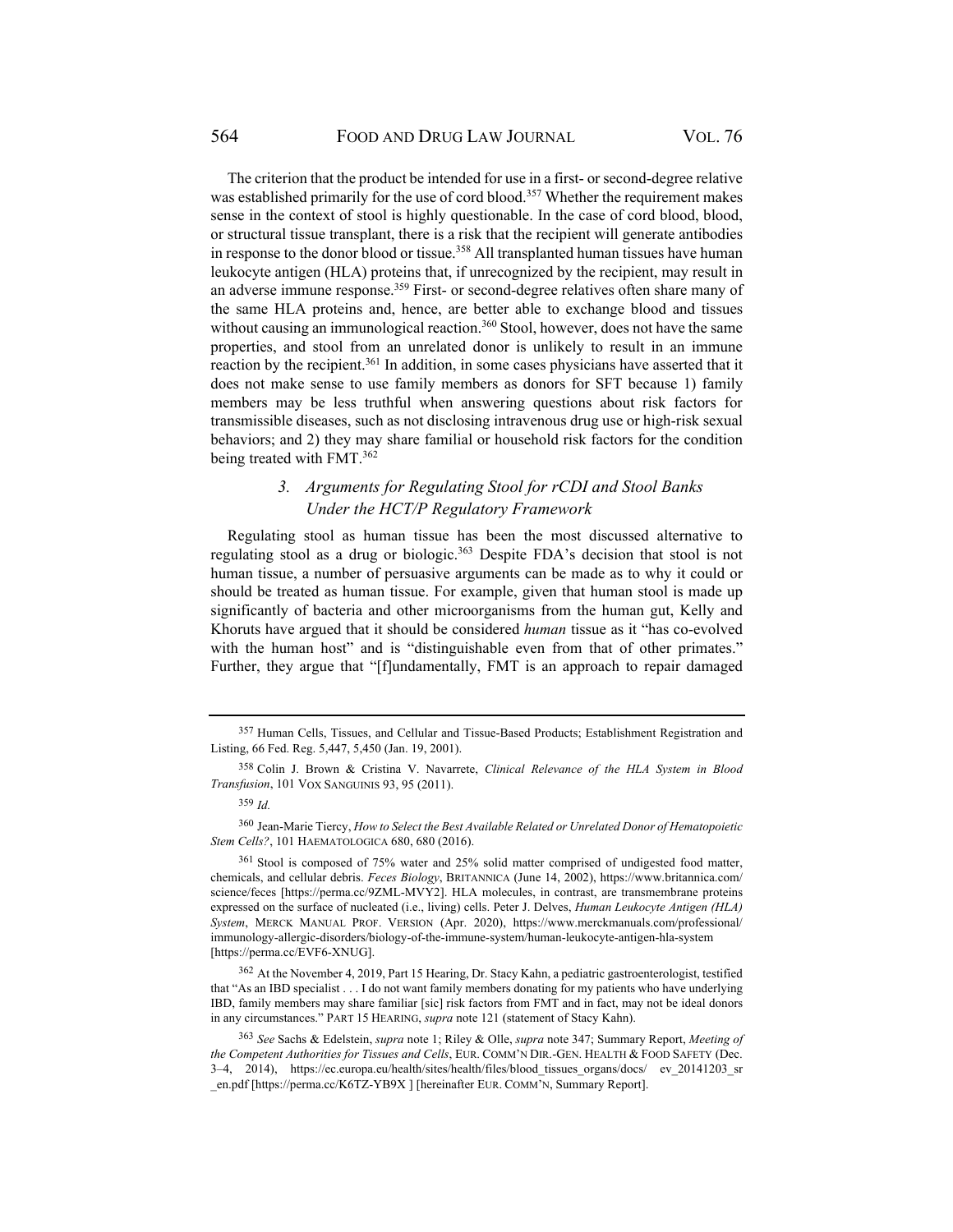tissue using healthy donor material."364 Moreover, FDA has determined that, although secreted body fluids (e.g., amniotic fluid, milk, semen, collagen, and cell factors), with the exception of semen, are not considered HCT/Ps, *cells* from secreted body fluids are generally considered HCT/Ps.<sup>365</sup>

When asked to determine the regulatory status of feces, the European Union's Commission Directorate-General for Health and Food Safety's Competent Authorities for Tissues and Cells determined that feces are a combination product containing cells and other substances and are uncontestably of human origin.<sup>366</sup> For "combination products," however, the cellular or tissue component must be the "active component" in any therapy and, because the human cells in feces are not the active substance in the recipient, feces "do not fall within the scope of the EU [Tissue and Cell] legislation."367 As a result, EU member states have been free to determine what type of regulatory framework they will apply. This can include creating a unique regulatory framework for stool or "applying one of the existing legislative frameworks, including the tissues and cells quality and safety requirements."368 Recently, researchers in Europe have called for regulation under the EU Tissue and Cells Directive (2004/23/EC) asserting it "best suited to guide FMT."369 Regulation of feces is still evolving in Europe, but, as of early 2020, at least three European countries and Australia regulated stool for FMT as a tissue.<sup>370</sup>

# **V. IS THE DEATH OF THE INDEPENDENT NONPROFIT STOOL BANK INEVITABLE OR IS THERE A LIFE-SUSTAINING OPTION?**

OpenBiome, one could say, was destined for a short life when FDA announced its intent to require independent non-hospital-based stool banks to operate under an IND. Although it allowed the INSB to operate under enforcement discretion for almost a decade, its stated plan in 2016 was to eliminate enforcement discretion for all but hospital-based stool banks.<sup>371</sup> Such a requirement would have made it virtually impossible for a nonprofit entity to survive. As stated *supra*, numerous obstacles stand in the way of stool, as prepared by OpenBiome, from going through the IND process

<sup>364</sup> Letter from Colleen Kelly and Alexander Khoruts, co-signed by FMT listserv, to Scott Gottlieb, M.D., Commissioner U.S. Food and Drug Admin. (Jan. 14, 2019).

<sup>365</sup> FOOD & DRUG ADMIN., *supra* note 88, at 15.

<sup>366</sup> EUR. COMM'N, Summary Report, *supra* note 363, at 3.

<sup>367</sup> *Id. See also* Merrick et al., *supra* note 15, at 4.

<sup>368</sup> EUR. COMM'N, Summary Report, *supra* note 363, at 4.

<sup>369</sup> Keller et al., *supra* note 174, at 1409.

<sup>370</sup> The European countries include the Netherlands, Belgium, and Italy. *See* Merrick et al., *supra* note 15. *See also* Alyce Maksoud, *The Regulation of Faecal Microbiota Transplantation (FMT)*, AUSTL. GOV'T DEP'T OF HEALTH THERAPEUTIC GOODS ADMIN. (Nov. 2019), https://www.tga.gov.au/sites/default/files/ presentation-the-regulation-of-faecal-microbiota-transplantation.pdf [https://perma.cc/JJA4-HJ2N]. In these countries, there is a risk-based regulatory framework where the low risk tier "covers tissues and cells that are not 'substantially manipulated'" and the high risk tier covers products "subject to additional processes and manipulation." Merrick et al., *supra* note 15, at 3. *See also* Alexandra Scheeler, *Where Stool is a Drug: International Approaches to Regulating the use of Fecal Microbiota for Transplantation*, 47 J.L., MED. & ETHICS 524 (2019).

<sup>371</sup> FDA, ENFORCEMENT POLICY (Mar. 2016), *supra* note 14, at 1.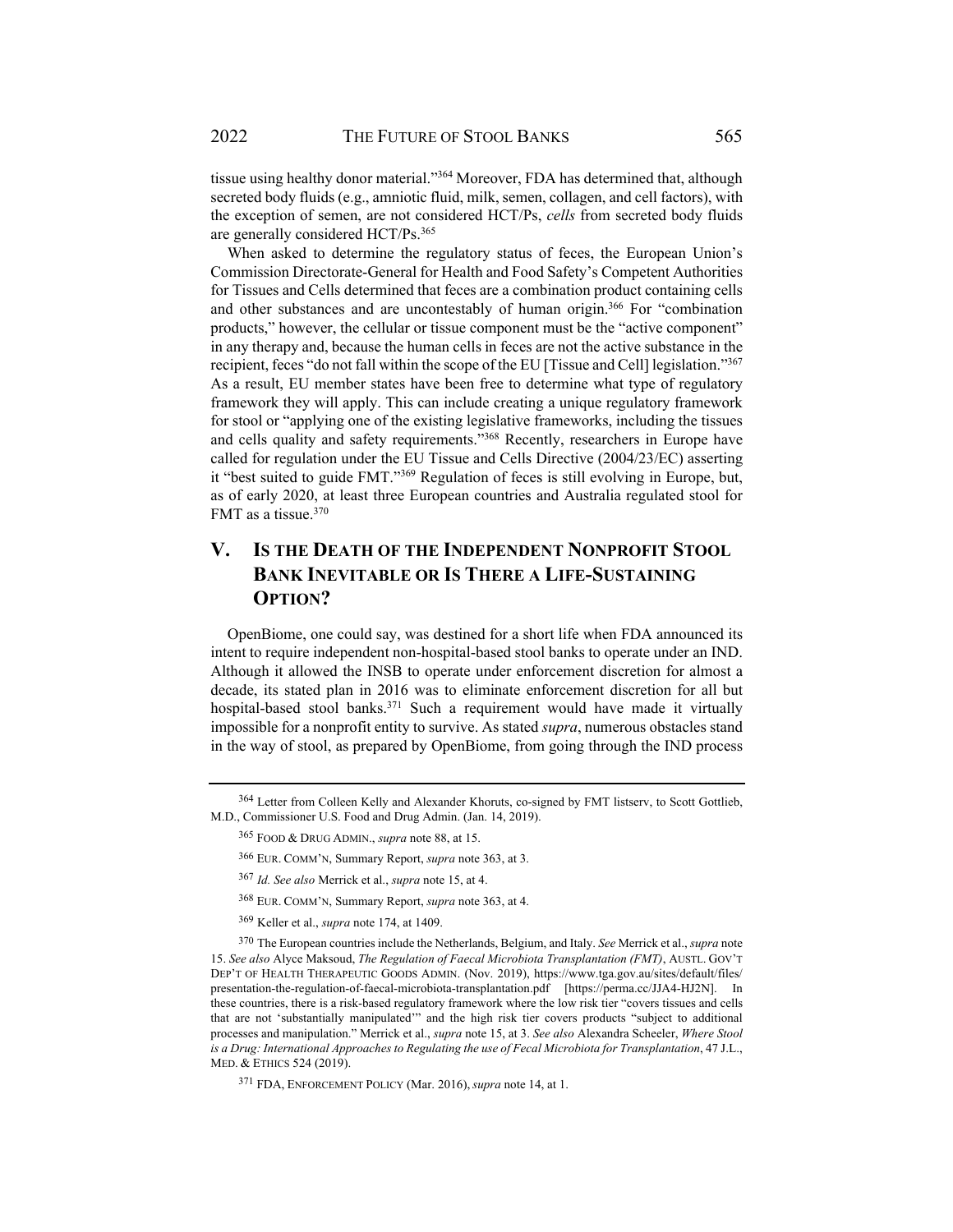without "additional characterization and release specifications and greater control of the manufacturing process."372 Moreover, a nonprofit company will not have the resources to support the significant expense of the application process and the required clinical trials.

Without significant modification to the IND requirements, a nonprofit stool bank such as OpenBiome could not survive. While OpenBiome never got to the point where FDA required it to obtain an IND, it was instead forced to stop distributing new stool for FMT due to the COVID-19 pandemic and the discovery that the virus could be detected in the stool of infected individuals.<sup>373</sup> The nonprofit decided to halt provision of stool collected after December 1, 2019 until a test for the SARS-CoV-2 virus in stool could be developed and approved to test its backlog of stool product.<sup>374</sup> During this time, OpenBiome made stool for FMT to treat rCDI available only for emergency use from inventory collected prior to December 1, 2019.<sup>375</sup>

As a result of its decreased revenue and increased operating costs during the pandemic, OpenBiome was unable to cover its fixed costs.376 Moreover, the company believed that FDA would soon approve a drug product that would be an alternative to FMT and demand for its product would significantly decline.<sup>377</sup> As a result, in spring 2021, OpenBiome decided to phase out its "production of additional stool product" and sell its "equipment and other manufacturing assets."378

When new stool-derived microbiota-based drugs are approved by FDA, stool product from stool banks for FMT to treat rCDI may no longer be necessary. It is possible, however, that the natural (raw) stool product may be more effective, or more effective for some populations, than the FDA-approved alternatives. In addition, researchers may find that the natural stool product is effective for other indications for which we currently have no cure or effective treatment and for which the newly approved drugs/biologics are not effective. Stool and an FMT will likely be less expensive than the newly approved biologics as biologics are among the most expensive therapeutics on the market. Based on these assumptions, we argue that there is good reason to continue not only to allow stool banks, specifically INSBs, to operate but also to support their doing so in a way that provides assurances that their product will be safe and effective.

#### *A. Potential Paths Forward*

While there are likely numerous ways in which stool and stool banks could be regulated in the future, we explore several regulatory possibilities: 1) a path that is similar to that for blood and tissue; 2) a system of decentralized hospital stool banks regulated under FDA's enforcement discretion; and 3) alternatives under an IND.

- <sup>374</sup> *Id.*
- <sup>375</sup> *Id.*
- <sup>376</sup> *Id.*

<sup>378</sup> *Id.*

<sup>372</sup> *See supra* note 190 and accompanying text.

<sup>373</sup> OpenBiome Press Release, *supra* note 13.

<sup>377</sup> *Id.*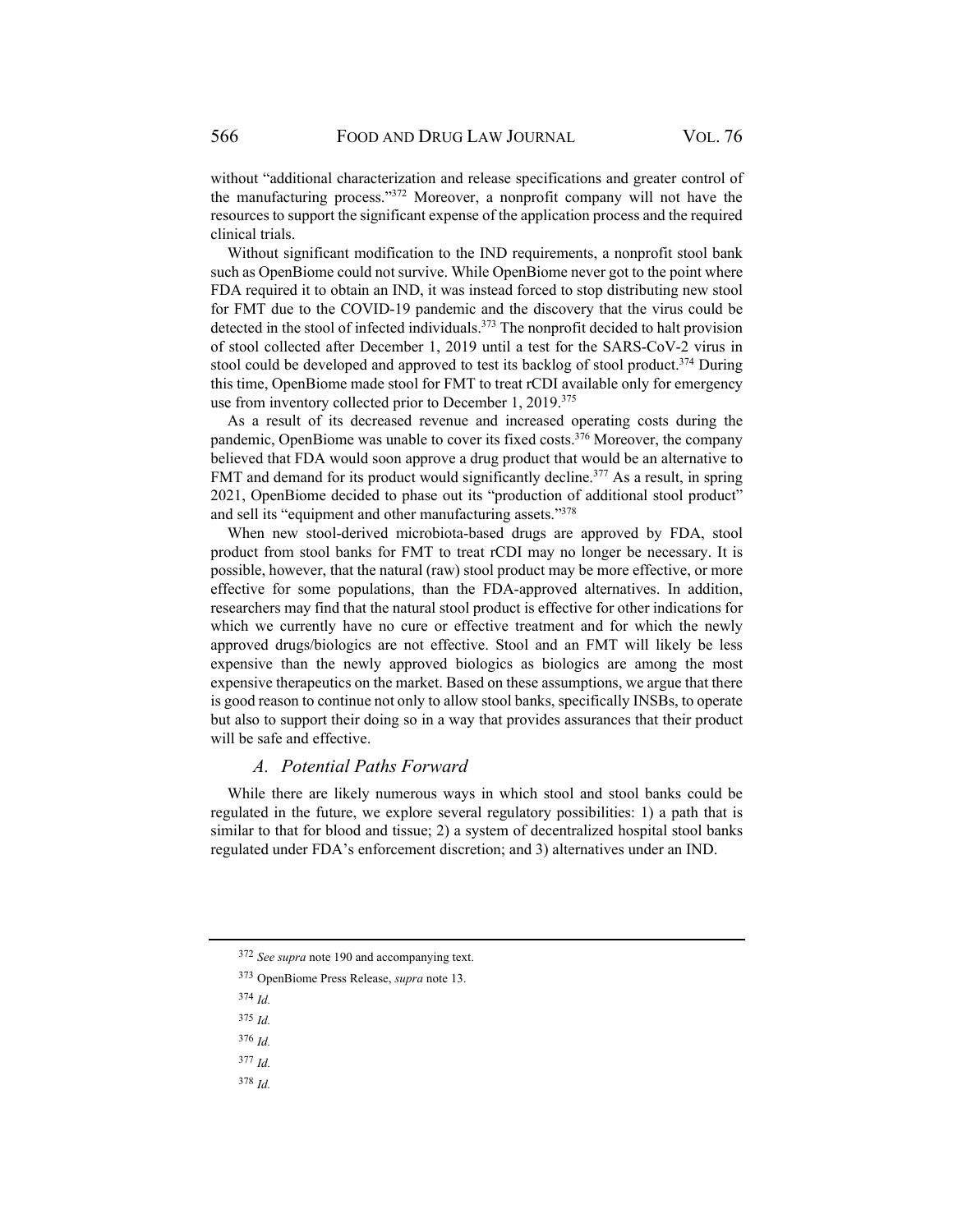### *1. Regulating Stool Product and Stool Banks for FMT Like Blood or HCT/Ps*

Because blood is regulated as a biologic, it has all the safety benefits of that regulatory paradigm, but because it was grandfathered out of the requirements of an IND, it did not have the regulatory burden of the IND clinical trials process. Under the Biologics Efficacy Review, blood and blood components were determined to be safe and effective because of a long history of safe and effective use (with appropriate screening and good manufacturing practices).<sup>379</sup> The primary focus of regulation is on preventing transmissible diseases from contaminating the blood supply and being transmitted to recipients. The blood regulatory framework specifies factors that determine donor eligibility, including when and how a facility must establish the eligibility of the donor, how the donor's medical history is to be assessed, and how a physical assessment of a donor must be performed.380 The regulations further require that each unit of blood is marked or identified in a way that allows it to be traced back to the individual donor<sup>381</sup> and that extensive records are kept detailing how samples are obtained and tracked. Each of these requirements would also be important for stool product and most would be required under the biologics framework but were not required under enforcement discretion.

The regulations for blood and blood components further specify what tests must be done on donor blood. In addition to specified tests for relevant transfusion-related infections,382 the regulations specify that blood establishments must test for evidence of infection when there is an FDA-licensed and approved or cleared test available for the infection and the testing is necessary to reduce the risk of transmission of the infection.383

The blood regulations provide flexibility in that the Director of the Center for Biologics Evaluation and Research (CBER) may approve an exception or alternative procedures to any requirement in the regulations regarding blood, blood components, or blood products.384 This type of flexibility would also be valuable to stool product as researchers and clinicians continue to learn more about transmissible diseases/infections; the best way to prepare, administer, and store stool product for FMT; and what makes a "good" donor.

The exception granted by the Biologics Efficacy Review committee to the IND application process for blood could also be a model for stool and stool banks, i.e., stool for FMT to treat rCDI could be subject to the BLA requirements with the exception of the conduct of clinical trials. In FDA's 2016 FMT Draft Guidance, the agency permitted sponsors to request waivers of "certain IND regulations" but did not clarify what could be waived.<sup>385</sup> FDA will grant waivers if it finds that the waiver "would not

<sup>379</sup> Biological Products; Blood and Blood Derivatives; Implementation of Efficacy Review, 50 Fed. Reg. 52,602, 52,604 (proposed Dec. 24, 1985).

<sup>380 21</sup> C.F.R. § 630.10 (2020).

<sup>381 21</sup> C.F.R. § 640.4(e) (2020).

<sup>382</sup> *See supra* note 243.

<sup>383 21</sup> C.F.R. § 610.40(a)(3)(i) (2020).

<sup>384 21</sup> C.F.R. § 640.120(a) (2020).

<sup>385</sup> FDA, ENFORCEMENT POLICY (Mar. 2016), *supra* note 14, at 2.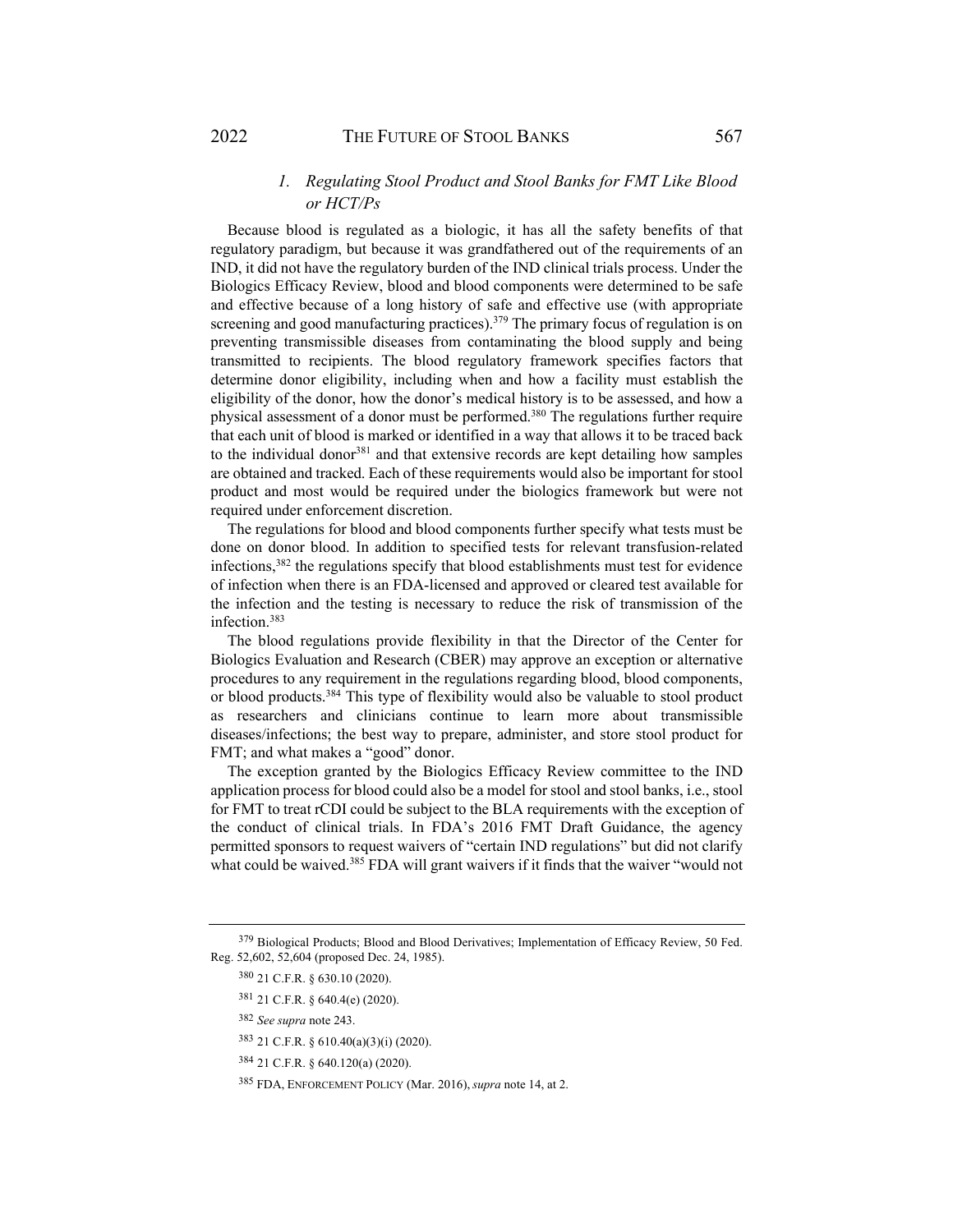pose a significant and unreasonable risk to human subjects of the investigation."386 In addition, one of the following must be met: "(1) [t]he sponsor's compliance with the requirement is unnecessary for the agency to evaluate the application, or compliance cannot be achieved; (2) [t]he sponsor's proposed alternative satisfies the requirement; or (3) [t]he applicant's submission otherwise justifies a waiver."387

In a comment response to the proposed Industry Guidance, FDA stated that "[t]he waiver provision was intended to give applicants flexibility to seek alternative ways of complying with the regulatory requirements governing the conduct of clinical studies."388 At the same time, FDA stated that it would not waive regulatory requirements, especially those concerning safety of human subjects, unless sponsors comply fully with the stated conditions justifying waivers.<sup>389</sup> The takeaway seems to be that FDA will consider alternatives to certain IND requirements but will impose a high bar that a sponsor must satisfy to successfully waive requirements that might affect safety.

The use by FDA of its enforcement discretion policy arguably leads to underregulation of stool as it does not specify any requirements for donor selection or screening, specimen testing, storage, labeling, or shipping. In contrast, hospital, laboratory, and independent blood banks that do not participate in interstate commerce are subject to accreditation by multiple organizations, including the Joint Commission, College of American Pathologists, and the American Association of Blood Banks.<sup>390</sup> Many are also licensed by state health departments.<sup>391</sup>

FDA could alternatively regulate stool similarly to how it regulates HCT/Ps under Section 361 of the PHS Act. If FDA had decided in 2012 that stool should be regulated as a human tissue, patients would likely have had similar access to FMT as they have had under FDA's enforcement discretion policy, but greater access than under the drug/biologic framework. Certainly, that would have been the case in the short term as stool would not have been required to go through the IND process. However, it would also likely be the case going forward. As stated above, assuming new stoolderived microbiota-based drugs and biologics are licensed by FDA for treatment of rCDI in the near future, their cost would be significantly greater than that of stool for FMT regulated as a tissue, making it out of reach for some patients.

Regulating stool as a tissue might have made its cost higher than its cost under the enforcement discretion policy. Under Section 361 of the PHS Act, stool banks would have been required to meet tissue regulations for screening of donors and donor stool and required to comply with Good Tissue Manufacturing requirements.<sup>392</sup> While this was not a requirement under the enforcement discretion policy, stool banks, in

390 Salwa Hindawi, *Systems for Accreditation in Blood Transfusion Services*, 4 ISBT SCI. SERIES 14 (2009).

<sup>391</sup> *See, e.g.*, N.J. REV. STAT. § 26:2A-4 (2016); MD. CODE REGS. 10.50.01 (2021); 28 PA. CODE § 30.10 (1998).

<sup>392</sup> The HCT/P (Section 361) framework requires screening of donors and testing of the transplanted material for relevant communicable diseases. *See supra* note 284 and accompanying text.

<sup>386 21</sup> C.F.R. § 312.10(b) (2020).

<sup>387</sup> *Id.* 

<sup>388</sup> New Drug, Antibiotic, and Biologic Drug Product Regulations, 52 Fed. Reg. 8,798, 8,805 (Mar. 19, 1987).

<sup>389</sup> *Id.*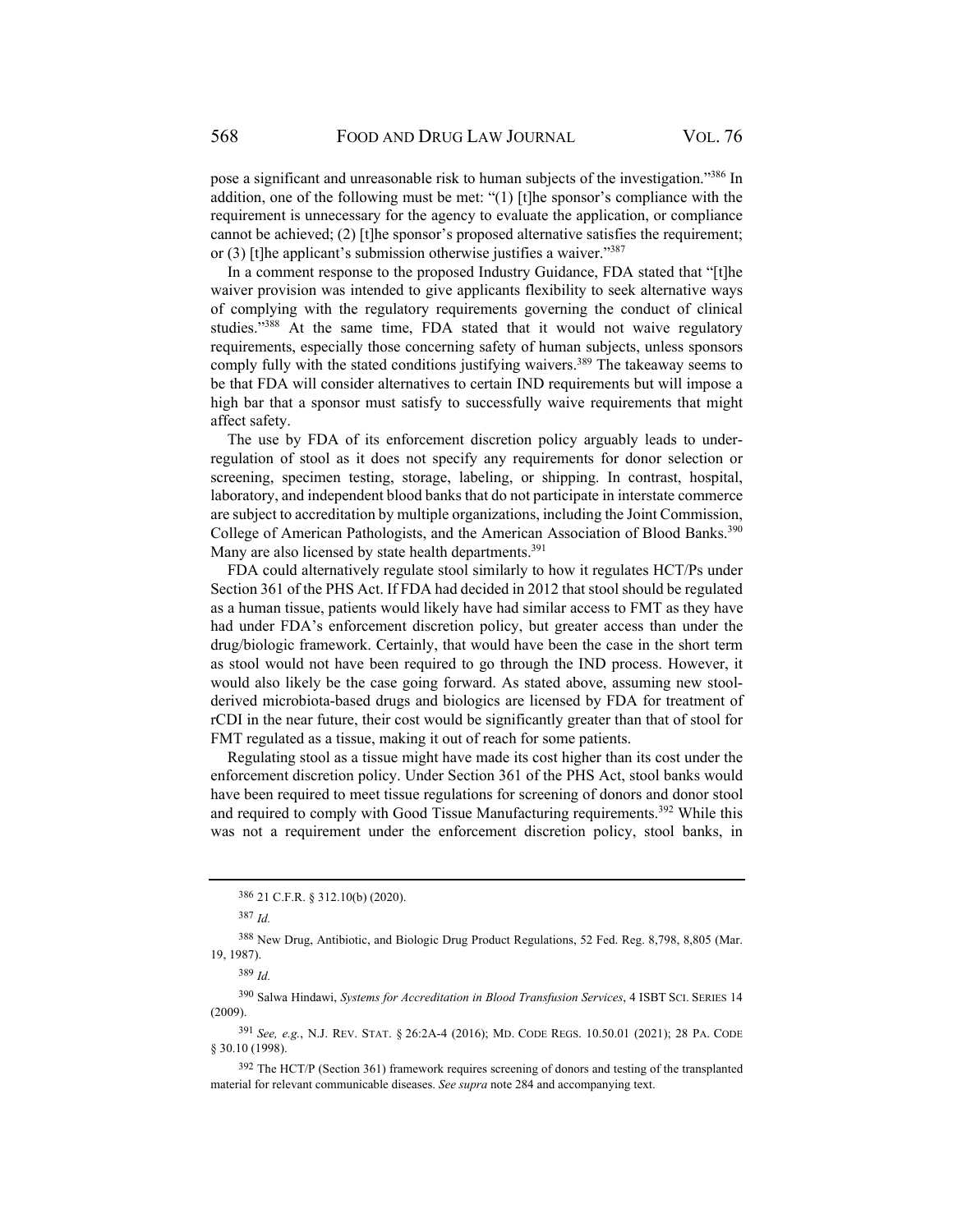particular OpenBiome, have engaged in self-regulation and likely in the type of screening and testing that FDA regulations would have required. As a result, the cost of stool for FMT under the enforcement discretion policy and regulation as a tissue would probably have been, or be, comparable.

The major difference between the HCT/P and biologics pathways is that the former does not require the IND process and lengthy and costly clinical trials that offer additional evidence of efficacy. This process can be viewed as a benefit as well as a cost to relevant stakeholders, but, from a policy perspective, it depends on the magnitude of the incremental benefit and cost. We argue that, based on the current data of efficacy of FMT for rCDI, the potential incremental benefit of the IND process does not outweigh the additional costs. Further, we argue that a benefit of the HCT/P framework over the biologic framework is that the latter does not allow for certain changes to the donor screening and testing regimen after premarket approval without additional clinical trials. The only exception is if the manufacturer can prove that the changes do not affect safety, identity, purity, or potency of the product.<sup>393</sup> In contrast, the HCT/P process is nimbler and can more easily accommodate changes to the screening and testing regime.<sup>394</sup>

The HCT/P regulatory framework, like that for biologics, requires adverse event reporting for any communicable disease related to a transplanted product.<sup>395</sup> Additionally, the HCT/P regulations require tracking of all samples and recordkeeping of donor and recipient so that investigations can be easily performed to find out the cause of any reported adverse events. $396$  This is not done for biologics.

If stool had been regulated under Section 361 only, innovation and research may also have been affected, although research on FMT would likely have continued, similar to research conducted under FDA's enforcement discretion policy.<sup>397</sup> The research conducted under enforcement discretion led to new discoveries and improvements in stool product preparation and delivery and selection of donors.<sup>398</sup> The research was able to continue as a result of funding by NIH, other government agencies, and foundations interested in a cure/treatment for microbiome-based diseases.399 On the other hand, it is possible that pharmaceutical companies would be less inclined to invest in research involving minimally manipulated stool regulated under an HCT/P (Section 361) framework. There is little incentive under the HCT/P framework for rigorous, placebo, randomized controlled trials to assess efficacy or safety issues because there is no mechanism to obtain data or market exclusivity for

- <sup>395</sup> *See supra* note 276 and accompanying text.
- 396 21 C.F.R. § 1271.290.
- <sup>397</sup> *See* Khoruts et al., *supra* note 3, at 493; *supra* note 145 and accompanying text.
- <sup>398</sup> *Id.* at 492–93.
- <sup>399</sup> *Id.*

<sup>393 21</sup> C.F.R. § 601.2(a) (2020); *see also* U.S. FOOD & DRUG ADMIN., DEMONSTRATION OF COMPARABILITY OF HUMAN BIOLOGICAL PRODUCTS, INCLUDING THERAPEUTIC BIOTECHNOLOGY-DERIVED PRODUCTS (Mar. 21, 2018), https://www.fda.gov/regulatory-information/search-fda-guidancedocuments/demonstration-comparability-human-biological-products-including-therapeutic-biotechnologyderived [https://perma.cc/N8WS-LER5]. *See also* Khoruts et al., *supra* note 3, at 488–89.

<sup>394</sup> Khoruts et al., *supra* note 3.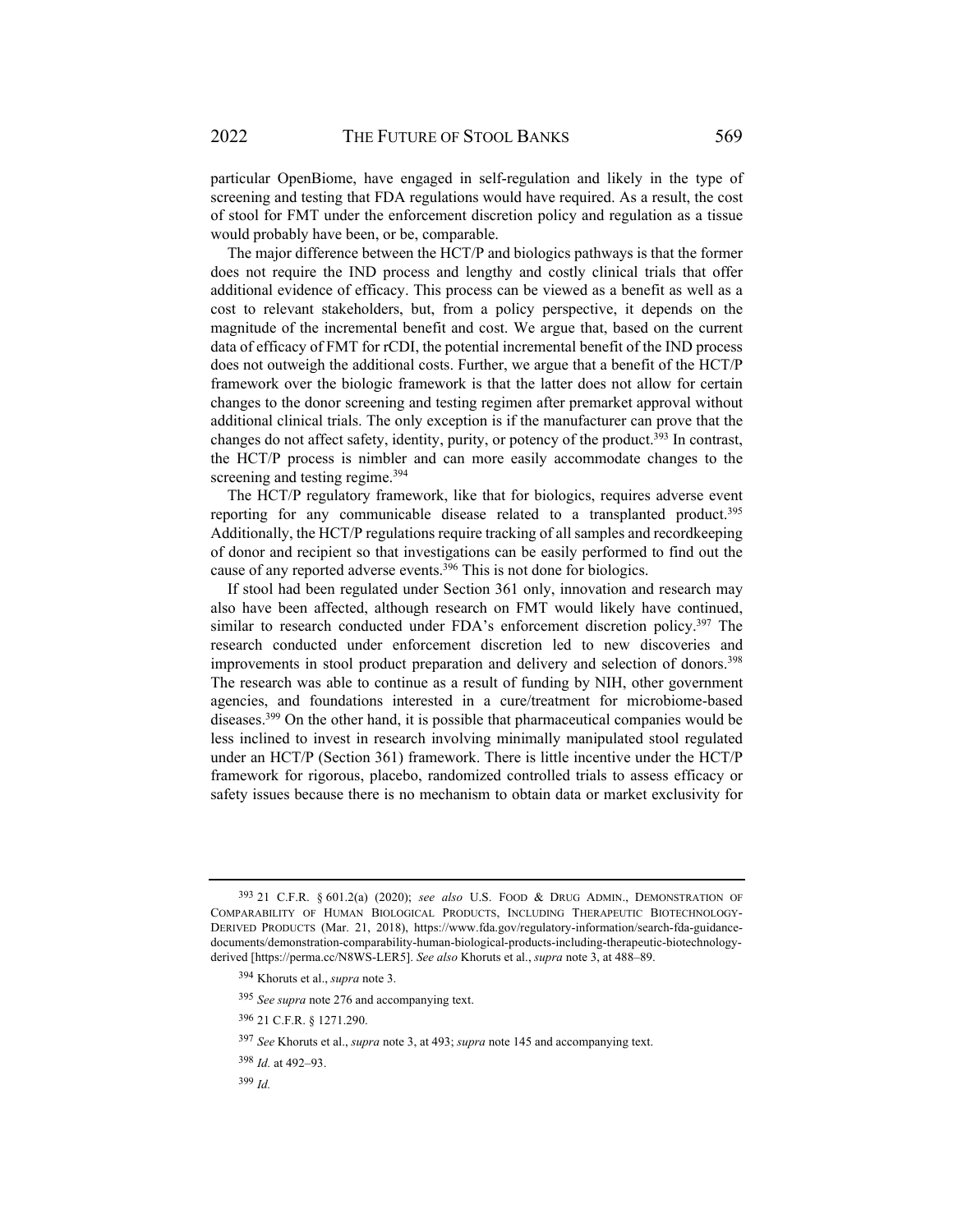this type of product.400 Moreover, it may not be possible to obtain a patent on stool and thus achieve supra-competitive prices for a monopoly on the banked product. $401$ In general, efforts to determine cell and tissue transplant efficacy under the HCT/P framework would likely be through small-scale clinical trials by practicing physicians or researchers (subject to IRB approval).

There is perhaps more uncertainty about whether pharmaceutical companies would have been, or would be, willing to invest in development of drugs/biologics (i.e., stoolderived microbiota-based products) to treat rCDI if stool were to have been regulated as a tissue. However, they have done so under the enforcement discretion policy even with the uncertainty of how FDA would regulate stool banks and FMT going forward.402

Although FDA's Tissue Reference Group rejected the idea of regulating stool for FMT as a tissue,<sup>403</sup> this is at odds with the arguments of a number of researchers and physicians in both the United States and Europe who have urged regulators to consider the tissue/cell regulatory framework.404 These commenters also consider the drugs/biologics pathway to be inappropriate both because of its inability to accommodate the variability of donor-based therapies and its cost.<sup>405</sup>

Sachs and Edelstein have suggested that the regulatory framework for cord blood (an HCT/P) and cord blood banks could be a model for stool and stool banks because of its bifurcated regulatory path.406 While the line that FDA has drawn between cord blood regulated solely as an HCT/P and cord blood regulated as an HCT/P and biologic makes sense because of the immunological match necessary between the blood of the donor and recipient, regulating stool transferred from a donor to a close relative less stringently than stool from a stool bank may not be prudent. FDA seemed to be moving in that direction, however, when it issued its 2014 Draft Industry Guidance stating that it would continue to exercise its enforcement discretion for stool donated from someone known or closely related to the recipient $407$  while terminating its enforcement discretion for stool product from stool banks.

Sachs and Edelstein's recommendation was not based on the distinction between regulatory treatment of closely related donor and recipient and that of unrelated individuals, but rather on the precedent for regulating the same entity under two different regulatory frameworks.<sup>408</sup> For stool, they suggest, the Section 361 regulatory

<sup>405</sup> *Id.* 

<sup>400</sup> Sachs & Edelstein, *supra* note 1, at 402 (asserting that licensing FMT "will have the effect of granting market exclusivity to a single provider for the provision of ubiquitous human stool").

<sup>401</sup> *See* FitzGerald & Spek, *supra* note 204 (stating that manufacturers of FMT-based therapeutics face numerous challenges to obtaining a patent but distinguish composition and method patents).

<sup>402</sup> *See* Khoruts et al., *supra* note 3, at 486–87 (discussing the range of microbiome-based products to treat rCDI currently in clinical trials).

<sup>403</sup> *See supra* note 89 and accompanying text.

<sup>404</sup> Riley & Olle, *supra note* 347, at 744–45.

<sup>406</sup> Sachs & Edelstein, *supra* note 1, at 410.

 $407$  It is possible that this exception for stool from a relative or close friend of the patient was based on FDA's legitimate concern that it not regulate the practice of medicine.

<sup>408</sup> Sachs & Edelstein, *supra* note 1, at 409.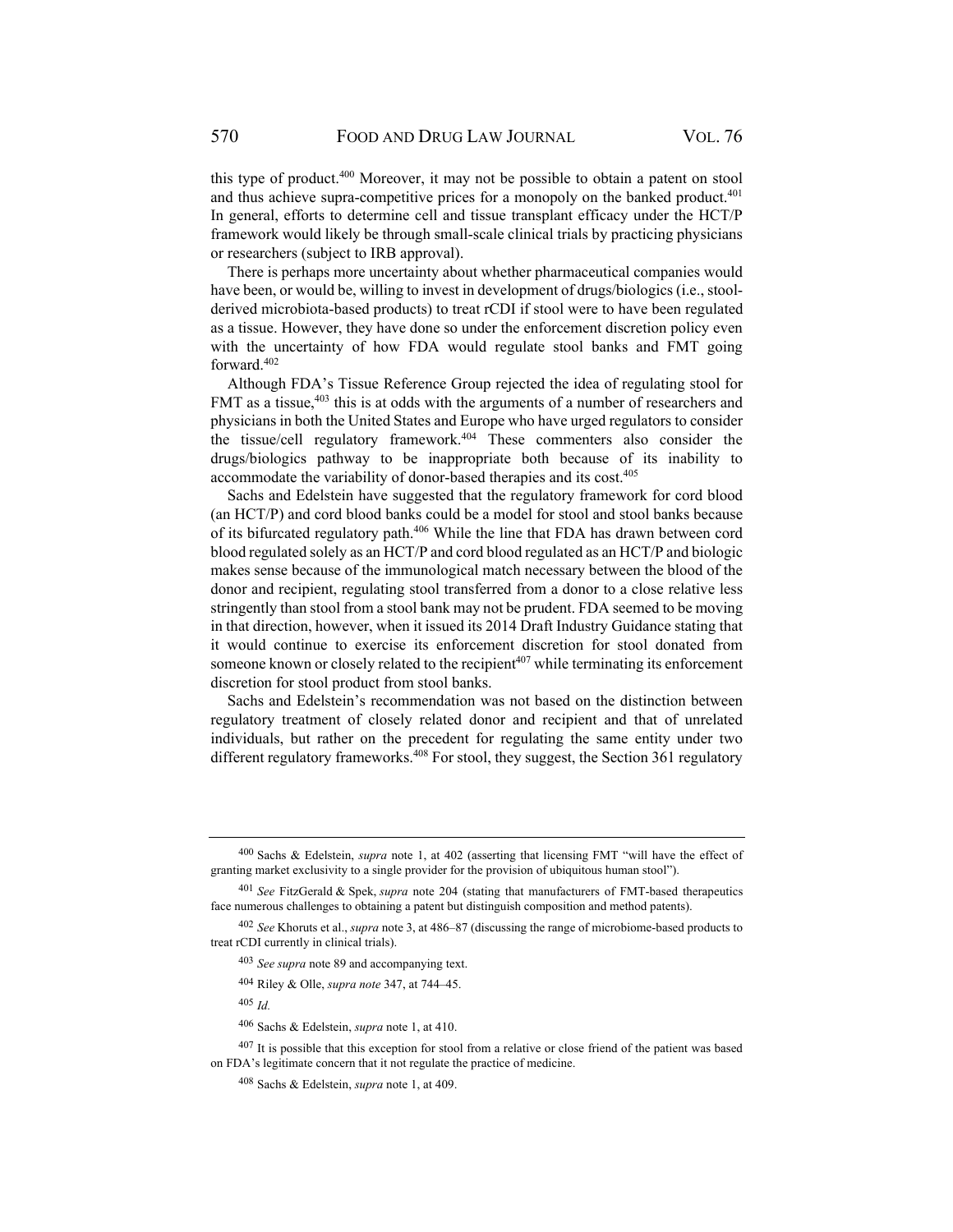pathway could be applied to stool used to treat rCDI and the Section 351 pathway applied to stool used for other indications.409

#### *2. A System of Decentralized Hospital Stool Banks*

With its 2014 and 2016 Draft Industry Guidances, FDA seemed to be laying the groundwork for a decentralized stool supply system wherein a small number of hospital-based stool banks around the country would provide a relatively small number of units of stool for the hospital with which it is affiliated and perhaps a few nearby hospitals and physicians. The Guidance would allow physicians to perform FMT for a patient with stool provided from hospital banks or from a friend or relative but not from an independent stool bank.<sup>410</sup> The Guidance does this by exempting from the definition of stool bank an "establishment that collects or prepares FMT products solely under the direction of licensed health care providers for the purpose of treating their patients (e.g., a hospital laboratory)."411

This proposed regulatory strategy seems to be based on at least two assumptions: 1) stool provided by a friend or relative of a patient will be adequately screened and tested; and 2) a number of smaller stool banks operating under the supervision of one or more health care providers will be safer than a single, independent, larger stool bank sending stool product to health care providers across the country. This latter assumption is explicit in the Draft Guidance, which states that "[c]entralized manufacturing in stool banks presents safety concerns related to the use of FMT from a limited number of donors administered to multiple patients. These safety concerns include transmission of infectious agents and potentially other unidentified risks related to changes in the microbiome."412 Clearly, FDA was concerned with the number of people put at risk if stool comes from a universal donor at a stool bank who has an infectious disease for which he is not tested. However, there is reason to challenge the assumption that stool from family members or friends or from a handful of smaller stool banks will be safer than stool from one or a few large, independent banks. Comments from physicians and researchers on the 2014 proposed guidance indicated that stool from a friend or relative of the patient was not likely to be screened as thoroughly as stool from a large, independent stool bank with the resources to recruit and stringently screen potential donors and test their stool.413 Nor could they afford the application of cGMPs that OpenBiome has applied.

By exercising its enforcement discretion over the smaller, hospital- and laboratorybased stool banks, as it does now, FDA does not have a list of the number of such banks, where they are located, or how they are screening and testing donors and their stool. The banks are virtually unregulated, other than possibly by state law and threat of malpractice. Although there is a significant difference in terms of scale and numbers, the proposed system for stool banks resembles the U.S. system of decentralized blood banks. There are over 2,000 blood banks in the country that are

<sup>409</sup> *Id.* at 410.

<sup>410</sup> FDA, ENFORCEMENT POLICY (Mar. 2016), *supra* note 14, at 1.

<sup>411</sup> Id. at 1-2. A stool bank is defined as "an establishment that collects, prepares, and stores FMT product for distribution to other establishments, health care providers, or other entities for use in patient therapy or clinical research." *Id.* at 1.

<sup>412</sup> *Id.* at 3.

<sup>413</sup> *See supra* notes 101–02 and accompanying text.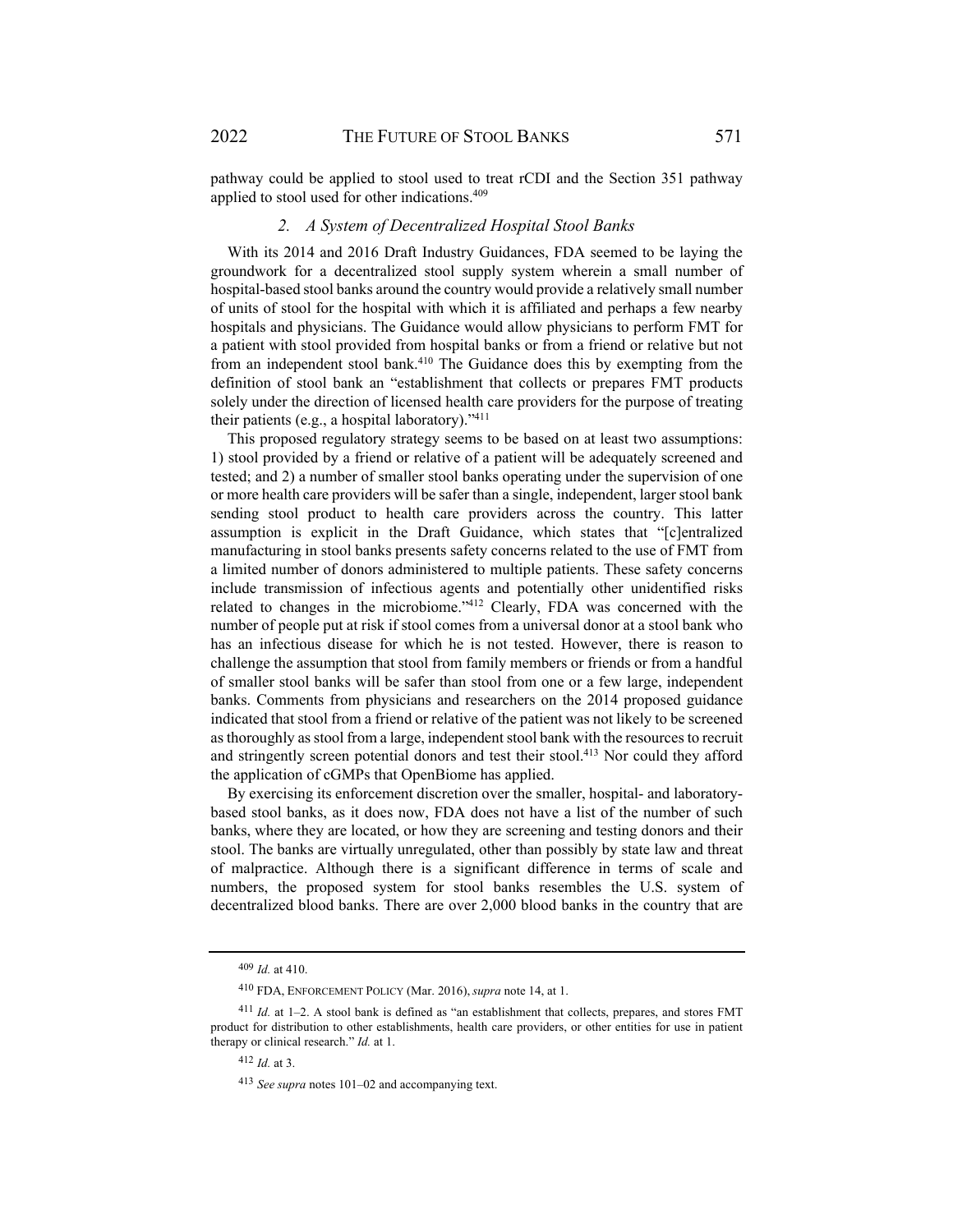not licensed, but, at a minimum, they must register with FDA so that the agency knows where they are operating and what products they are storing and selling.<sup>414</sup> If FDA allows hospital stool banks to continue to operate, at a minimum, such registration should be required.

An additional factor to consider is whether physicians who do not have access to a hospital stool bank will be willing to perform FMTs if they are responsible for screening the donor, testing the stool, and preparing the stool for administration. Finally, patients may not be able to find a relative or friend willing to donate their stool, but, if they do, they may decide to perform the procedure themselves rather than pay the additional cost of having the screening and procedure done at a hospital.

#### *3. Alternatives Under an IND*

The requirement of an IND for INSBs only allows such stool banks to remain viable if the cost of the IND process is significantly reduced. Several authors have suggested alternatives to the traditional IND path that are worth considering. Khoruts and colleagues proposed that FDA allow INSBs to operate under an "ongoing observational" research IND requiring them to submit regular reports on adverse events and efficacy.415 This option, like other research (non-commercial) INDs, would not require that the stool bank proceed to drug development and approval.416 It would differ from a typical research IND, however, in that it would be continuous and have broad enrollment criteria, including patients who could likely benefit from the "treatment."417 The pathway would also capture safety and efficacy data that is not currently collected under the enforcement discretion policy.418 The stool bank could charge for its stool under human subject research regulations, which allow cost recovery for "experimental" products.419 This might cover or partially cover a stool bank's fixed costs.

This option incorporates the idea of "real world" data as a basis for new drug/biologic approval set forth in the 21st Century Cures Act. Although the ongoing research IND proposal does not contemplate that an INSB would seek a BLA, it is based on the idea of collecting real world data on a continuing basis. The 21st Century Cures Act lists the use of "observational data from routine clinical use or 'real world evidence" as a way to facilitate more rapid drug and device approval.<sup>420</sup> "Real world evidence" (RWE) is defined as data based on use of a drug or its potential benefits or risks "derived from sources other than randomized clinical trials."421 Although the 21st Century Cures Act states that RWE may be used for new indications of already approved drugs, it also states that nothing prohibits the Secretary of HHS from using the evidence for other purposes if there is a "sufficient basis" for doing so.<sup>422</sup> This

<sup>414</sup> *See supra* note 224 and accompanying text.

<sup>415</sup> Khoruts et al., *supra* note 3, at 498.

<sup>416</sup> *Id.* at 499.

<sup>417</sup> *Id.* at 498.

<sup>418</sup> *Id.* 

<sup>419</sup> *Id.* at 499.

<sup>420</sup> Michael Gabay, *21st Century Cures Act*, 52 HOSP. PHARMACY 264, 264 (2017).

<sup>421 21</sup>st Century Cures Act, H.R. 34, 114th Cong. (2016).

<sup>422</sup> *Id.*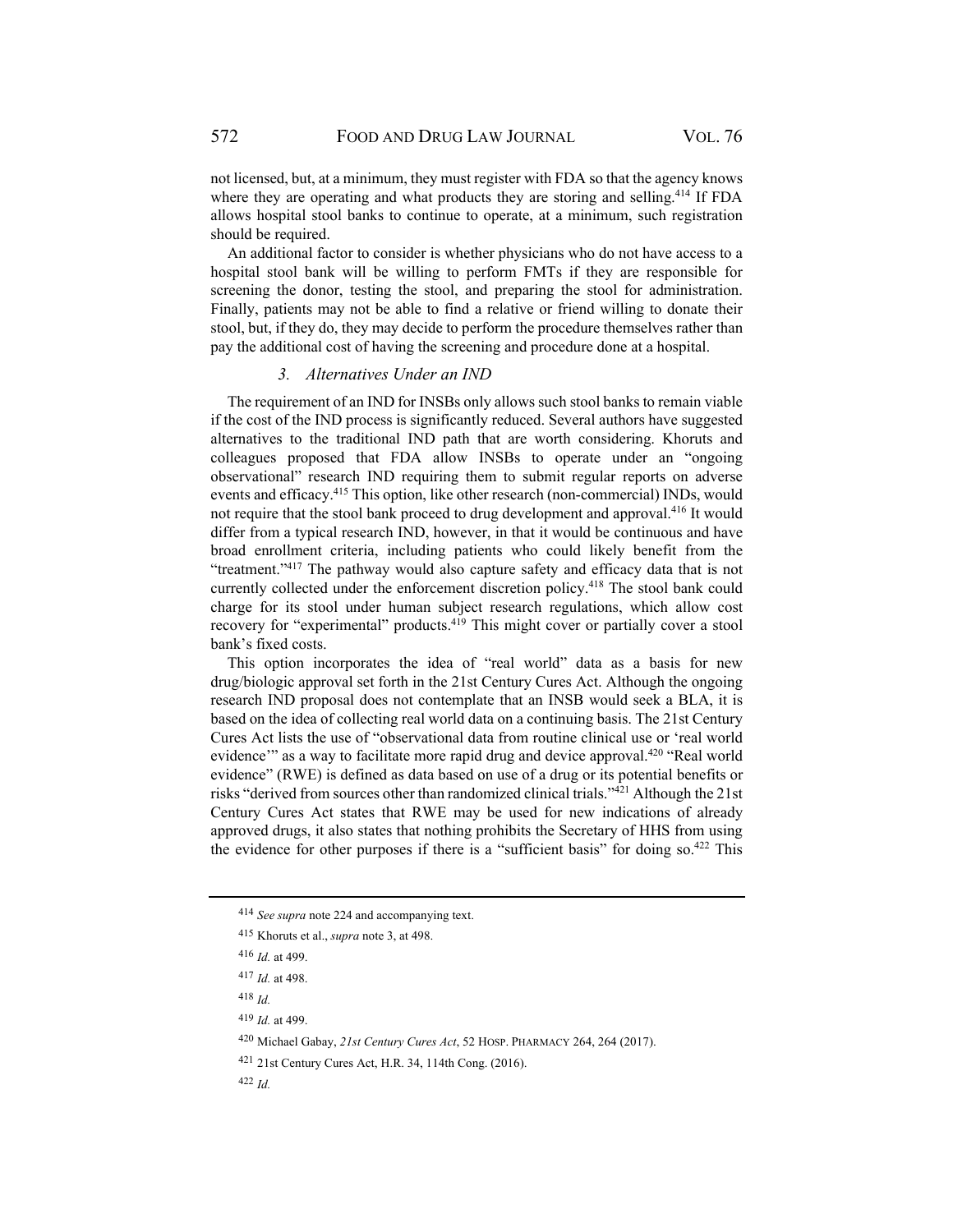provision of the law presents an opportunity for FDA to consider real world data for granting a biologics license for stool. Such data could come from an INSB.<sup>423</sup>

A second non-traditional approach has been proposed by Ossorio and Zhou.<sup>424</sup> They suggest a limitation on, but not total elimination of, the enforcement discretion policy for independent stool banks.<sup>425</sup> Under their proposal, enforcement discretion would only apply to use of stool for FMT by health care providers who are not at large academic medical centers, but rather at "smaller, non-academic, less-well-resourced" facilities.426 Others who are at research institutions or have an IND (for any clinical research) would have to obtain an IND to perform an FMT "for any reason" and for any stool, whether obtained from a stool bank or procured "in-house."<sup>427</sup> In this scenario, the health care providers would be investigators, not "sponsorinvestigators."428 In addition, when possible, the authors propose that FDA approve expanded access to stool bank product for "intermediate-size patient populations with rCDI"<sup>429</sup> as long as it does not interfere with clinical trials that are underway. This proposal, they argue, would allow stool banks to operate and would not put them at a competitive disadvantage with hospital facilities, as they would not bear the brunt of the cost of the IND. Just as OpenBiome does now, stool banks would share their master file with the sponsors/investigators submitting INDs.<sup>430</sup>

A third option, not mentioned in the literature, is similar to that proposed by sponsors of the REGROW Act for stem cell products. The bill was introduced in order to diminish the cost and time required to commercialize stem cell-based treatments derived from the patient's own cells.<sup>431</sup> Although the bill did not pass, it would have allowed such products to bypass Phase III clinical trials if researchers could show they were safe and had a "reasonable expectation of efficacy."432 These products would be permitted to go on the market without a BLA.433 This type of expedited pathway could allow INSBs to remain operational with funding from outside sources to conduct Phase I and Phase II clinical trials. This would entail more oversight than they received under FDA's enforcement discretion policy. In addition to adverse event reporting, the stool banks might also be required to collect data on effectiveness.

- <sup>425</sup> *Id.* at 514.
- <sup>426</sup> *Id.*

<sup>423</sup> To some extent, the American Gastroenterological Association attempted to fill the gap of unacquired data by establishing its NIH-funded Registry for physicians performing FMT. *See AGA Releases Largest Real-World Report on Safety and Effectiveness of Fecal Microbiota Transplantation (FMT)*, AM. GASTROENTEROLOGICAL ASSOC. (Oct. 1, 2020), https://gastro.org/press-releases/aga-releases-largest-realworld-report-on-safety-and-effectiveness-of-fecal-microbiota-transplantation-fmt-2/ [https://perma.cc/ 39RM-NBZK]. *See also* Kelly et al., *The AGA's FMT National Registry*, *supra* note 49.

<sup>424</sup> Ossorio & Zhou, *supra* note 122.

<sup>427</sup> *Id.*

<sup>428</sup> *Id.* 

<sup>429</sup> *Id.* at 513.

<sup>430</sup> *Id.* at 514.

<sup>431</sup> *See supra* notes 314–315 and accompanying text.

<sup>432</sup> REGROW Act, S. 2689, 114th Cong. (2016).

<sup>433</sup> Riley, *supra* note 315, at 298.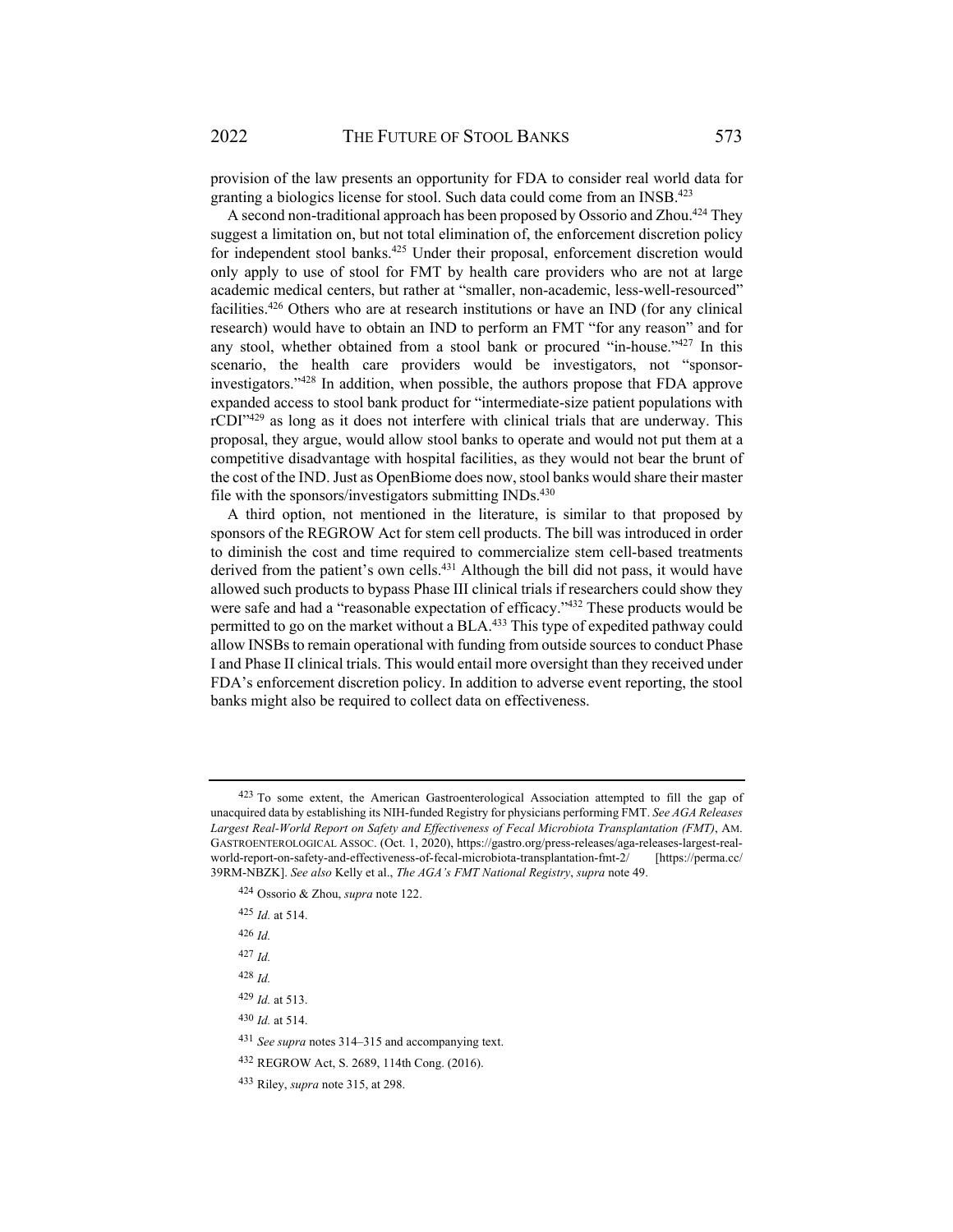### *B. Subsidies for Nonprofit Stool Banks*

Whether or not some type of regulatory carve-out or less costly regulatory path should be considered for INSBs merits the attention of policymakers and Congress. The prior section suggested three such pathways; however, even with those options, nonprofits may still require subsidies to remain viable if required to obtain an IND. Nonprofits are generally precluded from going through the BLA/IND process because of its immense costs. Cost is especially problematic for not-for-profit entities such as public cord blood banks<sup>434</sup> and stool banks, which are unlikely able to raise the capital required for the drug/biologic approval process for reasons specified above.<sup>435</sup> These banks perform a public service by providing a necessary therapeutic product at an affordable price.

In contrast, for-profit storage banks have been known to take advantage of consumers by making unsubstantiated claims. For example, early cord blood banks that adopted a for-profit business model came under scrutiny as they tried to convince new parents of the necessity of banking cord blood for future needs of their newborn.436 Such a need is highly unlikely for most families unless they already have a child with a blood disorder. In addition, these banks tout the potential for stem cells derived from cord blood to treat or cure multiple diseases, although there is limited, if any, data supporting such claims.437 Critics argue that the industry uses "inflated arguments, aggressive marketing and misleading information to convince parents to buy in."438

In addition to cord blood banks, for-profit blood transfusion clinics<sup>439</sup> have "popped up" that claim to rejuvenate aging individuals through infusions with the blood plasma of young people.440 The clinics state that the product/procedure can protect against

<sup>438</sup> *Id.* 

<sup>434</sup> Approximately "90% of public [cord blood] banks are unable to self-sustain" and must be subsidized to operate. Carla Dessels, Marco Alessandrini & Michael Sean Pepper, *Factors Influencing the Umbilical Cord Blood Stem Cell Industry: An Evolving Treatment Landscape*, 7 STEM CELLS TRANSLATIONAL MED. 643, 648 (2018).

<sup>435</sup> *See supra* Section V.A.3.

<sup>&</sup>lt;sup>436</sup> Kulynych attributed the cord blood banking controversy in the U.S. to "a growing phenomenon in American science: the entry of venture capital at an early phase in the development of a scientific field, through profit-oriented collaborations between academic scientists and biotechnology entrepreneurs." Early researchers patented their technique, obtained venture capital, and founded a for-profit company. Kulynych, *supra* note 166, at 415.

<sup>437</sup> Carly Weeks, *Why Banking on Cord Blood isn't Necessarily a Good Idea*, GLOBE & MAIL (May 26, 2012), https://www.theglobeandmail.com/life/health-and-fitness/why-banking-on-cord-blood-isntnecessarily-a-good-idea/article4209835/ [https://perma.cc/G4DM-PM6Y].

<sup>439</sup> *FDA Warns Against For-Profit Plasma Infusions*, YOUNG BLOOD INST., (Feb. 27, 2019), http://youngbloodinstitute.org/blog.html [https://perma.cc/66DB-X8V9]. *See also* U.S. FOOD & DRUG ADMIN., STATEMENT FROM FDA COMMISSIONER SCOTT GOTTLIEB, M.D., AND DIRECTOR OF FDA'S CENTER FOR BIOLOGICS EVALUATION AND RESEARCH, PETER MARKS, M.D., PH.D., CAUTIONING CONSUMERS AGAINST RECEIVING YOUNG DONOR PLASMA INFUSIONS THAT ARE PROMOTED AS UNPROVEN TREATMENT FOR VARYING CONDITIONS (Feb. 19, 2019), https://www.fda.gov/news-events/ press-announcements/statement-fda-commissioner-scott-gottlieb-md-and-director-fdas-center-biologicsevaluation-and-0 [https://perma.cc/F58G-B9CL] [hereinafter FDA, STATEMENT FROM FDA COMMISSIONER].

<sup>440</sup> A startup company called Ambrosia offered "young blood" transfusions to older individuals "at a cost of \$8,000 for 1 liter of young blood, or \$12,000 for 2 liters." The company caught the attention of FDA, and the agency issued a statement that blood plasma from young people offers "no proven clinical benefit"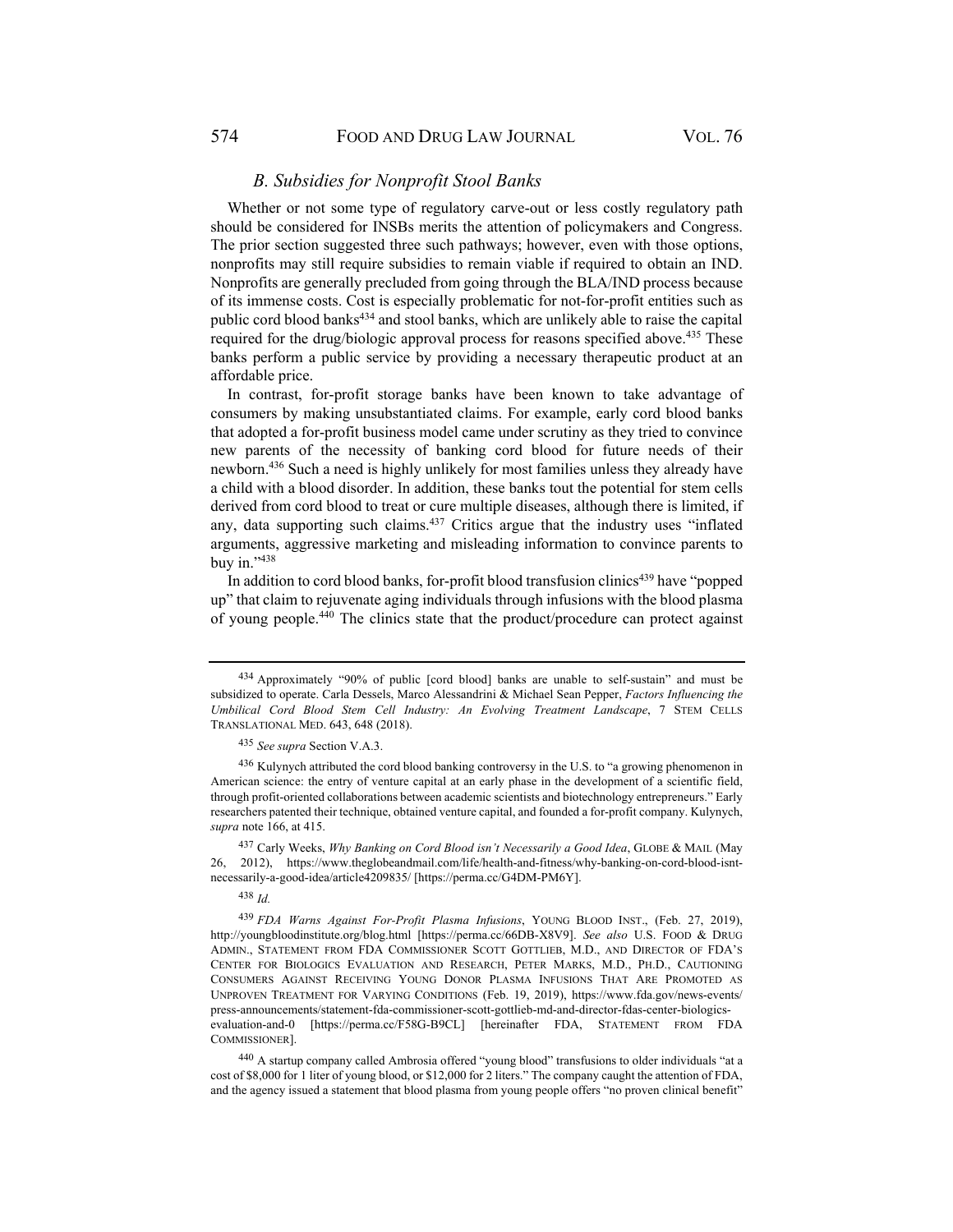"normal aging, Alzheimer's disease, or a host of other diseases."441 These claims are considered "misbranding" under the FDCA<sup>442</sup> and false claims under the Federal Trade Commission Act.443 Similarly, hundreds of stem cell clinics now operate around the country promoting the administration of stem cell transplants for a variety of unapproved conditions.444 These clinics not only cause financial harm but have also caused severe adverse events such as blindness and the growth of a spinal tumor.<sup>445</sup> These differences in behavior further support different regulatory approaches to forprofit and not-for-profit storage banks for human-sourced products for transplant.

Although the financial challenges confronted by OpenBiome were caused by a sudden and unexpected pandemic, the public health crisis arguably brought into stark relief the likely future the company would have faced if demand for its product was significantly cut by the availability of an alternative FDA-approved drug. The company's predicament also raises the question of whether there is any business model under which an INSB could continue to operate. The answer would appear to be one with significantly reduced costs and/or additional revenue.<sup>446</sup>

Congress and FDA have created financial incentives and benefits for drug manufacturers to fill gaps in the availability of essential medicines for rare diseases. For example, the Orphan Drug Act provides drug companies that manufacture treatments for a rare disease a 25% federal tax credit for certain clinical trials, a rebate on FDA application fees, and seven years of market exclusivity once the drug is approved.447 While these sorts of financial benefits are attractive to for-profit pharmaceutical companies, they are not helpful to nonprofit companies, which may not benefit from tax credits due to their "comparatively lower revenues and limited tax liabilities."448 Also, market exclusivity, which benefits for-profit companies by

<sup>442</sup> *See* FDA, STATEMENT FROM FDA COMMISSIONER , *supra* note 439. "[T]reatments using plasma from young donors have not gone through the rigorous testing that FDA normally requires in order to confirm the therapeutic benefit of a product and to ensure its safety. As a result, the reported uses of these products should not be assumed to be safe or effective. We strongly discourage consumers from pursing this therapy outside of clinical trials under appropriate institutional review board and regulatory oversight. . . . There are reports of bad actors charging thousands of dollars for infusions that are unproven and not guided by evidence from adequate and well-controlled trials." *Id.*

443 Federal Trade Commission Act, 15 U.S.C. §§ 41–58 (as amended by Pub. L. No. 109-455) (Dec. 22, 2006).

<sup>444</sup> *FDA Warns about Stem Cell Therapies*, U.S. FOOD & DRUG ADMIN. (Sept. 3, 2019), https://www.fda.gov/consumers/consumer-updates/fda-warns-about-stem-cell-therapies [https://perma.cc/DBE3-8QUE].

<sup>445</sup> *Id.*

446 The Biologics Efficacy Review expert panel for blood and blood products spoke to the need for such support for blood "manufacturers" attempting to perform clinical trials on blood. *See supra* notes 229– 30 and accompanying text.

447 Orphan Drug Act of 1983, Pub. L. 97-414, 96 Stat. 2049 (codified at 21 U.S.C. § 360aa–ee (1983)).

<sup>448</sup> *Nonprofit Pharmaceutical Companies: Background, Challenges, and Policy Options*, WAXMAN STRATEGIES 5 (Dec. 2019), https://waxmanstrategies.com/wp-content/uploads/2020/01/Nonprofit-Pharmaceutical-Companies-White-Paper.pdf [https://perma.cc/7DCX-DTSB].

as a therapy for aging. Rebecca Robbins, *FDA Issues Warning about Young-Blood Transfusions*, STAT (Feb. 20, 2019), https://www.scientificamerican.com/article/fda-issues-warning-about-young-bloodtransfusions/ [https://perma.cc/UC8L-7LTK].

<sup>441</sup> Rebecca Robbins, *FDA: Young-Blood Transfusions Provide 'No Proven Clinical Benefit' for Aging, Alzheimer's*, STAT (Feb. 19, 2019), https://www.statnews.com/2019/02/19/fda-young-bloodtransfusions-provide-no-proven-clinical-benefit-for-aging-alzheimers/ [https://perma.cc/C5GW-FXEY].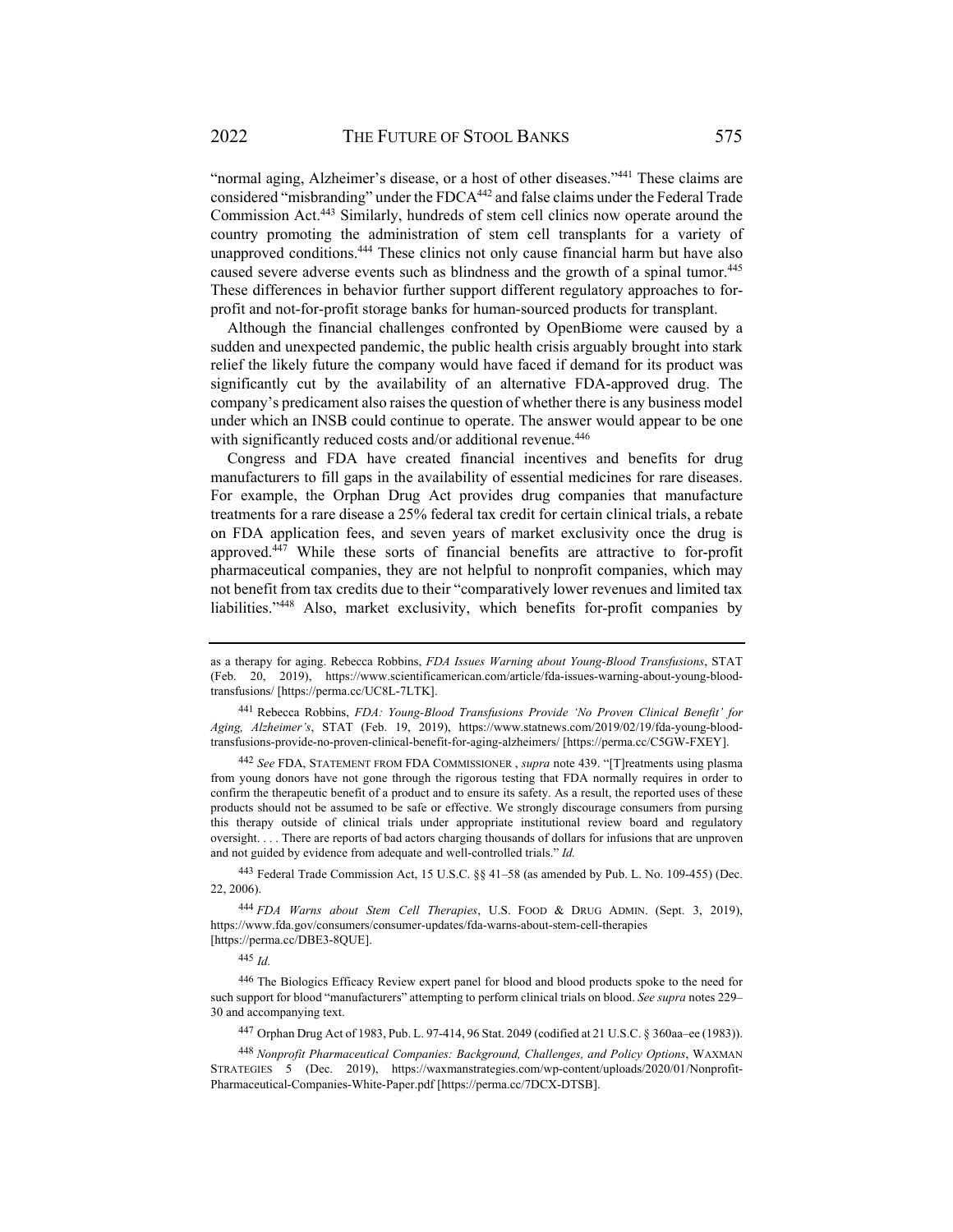allowing them to charge supra-competitive prices,<sup>449</sup> does not fit the mission of the not-for-profit entity, which often is to provide goods and services at an affordable price to increase access.

Over the last two years, some attention has been paid to newly established not-forprofit drug companies as one way to reduce the cost of drugs in the United States and to fill needed areas of drug development that have been ignored by the for-profit industry, e.g., antibiotic development.450 In December 2019, Waxman Strategies, a public interest consulting firm, published a white paper advocating the potential of nonprofit pharmaceutical companies,  $451$  a handful of which had been formed,  $452$  to address skyrocketing drug prices. The paper's key finding was that, despite the promise these companies hold for greater drug affordability, they are thwarted by a host of federal policies and market structures geared toward incentivizing for-profit companies to invest in new drug development.453 These policies and market practices include tax code issues and tax credits, financing of drug research and development, FDA extraction of large user fees, "access to pharmaceutical supply chains and distribution channels," and insurance reimbursement policies.<sup>454</sup> The white paper recommends a range of solutions, some of which are relevant to INSBs, including the establishment of a new tax-exempt status designation for nonprofit drug companies that would allow the income of such companies to be considered non-taxable revenue.455 Companies meeting the criteria for this designation would be eligible for new and existing "tax-advantaged programs" to support their research and drug development.456

The report further suggests establishment of programs to provide upfront financial support such as grants or no/low interest loans to develop therapies in areas where forprofit companies have not been inclined to invest.457 The paper highlights public health needs and references the Biomedical Advanced Research and Development Authority (BARDA) within the U.S. Department of Health and Human Services as a potential model.458 BARDA provides funding for research and development of "countermeasures" for biological, chemical, or nuclear threats as well as pandemics

<sup>454</sup> *Id.*

<sup>455</sup> *Id.* at 4.

<sup>456</sup> *Id.* at 7.

<sup>458</sup> *Id.*

<sup>449</sup> Sachs & Edelstein, *supra* note 1, at 402.

<sup>450</sup> *See*, *e.g.*, Travis B. Nielsen, Eric P. Brass, David N. Gilbert, John G. Bartlett & Brad Spellberg, *Sustainable Discovery and Development of Antibiotics – Is a Nonprofit Approach the Future?*, 381 NEW ENG. J. MED. 503 (2019).

<sup>451</sup> *Nonprofit Pharmaceutical Companies*, *supra* note 448.

<sup>452</sup> HARM REDUCTION THERAPEUTICS, https://www.harmreductiontherapeutics.org/ [https:// perma.cc/U78M-8HBJ] (last visited July 3, 2021); CIVICA RX, https://civicarx.org/ [https://perma.cc/ WC9B-FQSE] (last visited July 3, 2021); FAIR ACCESS MEDS., https://www.fairaccessmedicines.org/ [https://perma.cc/97TK-6ZW9] (last visited July 3, 2021).

<sup>453</sup> *Nonprofit Pharmaceutical Companies*, *supra* note 448, at 2.

<sup>457</sup> *Id.* at 8.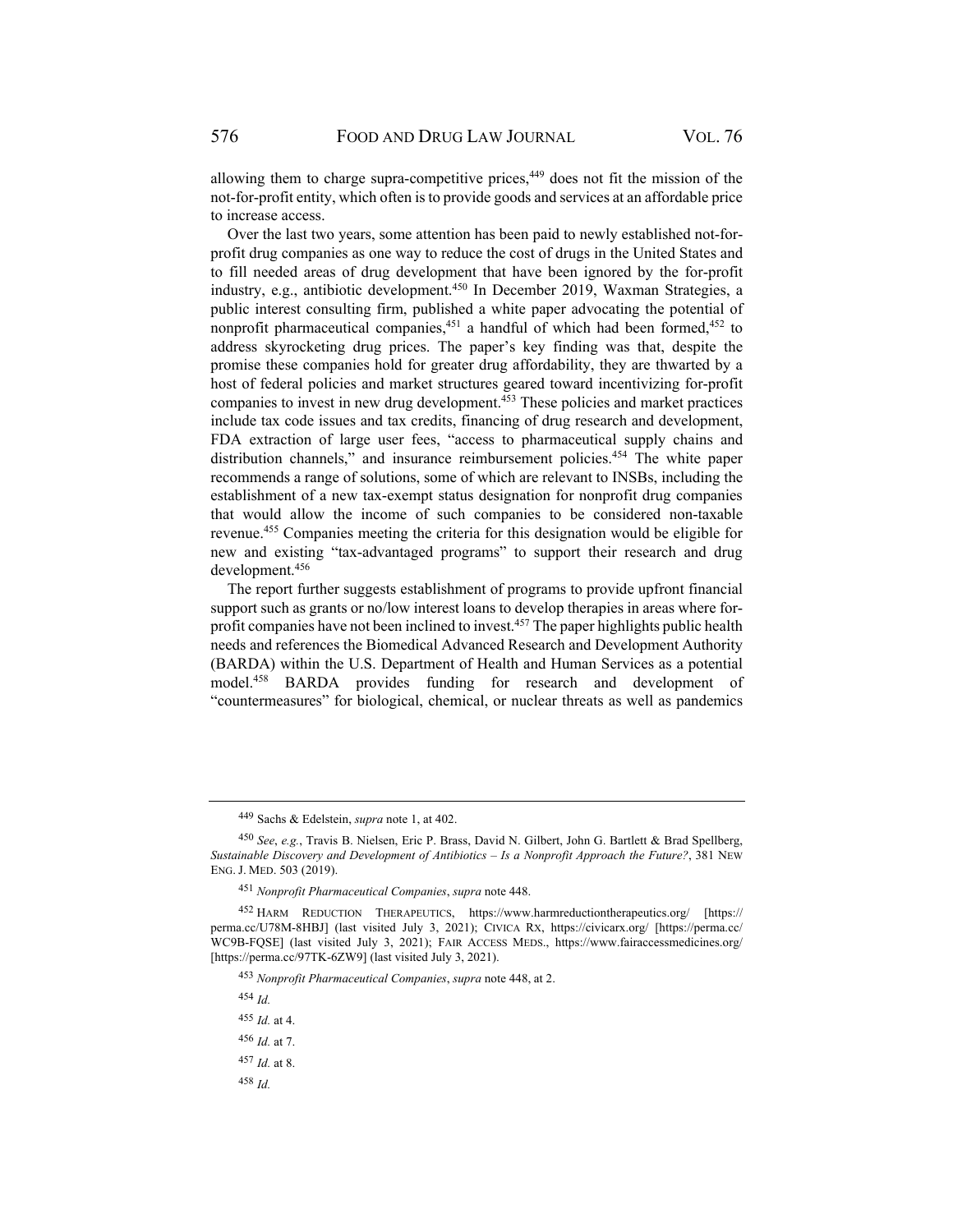and emerging infectious diseases.459 In this area of financial support, the white paper also recommends the use of rewards for companies that successfully bring a product to market, including opportunities to receive "priority review vouchers" or "monetary prizes."460 In addition, INSBs requiring an IND would benefit from FDA waiver or reduction of user fees.

The European Commission, recognizing that small- and medium-sized drug companies are often stymied in marketing their products by virtue of the costs associated with premarket approval requirements, has adopted some of these suggestions. The Commission, for example, provides these companies with financial breaks in the fees associated with "scientific advice, inspections, and other scientific services" and "defer[s] marketing authorization application fees until the end of the evaluation procedure."<sup>461</sup> These special incentives target "Advanced Therapies," which include "gene therapy, somatic cell therapy, and tissue-engineered products," but address the need for assistance of small- and medium-sized nonprofit companies more generally.<sup>462</sup>

#### **VI. RECOMMENDATION AND CONCLUSION**

The "enforcement discretion" approach that FDA has taken for stool used for FMT has enabled the almost decade-long life of the INSB, OpenBiome, and the related treatment of thousands of patients for unrelenting and life-threatening rCDI. However, that life may be prematurely cut short by the COVID-19 pandemic and the pending approval of a stool-derived microbiota-based new biologic for the same indication. We argue that the death of such a stool bank is premature because INSBs may continue to provide societal benefit after a new drug/biologic is on the market by virtue of being superior to the FDA-approved product in terms of safety, effectiveness, or cost for rCDI or other possible indications.

The lessons from OpenBiome's short life include that a nonprofit storage bank for a human-sourced therapeutic seeking to (or required to) obtain a new drug approval or biologic license does not really stand a chance—the odds are stacked against it. In this paper, we discuss reasons why this is the case, from the poor "fit" of the drug and biologics regulatory pathway for a "raw," i.e., minimally manipulated human-sourced material, to the fact that our drug approval process relies heavily, or exclusively, on a for-profit model of drug development that makes it virtually impossible for a not-forprofit entity to succeed.

To address this overlooked opportunity for additional societal benefit in the form of higher quality, lower cost drugs, we argue that for this product class, i.e., nonprofit storage banks for human-sourced products, FDA consider alternative regulatory frameworks such as those for transfusion medicine or HCT/Ps. Alternatively, if FDA

<sup>459</sup> *Biomedical Advanced Research and Development Authority*, U.S. DEP'T HEALTH & HUM. SERVS. (Aug. 13, 2021), https://aspr.hhs.gov/AboutASPR/ProgramOffices/BARDA/Pages/default.aspx [https://perma.cc/T7KG-CC9A].

<sup>460</sup> *Nonprofit Pharmaceutical Companies*, *supra* note 448, at 8.

<sup>461</sup> Mary Anne Chirba & Stephanie M. Garfield, *FDA Oversight of Autologous Stem Cell Therapies: Legitimate Regulation of Drugs and Devices or Groundless Interference with the Practice of Medicine*, 7 J. HEALTH & BIOMEDICAL L. 233, 271 (2011).

<sup>462</sup> Eve Hanna, Cécile Rémuzat, Pascal Auquier & Mondher Toumi, *Advanced Therapy Medicinal Products: Current and Future Perspectives*, 4 J. MKT. ACCESS & HEALTH POL'Y 31036, 31036 (2016).